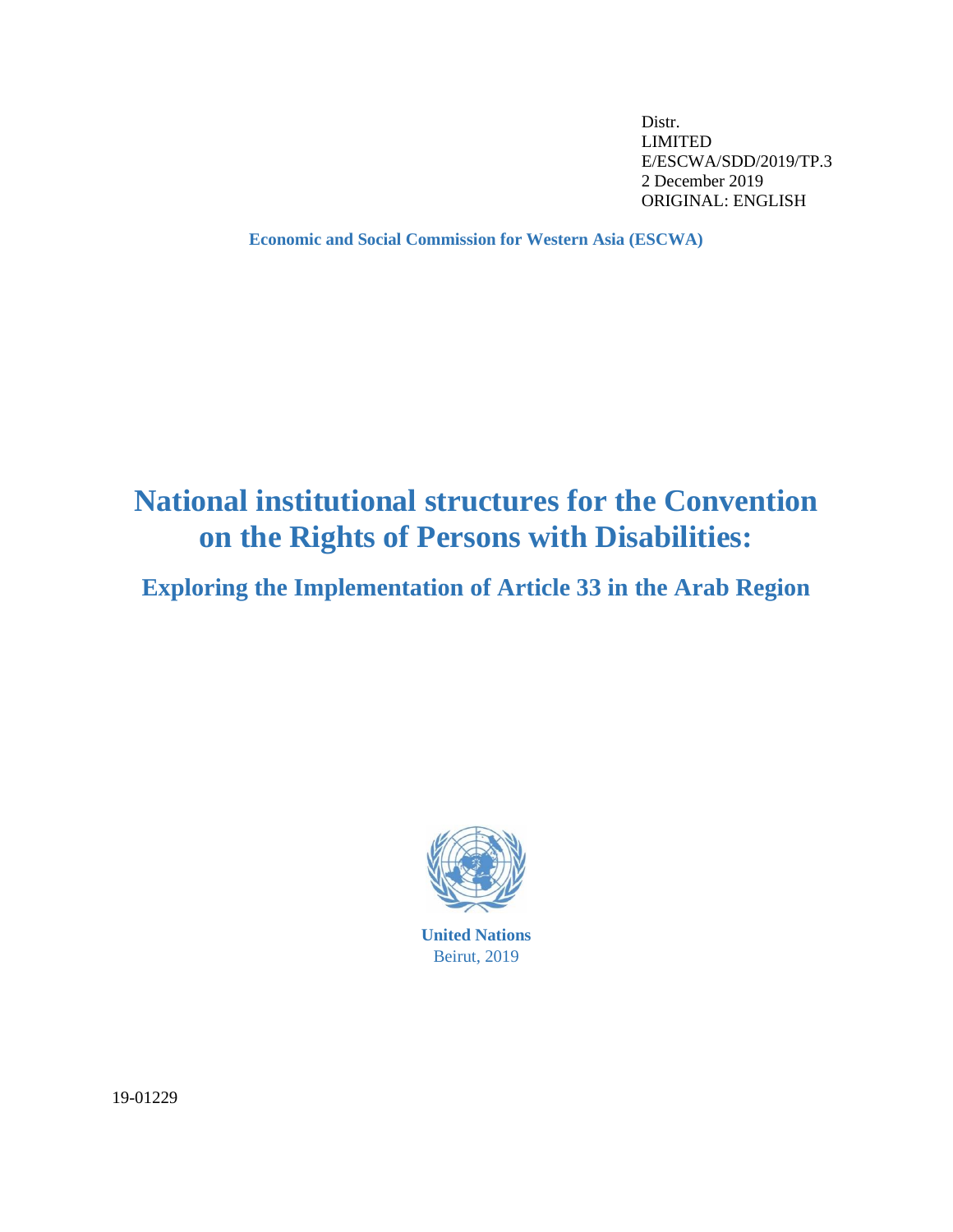## **Contents**

| $\mathbf{L}$ |                                                                                     |
|--------------|-------------------------------------------------------------------------------------|
| II.          | ARTICLE 33 (1): INSTITUTIONAL FRAMEWORKS FOR CRPD IMPLEMENTATION  6                 |
|              |                                                                                     |
|              |                                                                                     |
| III.         | INSTITUTIONAL FRAMEWORKS FOR CRPD PROMOTION, PROTECTION AND MONITORING10            |
|              |                                                                                     |
|              | RELATIONSHIP BETWEEN THE INSTITUTIONAL FRAMEWORKS OF ARTICLE 33 (1) AND 33 (2) 14   |
| IV.          | <b>PARTICIPATION OF PERSONS WITH DISABILITIES AND THEIR REPRESENTATIVE</b>          |
| $V_{\cdot}$  |                                                                                     |
| VI.          | <b>CONTEXTUALIZING ARTICLE 33 IN THE ARAB REGION: CURRENT CONTEXT AND POTENTIAL</b> |
|              |                                                                                     |
| VII.         |                                                                                     |
| VIII.        |                                                                                     |
| IX.          |                                                                                     |
| Х.           |                                                                                     |
| XI.          |                                                                                     |

## List of Tables

| Table 2. Signatures and formal confirmations/accessions/ratifications of the Convention and its Optional |  |
|----------------------------------------------------------------------------------------------------------|--|
|                                                                                                          |  |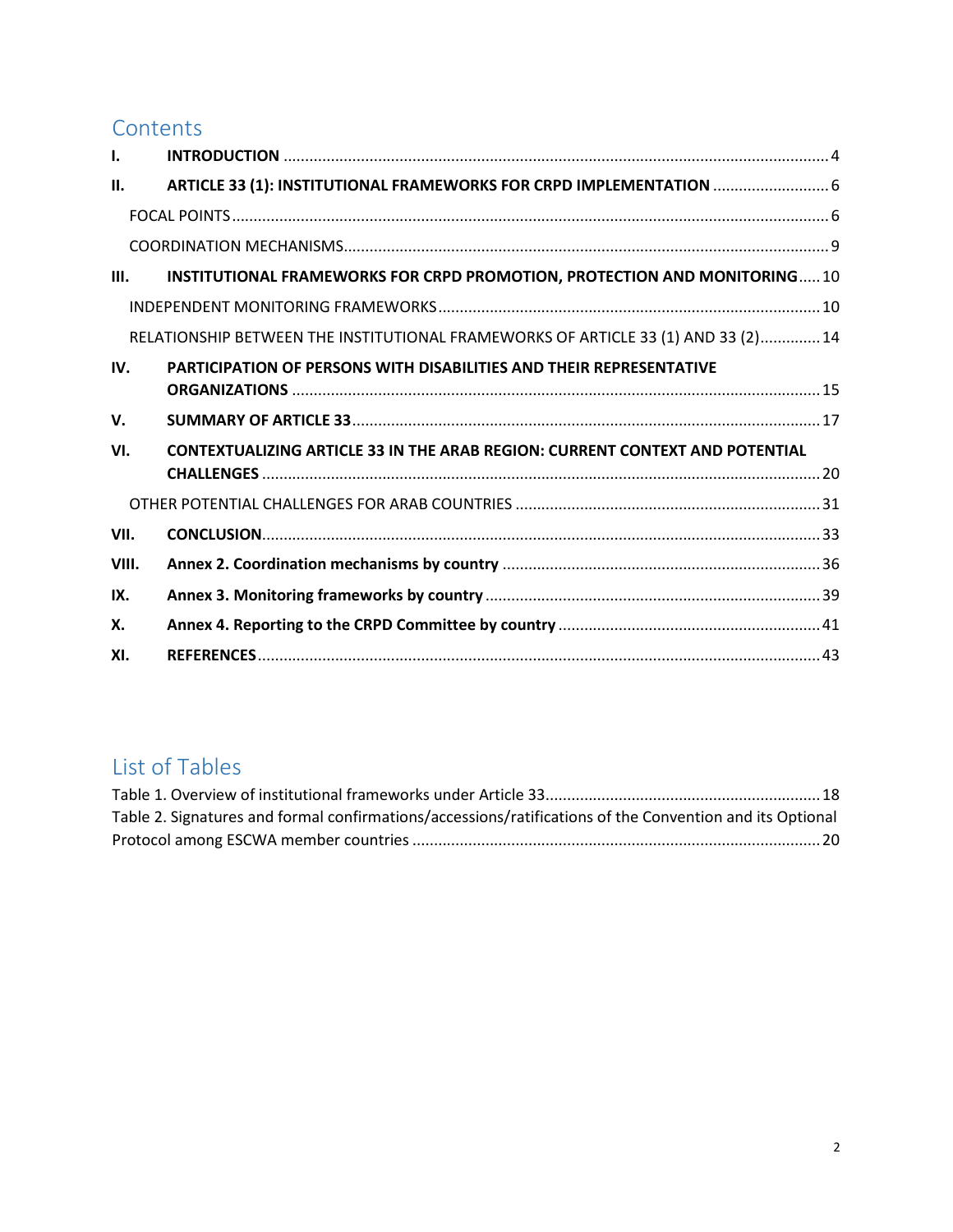## GLOSSARY OF TERMS

| Advisory body:                                                               | Domestic entity that provides advice and recommendations to the<br>government on disability-related issues.                                                                                                                                                                                 |
|------------------------------------------------------------------------------|---------------------------------------------------------------------------------------------------------------------------------------------------------------------------------------------------------------------------------------------------------------------------------------------|
| Committee on the Rights of<br>Persons with Disabilities<br>(CRPD Committee): | International human rights treaty body tasked with monitoring<br>CRPD implementation by States Parties.                                                                                                                                                                                     |
| Coordination mechanism:                                                      | National government body that is designated or established under<br>CRPD Article 33 (1) to coordinate government efforts to implement<br>the Convention.                                                                                                                                    |
| Focal point:                                                                 | National government entity that is designated or established under<br>CRPD Article 33 (1) to maintain overall responsibility for CRPD<br>implementation.                                                                                                                                    |
| Independent monitoring<br>framework:                                         | National framework independent from the Executive Branch that is<br>designated or established under CRPD Article 33 (2) to promote,<br>protect and monitor CRPD implementation. The framework must<br>have one or more independent mechanism(s) that complies with<br>the Paris Principles. |
| National human rights<br>institution:                                        | State body with a constitutional and/or legislative mandate to<br>protect and promote human rights.                                                                                                                                                                                         |
| Organizations of persons<br>with disabilities (OPDs):                        | Representative civil society organizations that are led and<br>controlled by persons with disabilities and aim to collectively act,<br>express, promote, pursue and/or defend a field of common interest.                                                                                   |
| Paris Principles:                                                            | Minimum standard guidelines for the status and functioning of<br>national human rights institutions.                                                                                                                                                                                        |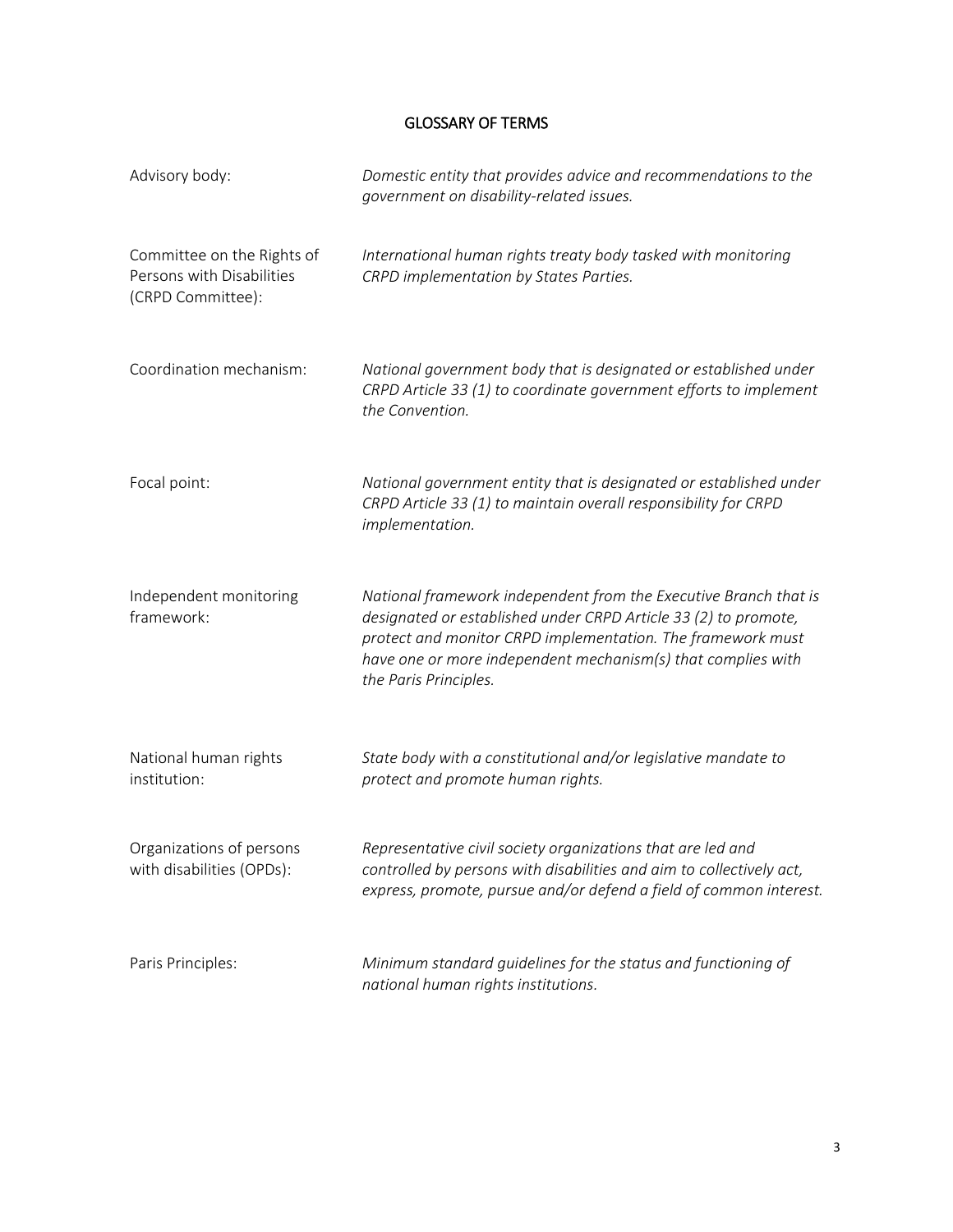## <span id="page-3-0"></span>INTRODUCTION<sup>1</sup>

In 2006, the United Nations General Assembly adopted the Convention on the Rights of Persons with Disabilities (hereafter referred to as the CRPD or the Convention), representing the first comprehensive human rights treaty of the 21<sup>st</sup> century. The Convention is a wide-ranging agreement which sets out the main principles to guide public policy processes,<sup>2</sup> as well as government obligations in diverse areas, from access to justice and independent living to education and health care. Ten years on, the CRPD enjoys widespread support, evidenced by the  $178$  parties<sup>3</sup> who have formally confirmed, acceded to or ratified the convention to date.<sup>4</sup>

The CRPD led to a series of unprecedented changes in the disability field. First, it codified the social and human-rights based model of disability, marking a clear conceptual shift from the traditional medical approach. Under the latter model, the focus had been exclusively on people's impairments, and persons with disabilities were considered objects of charity or as requiring special care. Following the formalization of the social and human-rights based model, disability is understood as the interaction between people's impairments and their environments, where a person's condition is one among many factors causing a disability. Further, the right to equal social, economic and physical accessibility and inclusion should be promoted and protected.

Second, the CRPD set a new standard for participation. Never before had civil society been so highly involved in the drafting of a human rights treaty.<sup>5</sup> As a result of this engagement, the CRPD contains several articles underscoring States Parties' obligations to ensure the participation of persons with disabilities and their representative organizations in policy- and decision-making processes. The CRPD negotiation process also led to the development of the slogan 'Nothing about us without us', which today has become a watchword for the global disability movement and for disability policymaking in general.

A third and very notable change instituted by the Convention relates to the modalities for its implementation and monitoring. In other words, the CRPD not only details *what* States Parties should do in relation to the rights of persons with disabilities but also *how* they should go about it. Specifically, Article 33 of the CRPD directs States Parties to: (a) designate focal points, and consider establishing a coordination mechanism for matters relating to CRPD implementation; (b) designate or establish a framework to promote, protect and monitor CRPD implementation; and (c) ensure the full participation of civil society, particularly persons with disabilities, in monitoring processes. An emphasis on process, as seen most clearly in Article 33, is a defining aspect of the Convention. The frameworks created under Article 33 are also relevant to the Convention's Optional Protocol, which contains guidelines for bringing complaints to the attention of the Committee and for launching inquiries into violations made by State Parties.

 $\overline{\phantom{a}}$ 

<sup>1</sup>This paper was written by Alexandra Heinsjo Jackson and Angela Zettler, Associate Social Affairs Officers, Inclusive Social Development Section (ISDS), Social Development Division (SDD), with substantive additions made by Madeleine Cravens and Zeina Azar, based on research and an initial draft prepared by Soumya Shastri. It was prepared under the direct supervision of Gisela Nauk, Chief of ISDS. The views expressed in this report are those of the authors and do not necessarily reflect the views of the United Nations.

 $2E.g.,$  non-discrimination and respect for inherent dignity.

<sup>3</sup>As of 20 May 2019.

<sup>4</sup> United Nations Treaty Collection, 2019a.

<sup>5</sup> Guernsey et al, 2007, p. 4.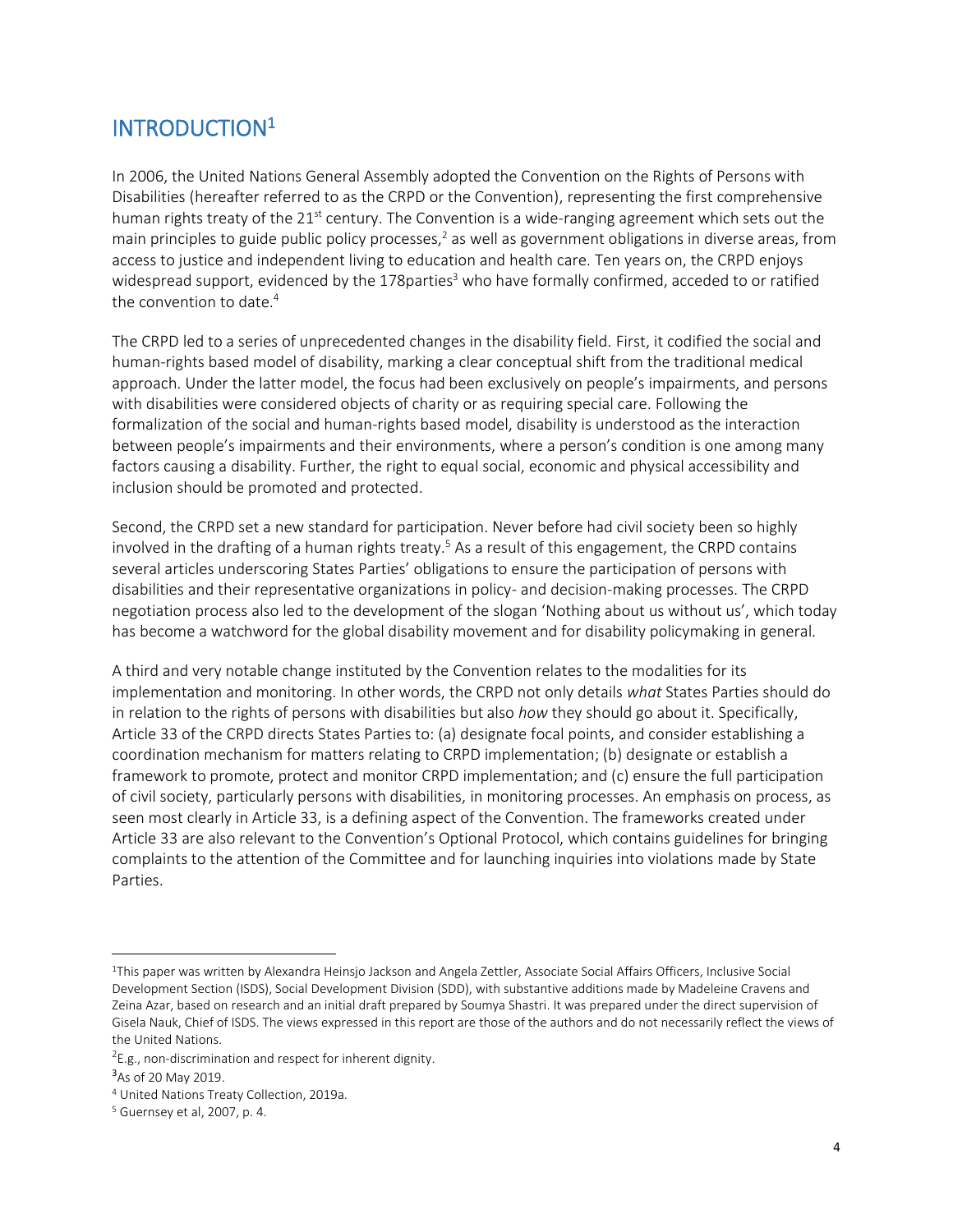The inclusion of Article 33 is significant for many reasons. For one, international treaty bodies to whom States Parties report tend to be far removed from national realities on the ground, and often have limited human and financial resources.<sup>6</sup> This is especially the case for the Committee on the Rights of Persons with Disabilities (hereafter referred to as the CRPD Committee), which faces a monumental task in monitoring such a high number of countries that ratified the Convention in very quick succession. National institutions thus play an important role in filling the gap between the international and country levels. Secondly, the CRPD is a wide-reaching and cross-cutting document, requiring interventions from most if not all government agencies. Solid institutional frameworks thus help to ensure that implementation and monitoring take place in an effective and coherent manner, rather than through fragmented or isolated measures, which have dominated disability policymaking in the past.<sup>7</sup> Finally, Article 33 is quite groundbreaking as it is the first time an international human rights treaty includes directives on domestic implementation and monitoring frameworks, with the partial exception of the Optional Protocol to the Convention against Torture and Other Cruel, Inhuman or Degrading Treatment or Punishment (OP-CAT).<sup>8</sup>

Due to the unprecedented nature of Article 33, States Parties find themselves in unexplored waters when translating its provisions from paper into practice. Policymakers and experts are still unpacking the article and debating its concrete obligations on the ground. Meanwhile, governments are looking for innovative ways to adapt the requirements of Article 33 to their specific state structures and national contexts, with few guidelines or past experiences to draw from. With the adoption of the 2030 Agenda for Sustainable Development in 2015, States Parties must now also ensure that their institutional frameworks are fit-forpurpose to support the inclusion of persons with disabilities as they work to achieve the Sustainable Development Goals (SDGs). Taken altogether, the implementation of Article 33 represents an essential but challenging task.

This paper aims to shed light on this complex issue by contextualizing the implementation of Article 33 in the Arab region. Using academic literature, UN reports, States Parties' reports to the CRPD Committee and data collected from disability experts working in Arab governments, it will clarify the requirements and options available to States when developing or strengthening their institutional frameworks and explore how these fit in the Arab regional context. It will also analyze the current institutional setups of Arab governments and look into ways how governments can further improve these setups in line with Article 33.

This study is divided into four sections. The first reviews the three main provisions of Article 33 by outlining the structure, composition and functions of the main institutional frameworks for implementing and monitoring the Convention. Where possible, examples from other countries around the globe are provided to illustrate the implementation of Article 33 in practice. The second section reviews the current state of implementation of Article 33 in the Arab region. The authors use information collected from a questionnaire sent to member States of the Economic and Social Commission for Western Asia (ESCWA)to illustrate key regional trends regarding Arab countries' institutional setups in relation to Article 33. Finally, the paper outlines potential opportunities and challenges for Arab States in

 $\overline{\phantom{a}}$ 

<sup>6</sup> de Beco and Hoefmans, 2013, p. 19.

<sup>7</sup> De Beco and Hoefmans, 2013, p. 20.

<sup>8</sup> OP-CAT requires States Parties to establish national preventive mechanisms, but the scope of these mechanisms are more limited in comparison to the frameworks set out in CRPD Article 33. See: Thematic Study by the Office of the High Commissioner for Human Rights on the structure and role of national mechanisms for the implementation and monitoring of the Convention on the Rights of Persons with Disabilities (A/HRC/13/29), p. 5.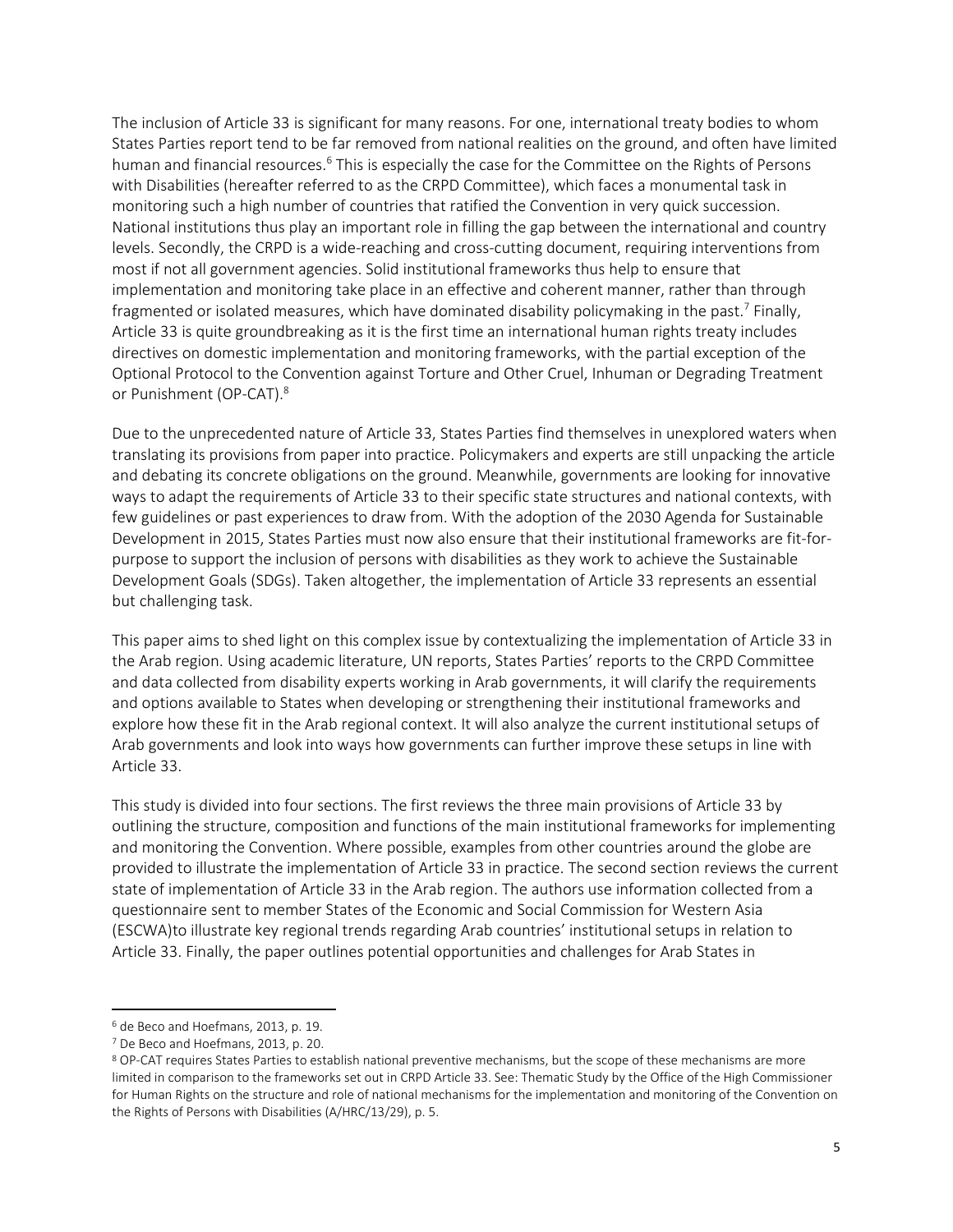implementing Article 33 and concludes with some recommendations for further improving government compliance with the Convention.

## <span id="page-5-0"></span>ARTICLE 33

Article 33 provides three specific requirements for Governments as they implement and monitor the Convention. Article 33 (1) calls for the designation of focal points and coordination mechanisms for the implementation of the Convention. Article 33 (2) addresses the creation of independent monitoring frameworks. Article 33 (3) requires the broad involvement of civil society in monitoring efforts. Taken together, these components aim to address gaps between the Convention's goals and its implementation, ensuring that the international human rights standards it sets forth are met across varying domestic political contexts.

## ARTICLE 33 (1): INSTITUTIONAL FRAMEWORKS FOR CRPD IMPLEMENTATION

### <span id="page-5-1"></span>FOCAL POINTS

Article 33 (1)

*States Parties, in accordance with their system of organization, shall designate one or more focal points within government for matters relating to the implementation of the present Convention...*

Article 33(1) requires governments to designate at least one focal point to maintain overall responsibility for the country's implementation of the Convention. In other words, the focal point represents the central actor within government to ensure the full, effective and coordinated implementation of the Convention's various provisions.

#### *Selecting focal points*

 $\overline{a}$ 

States Parties are recommended to designate their focal points at the highest level of government, such that they have sufficient authority and political clout to effectively coordinate and ensure CRPD implementation.<sup>9</sup> In many countries, focal points were already established under the UN Standard Rules on Equalization of Opportunities for Persons with Disabilities adopted in 1993,<sup>10</sup> in which case States Parties were invited to redesign their existing focal point structures rather than to create new ones.

<sup>9</sup>Thematic Study by the Office of the High Commissioner for Human Rights on the structure and role of national mechanisms for the implementation and monitoring of the Convention on the Rights of Persons with Disabilities (A/HRC/13/29), p. 7; UN Department of Economic and Social Affairs (DESA) et al., 2007, p. 84; Mental Disability Advocacy Center, 2011, p. 28; and de Beco and Hoefmans, 2013, p. 24.

<sup>&</sup>lt;sup>10</sup>See Standard Rules on the Equalization of Opportunities for Persons with Disabilities (A/RES/48/96), Rule 17.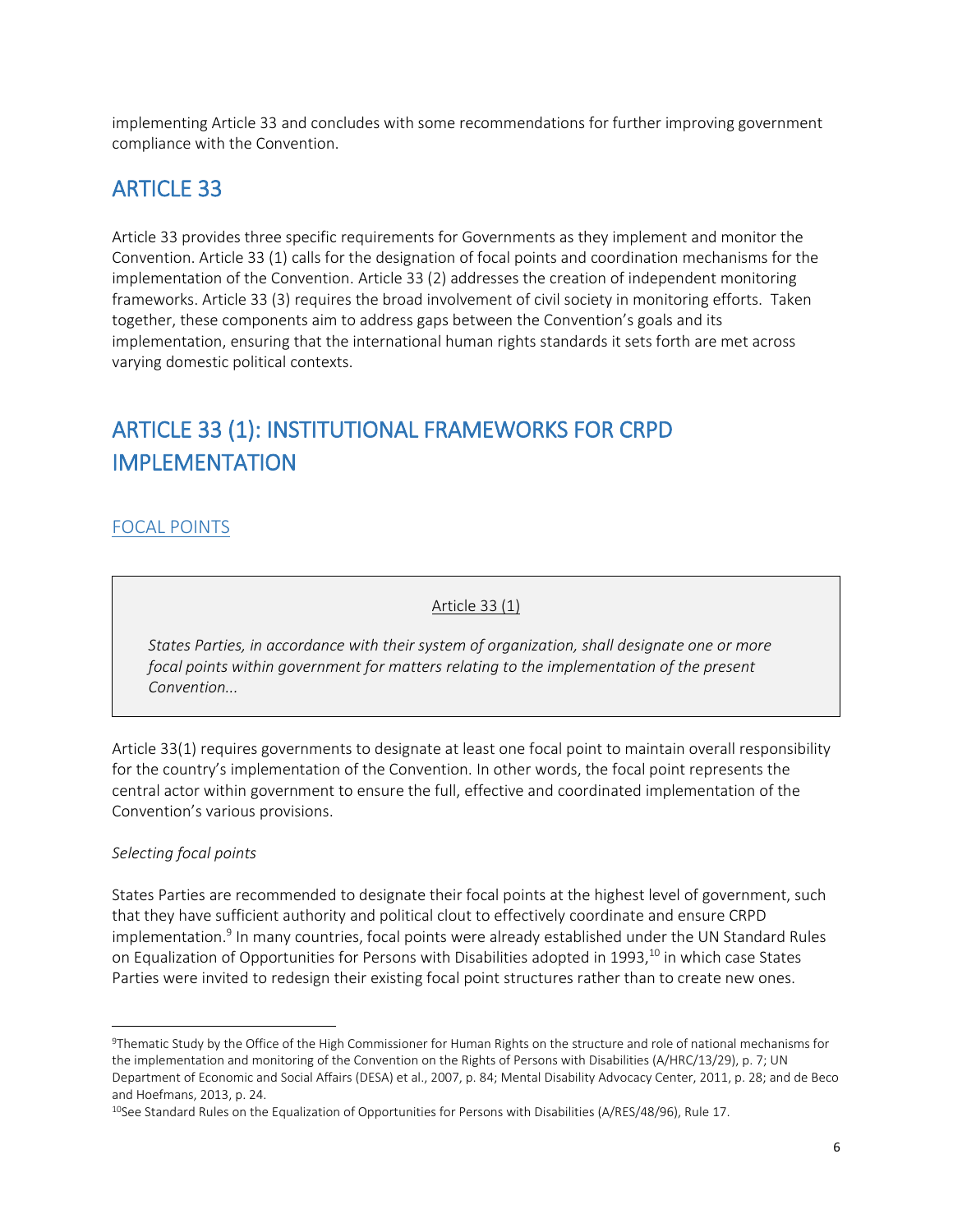States Parties have significant freedom in selecting which person or entity will be their focal point(s): "Focal points could be a section or a person within a ministry or cluster of ministries, an institution such as a disability commission, or a particular ministry, such as a ministry for human rights or a ministry for persons with disabilities, or a combination of the three."<sup>11</sup>Ministries of social affairs are most commonly selected as focal points, which is in part a reflection of the expertise of these ministries in relation to disability issues. They also often maintain strong relationships with relevant institutions and civil society organizations and have usually led the CRPD ratification process at the national level.<sup>12</sup>

According to some experts, ministries with responsibility for justice and human rights may represent more appropriate CRPD focal points.<sup>13</sup>From this perspective, the designation of ministries of social affairs reflects a more traditional, care-based approach to disability, whereas ministries of justice and human rights represent a clearer reflection of the CRPD's broader human rights focus. <sup>14</sup>Despite this recommendation, however, "not a single State has […] designated its ministry of justice [as focal point], not even in addition to its ministry of social affairs."<sup>15</sup>

Another option available to States Parties is to assign the focal point role to the Office of the President or Prime Minister, or to establish a State Secretary portfolio on disability.<sup>16</sup>This option has the added advantages of both seniority and centrality within the government, making it particularly well-placed to coordinate government actions. In these cases, sufficient human resources and technical expertise are needed to ensure that the focal point is well-equipped to fulfill all of the requirements outlined in Article 33 (1).

In cases where only one focal point is designated, their roles and responsibilities are quite clear. However, some States Parties choose to nominate several focal points, which can be distributed horizontally (i.e. across government bodies and institutions), vertically (i.e. at regional and local levels) or both. Lithuania, for example, designated ten different focal points across its various ministries.<sup>17</sup> Austria has focal points in all of its federal nine states, in addition to its national-level focal point (the Federal Ministry of Labour, Social Affairs and Consumer Protection).<sup>18</sup>These types of multi-focal point set-ups can be advantageous as they enable States to pool the mandates, resources and expertise of different actors. At the same time, a clear division of labour and responsibilities is essential, which can be achieved through, for example, the designation of a lead focal point that ensures general coordination, oversight and promotion with respect to CRPD implementation.

*Functions*

l

<sup>11</sup> DESA et al., 2007, p. 94.

<sup>12</sup> De Beco, 2015, p. 16.

<sup>&</sup>lt;sup>13</sup> Thematic Study by the Office of the High Commissioner for Human Rights on the structure and role of national mechanisms for the implementation and monitoring of the Convention on the Rights of Persons with Disabilities (A/HRC/13/29), p. 7; de Beco and Hoefmans, 2013, p. 20.

<sup>&</sup>lt;sup>14</sup>Thematic Study by the Office of the High Commissioner for Human Rights on the structure and role of national mechanisms for the implementation and monitoring of the Convention on the Rights of Persons with Disabilities (A/HRC/13/29), p. 7. <sup>15</sup> De Beco, 2015, p. 17.

<sup>16</sup>Thematic Study by the Office of the High Commissioner for Human Rights on the structure and role of national mechanisms for the implementation and monitoring of the Convention on the Rights of Persons with Disabilities (A/HRC/13/29), p. 7; Mental Disability Advocacy Center, 2011, p. 94; de Beco and Hoefmans, 2013, p. 24.

<sup>17</sup>De Beco, 2011b, p. 30.

<sup>18</sup>Initial Report of Austria on the Implementation of the Convention on the Rights of Persons with Disabilities (CRPD/C/AUT/1), p. 51.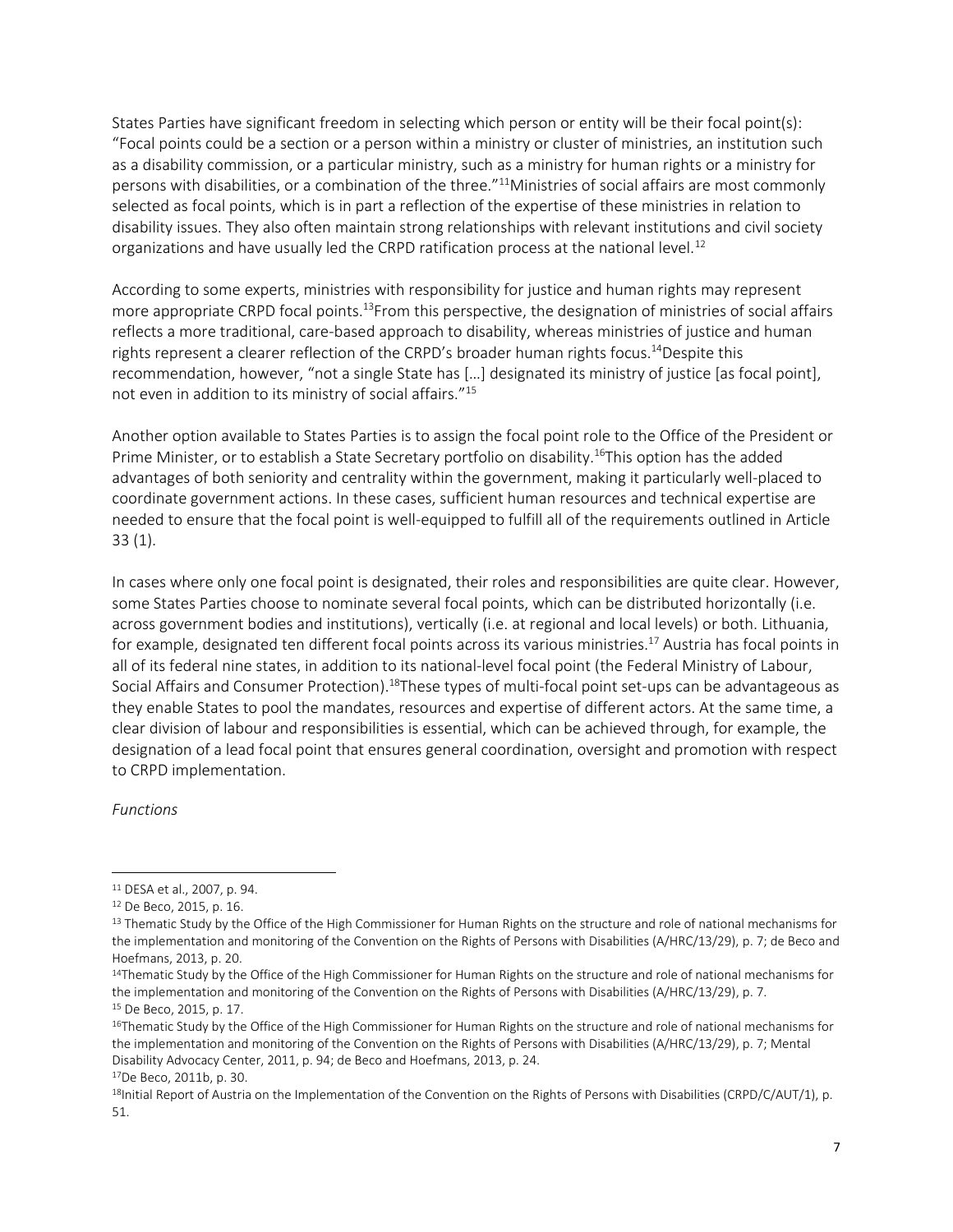Under their overall mission of spearheading national CRPD implementation, the work of focal points can cover a variety of different functions (see Box 1). Focal points are responsible for coordinating the government's overall implementation of the CRPD, including the actions of relevant ministries. Given the weight of this task, however, many governments choose to appoint a coordination mechanism as well, which will be explored in depth in the next section.

While their exact functions will differ between countries, it is advisable that focal points (especially lead focal points) do not engage directly in service provision:

"the mandate of the focal point should clearly focus on developing and coordinating a coherent national policy on the Convention. As such, the focal point should promote, guide, inform and advise government on matters related to the implementation of the Convention but arguably not implement it by delivering disability support services." 19

In other words, focal points should avoid blurring their mandates and leave service provision up to implementing ministries. However, this line obviously becomes very difficult to draw where a country's focal point is de facto an implementing ministry, such as a ministry of social affairs. In these cases, States must devise strategies to clarify a division of labour, such that the focal point can effectively execute its mandate.

#### Box 1. List of potential functions for Article 33 (1) focal points

- 1. Serve as the CRPD contact point for relevant actors (government ministries and departments; local and regional government bodies; persons with disabilities and their representative organizations; other civil society organizations; frameworks established under Article 33 (2) of the Convention; and international organizations and bodies such as the CRPD Committee).
- 2. Coordinate human rights and disability activities of various ministries and departments and at different levels of Government (national, regional, local, etc.).
- 3. Build capacities within the Government on disability-related issues and CRPD implementation.
- 4. Advise government officials on the development of policies, laws, programmes and projects with respect to their impact on persons with disabilities.
- 5. Revise strategies and policies to ensure that the rights of persons with disabilities are respected.
- 6. Draft, revise or amend relevant legislation.

 $\overline{a}$ 

- 7. Raise awareness about the CRPD and its Optional Protocol within the Government and among the public.
- 8. Ensure that the CRPD and its Optional Protocol are translated into local languages and issued in accessible formats.
- 9. Establish an action plan for ratifying and/or implementing the CRPD and monitor the implementation of such an action plan.
- 10. Coordinate the preparation of the State's initial and periodic reports to the CRPD Committee.
- 11. Ensure and coordinate the collection of data and statistics.
- 12. Ensure the participation of persons with disabilities in the development of policies and laws that affect them, including by establishing a permanent discussion or consultation forum.

<sup>&</sup>lt;sup>19</sup>Thematic Study by the Office of the High Commissioner for Human Rights on the structure and role of national mechanisms for the implementation and monitoring of the Convention on the Rights of Persons with Disabilities (A/HRC/13/29), p. 7.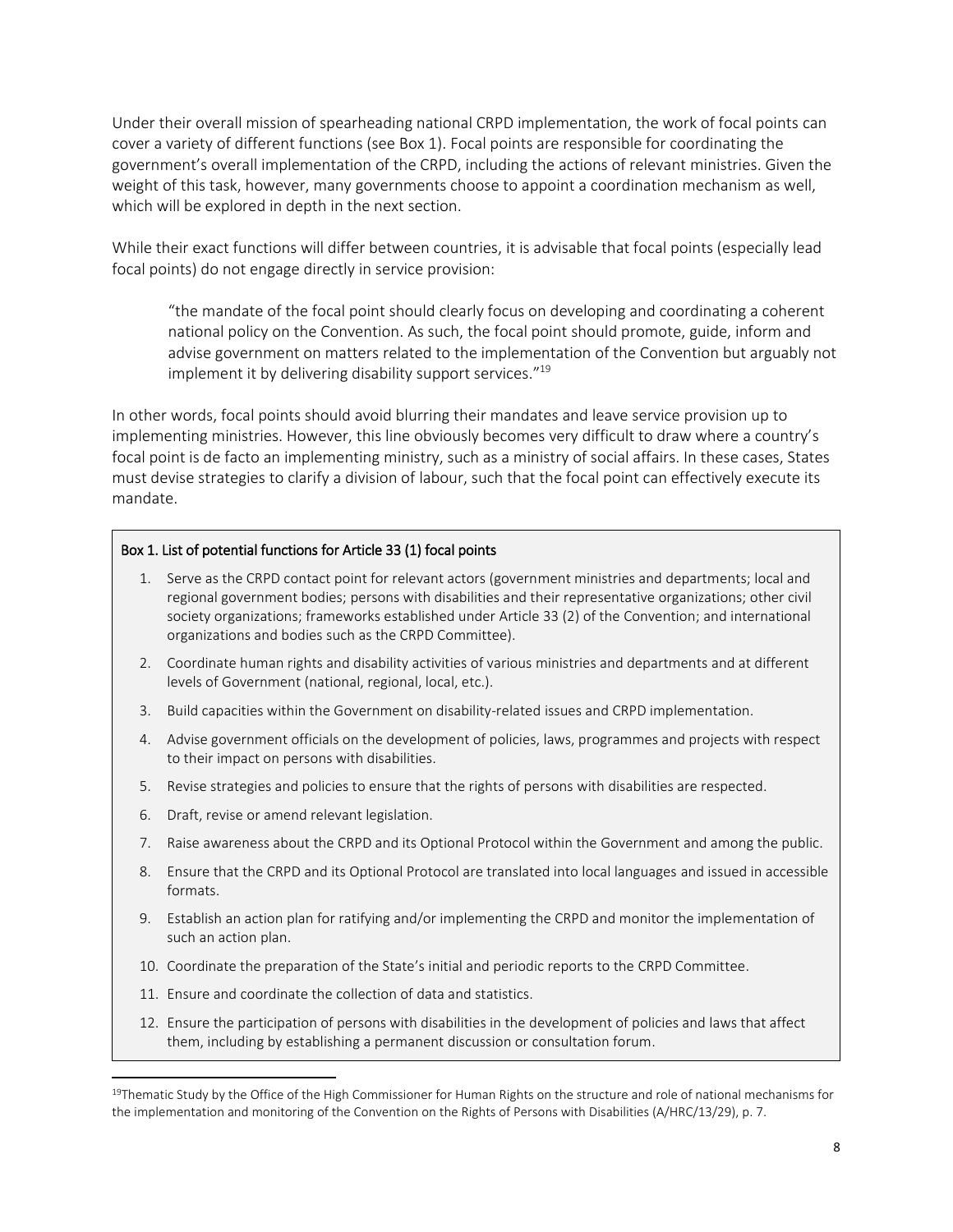13. Promote the participation of persons with disabilities in civil society and encourage the creation of organizations of persons with disabilities.

Compiled by the author based on: DESA et al., 2007, pp. 95-96; Mental Disability Advocacy Center, 2011, p. 26.

## <span id="page-8-0"></span>COORDINATION MECHANISMS

#### Article 33 (1)

*States Parties […] shall give due consideration to the establishment or designation of a coordination mechanism within government to facilitate related action in different sectors and at different levels.*

The second part of Article 33 (1) requests States Parties to consider setting up a coordination mechanism to facilitate CRPD implementation. While not a requirement, this provision can make a significant contribution towards mainstreaming disability across government institutions and ensuring a coordinated and coherent approach to CRPD implementation. As with the focal points, Article 33 does not prescribe the composition or mandate of coordination mechanisms, so they may take many different forms and have many different functions.

#### *Structure and composition*

Coordination mechanisms are often conceived of as councils or committees, composed of representatives of various ministries and other government bodies. In some cases, representatives of organizations of persons with disabilities (OPDs) and other civil society organizations are also members of the mechanism.<sup>20</sup>Coordination mechanisms often have a secretariat, which in many instances is located in ministries of social affairs.<sup>21</sup>A number of coordination mechanisms have sub-committees that coordinate CRPD efforts either in certain thematic areas or at the state, provincial or regional levels. For example, this is the case in Mauritius, where the National Committee on the Implementation and Monitoring of the Convention has a number of sub-committees that focus on issues such as education, training, employment and accessibility. $^{22}$ 

Ideally, coordination mechanisms should have wide ministerial representation, including not only those more traditionally linked to disability (such as ministries of social affairs, education and health), but also others that play a major role in public policymaking (like ministries of finance, planning and culture). It is equally crucial that representatives appointed to the coordination mechanism have sufficient technical expertise on disability issues, are of high enough level to promote change within their respective ministries and have some form of continuous appointment to the mechanism. These conditions are especially applicable to the chair of the coordination mechanism, given that they must actively coordinate the work of the coordination mechanism and the actions of various ministries.

*Linking focal points and coordination mechanisms*

 $\overline{\phantom{a}}$ 

<sup>20</sup> De Beco, 2015, p. 15.

<sup>&</sup>lt;sup>21</sup> National implementation and monitoring: Note by the Secretariat (CRPD/CSP/2014/3), p. 4.

<sup>&</sup>lt;sup>22</sup> Initial Report of Mauritius on the Implementation of the CRPD (CRPD/C/MUS/1), p. 50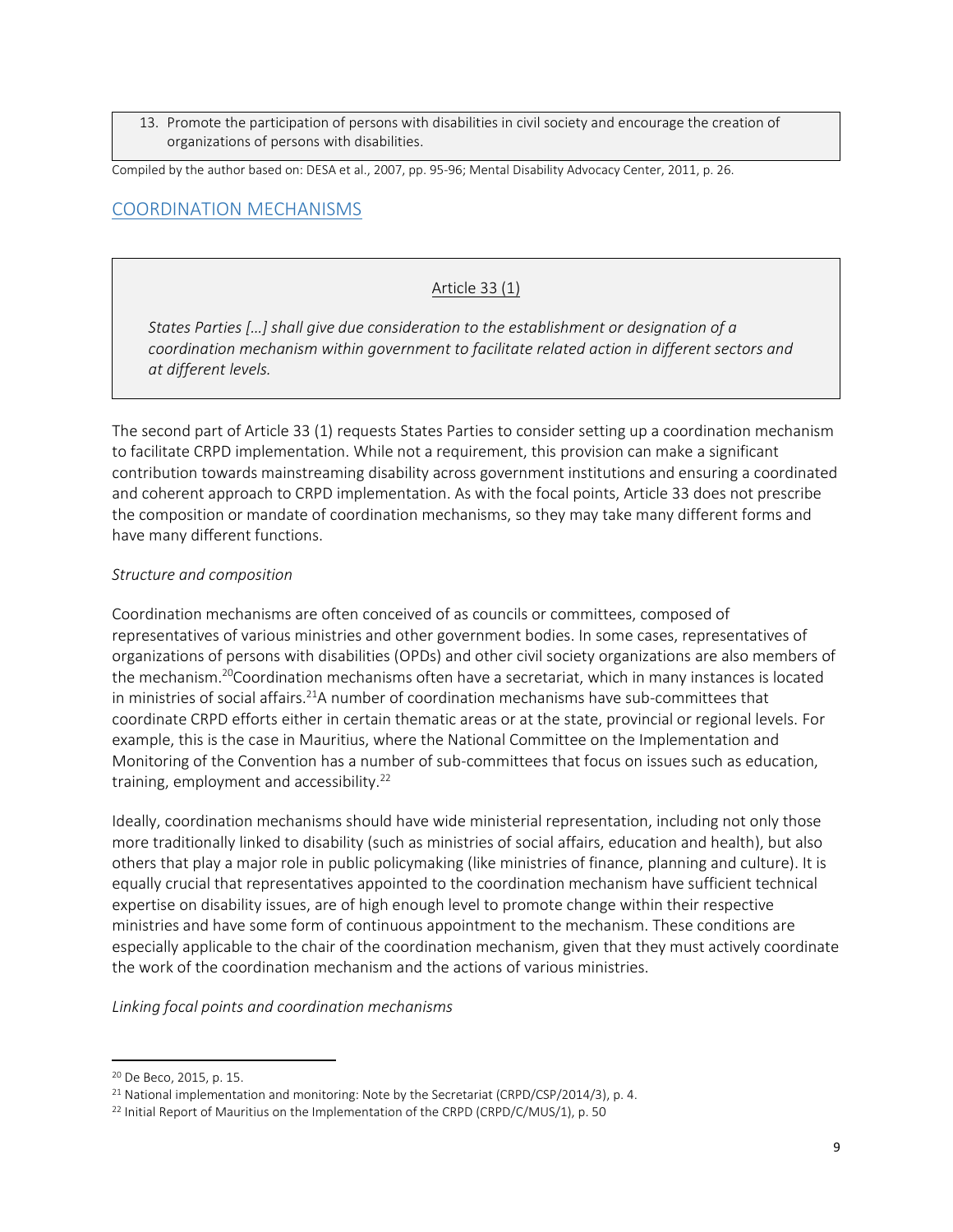One major question left open by Article 33 (1) relates to the relationship between focal points and coordination mechanisms. While the details vary between countries, States have three broad options in this regard. First, coordination mechanisms and lead focal points can be the same entity (United Kingdom<sup>23</sup>, Italy<sup>24</sup>). Second, the two mechanisms can be inter-related; for example, the focal point may chair a coordination mechanism (Denmark<sup>25</sup>) or a focal point may serve on a country's coordination mechanism (Thailand<sup>26</sup>). Finally, some countries may choose to keep the lead focal point and coordination mechanism separate, splitting responsibilities and tasks between the two (Germany<sup>27</sup>).

#### *Functions*

The tasks attributed to a given coordination mechanism will, to a certain extent, depend on its relationship to the lead focal point. If the coordination mechanism is also the country's lead focal point, then the responsibilities will be combined. While such a centralization of tasks has its advantages, this setup means that the coordination mechanism will have responsibility for an extensive mandate, which in turn requires significant human, technical and financial resources. On the other hand, if the coordination mechanism and lead focal point are inter-related or separate, States are able to divide the mandates between the two. In these cases, lead focal points acts as the "brain" by focusing more on setting and driving the disability policy agenda, while the coordination mechanism acts as the "body" by ensuring that government ministries have a coordinated and coherent approach to CRPD implementation. As stated by de Beco and Hoefmans:

"…in State systems where, overall coordination is not attributed to a lead focal point, a distinct coordination mechanism would not take part in the actual development of disability rights policies and may therefore easily act as a neutral platform to unite the various policy-making factions…The distinction is subtle but important in order to safeguard a clear distinction in roles of the various CRPD mechanisms." 28

Even where there is a clear separation of tasks between the lead focal point and coordination mechanism, it is essential that they have solid channels for cooperation. In particular, the two should work closely together in the preparation of the State's initial and periodic reports to the CRPD Committee, as well as in other areas such as the collection of data and statistics.

# <span id="page-9-0"></span>INSTITUTIONAL FRAMEWORKS FOR CRPD PROMOTION, PROTECTION AND **MONITORING**

### <span id="page-9-1"></span>INDEPENDENT MONITORING FRAMEWORKS

l

<sup>&</sup>lt;sup>23</sup>Initial Report of the United Kingdom of Great Britain and Northern Ireland on the Implementation on the CRPD (CRPD/C/GBR/1), pp. 58-59; and de Beco, 2011, pp. 38-39.

<sup>24</sup>Ferri, 2015.

<sup>&</sup>lt;sup>25</sup>Initial Report of Denmark on the Implementation of the CRPD (CRPD/C/DNK/1), p. 52.

<sup>&</sup>lt;sup>26</sup>Replies of Thailand to the list of issues in relation to the initial report (CRPD/C/THA/Q/Add.1), p.19.

<sup>&</sup>lt;sup>27</sup>Initial Report of Germany on the Implementation of the CRPD (CRPD/C/DEU/1), p. 61.

<sup>28</sup> De Beco and Hoefmans, 2013, p. 26.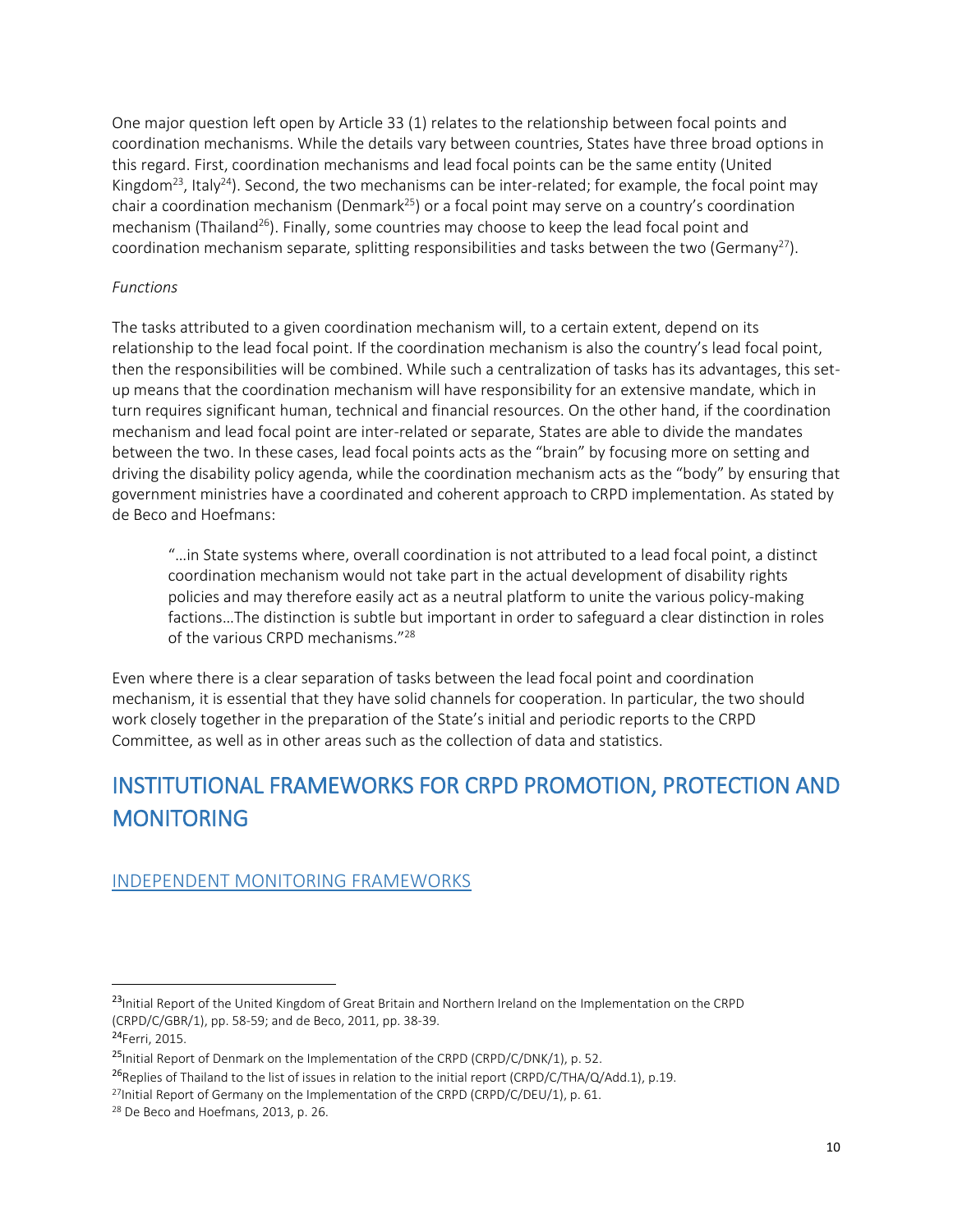#### Article 33 (2)

*States Parties shall, in accordance with their legal and administrative systems, maintain, strengthen, designate or establish within the State Party, a framework, including one or more independent mechanisms, as appropriate, to promote, protect and monitor implementation of the present Convention. When designating or establishing such a mechanism, States Parties shall take into account the principles relating to the status and functioning of national institutions for protection and promotion of human rights.*

Article 33 (2) requires State Parties to designate or establish, if not already existing, a framework to promote, protect and monitor the implementation of the Convention. For the sake of brevity, this paper uses the term 'independent monitoring framework', in line with the language employed by the CRPD Committee.<sup>29</sup>These frameworks should be separate from the focal point appointed under Article 33 (1) – in other words, the focal point or coordination mechanism cannot be assigned to act as the independent monitoring framework.<sup>30</sup>Article 33 (2) also stipulates that monitoring frameworks must include one or more mechanisms that satisfy the Paris Principles' standards and thus are entirely independent of the work of Governments, most commonly national human rights institutions (NHRIs). NHRIs and similar institutions are a critical aspect of Article 33 (2) frameworks: while independent monitoring frameworks may involve bodies with close ties to Governments in their work, such as bodies concerned with statistics or policy advisory, the actual act of monitoring should be vested in a mechanism that is compliant with the Paris Principles. More largely, the mandated inclusion of NHRIs in independent monitoring frameworks is central to the advancement of the human-rights based model of disability the Convention seeks to further.<sup>31</sup>

#### Box 2. The Paris Principles

l

Adopted by the UN General Assembly in 1993, the Paris Principles are a set of minimum recommendations relating to the status and functioning of national human rights institutions (NHRIs). As of 6 May 2017, there were 121 internationally recognized NHRIs, of which 78 were officially considered to be in full compliance with the Paris Principles.<sup>32</sup>

Applying the Paris Principles to the implementation of CRPD Article 33 (2) means that at least one of the mechanisms in the independent monitoring framework must:

- **■** Be independent of the Government, with such independence guaranteed in the country's legal or constitutional text.
- Be pluralistic in its composition, including non-governmental organizations (NGOs) such as OPDs, trade unions, social and professional associations, universities, parliaments and others. In order to ensure independence, government departments should only participate in an advisory capacity.

<sup>29</sup>Committee on the Rights of Persons with Disabilities, 2016.

<sup>&</sup>lt;sup>30</sup>Thematic Study by the Office of the High Commissioner for Human Rights on the structure and role of national mechanisms for the implementation and monitoring of the Convention on the Rights of Persons with Disabilities (A/HRC/13/29), p. 16; de Beco, 2011a, p. 100.

<sup>&</sup>lt;sup>31</sup> Human Rights and Disability: A Manual for National Human Rights Institutions, Asia Pacific Forum, 2018, p. 4.

<sup>32</sup>According to the Global Alliance of National Human Rights Institutions (GANHRI), in the Middle East and North Africa, fully compliant NHRIs are located in Egypt, Jordan, Mauritania, Morocco, Qatar and the State of Palestine.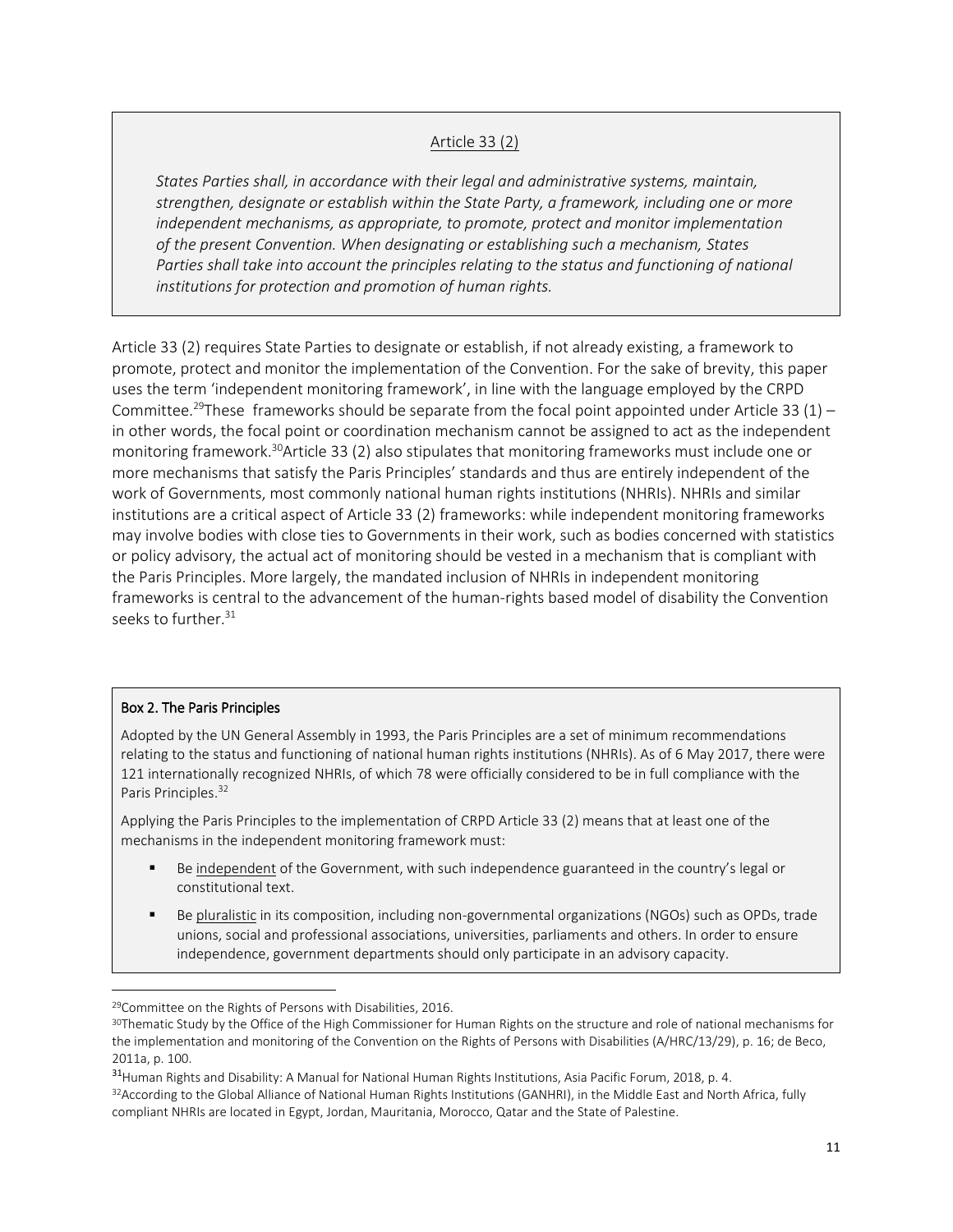- Have as broad a mandate as possible, which includes a range of responsibilities such as reporting to the Government on human rights matters, ensuring harmonization of national laws, regulations and practices with the CRPD, and cooperating with relevant international, regional and national bodies.
- Have adequate powers of investigation, with the capacity to hear complaints and petitions, and to transmit them to the competent authorities.
- Be characterized by regular and effective functioning, including regular meetings and consultation with other relevant bodies.
- Be adequately funded and not subject to financial control that might affect its independence.
- Be accessible to the general public, and in the context of the CRPD, especially to persons with disabilities and their representative organizations.

Sources: DESA et al., 2007, p. 99; Global Alliance of National Human Rights Institutions, 2017; National Institutions for the Promotion and Protection of Human Rights (A/RES/48/134); Thematic Study by the Office of the High Commissioner for Human Rights on the structure and role of national mechanisms for the implementation and monitoring of the Convention on the Rights of Persons with Disabilities (A/HRC/13/29), pp. 10-11.

#### *Functions*

Independent monitoring frameworks have specific responsibilities under each of the three main areas of Article 33 (2): promotion, protection and monitoring. Promotion activities relate mainly to awarenessraising, training and dissemination of information related to the CRPD. Protection refers to responsibilities through quasi-judicial powers, such as handling complaints regarding CRPD violations, providing mediation services and supporting legal processes including the provision of assistance to persons with disabilities before the courts. Monitoring involves reviewing the State Party's legal and practical compliance with CRPD obligations, as well as conducting inquiries and submitting reports and recommendations to State authorities.<sup>33</sup>

Independent monitoring frameworks also play a particularly important role vis-à-vis the CRPD Committee (see Box 3).

#### Box 3. Role of independent monitoring frameworks in the proceedings of the CRPD Committee

Independent monitoring frameworks play an important role in facilitating the work of the CRPD Committee. While the Convention itself does not include specific instructions for their interaction, the CRPD Committee recently released a set of draft guidelines that define the major characteristics of independent monitoring frameworks and outline how the frameworks can participate in the work of the Committee. According to these guidelines, some of the responsibilities of independent monitoring frameworks in the context of the CRPD Committee's work include:

- Raising awareness about States' obligations under the CRPD, including reporting obligations.
- Encouraging timely reporting to the CRPD Committee.
- Contributing to the drafting of initial and periodic reports to the CRPD Committee through, inter alia, encouraging States to ensure a transparent and participatory drafting process; disseminating information among national stakeholders; informing civil society organizations, including OPDs, of their opportunities to participate in the official drafting process; making data and research available to stakeholders in the reporting process; and providing written inputs if they consider it appropriate.

 $\overline{a}$ 

<sup>33</sup> De Beco, 2011b, pp. 14-15.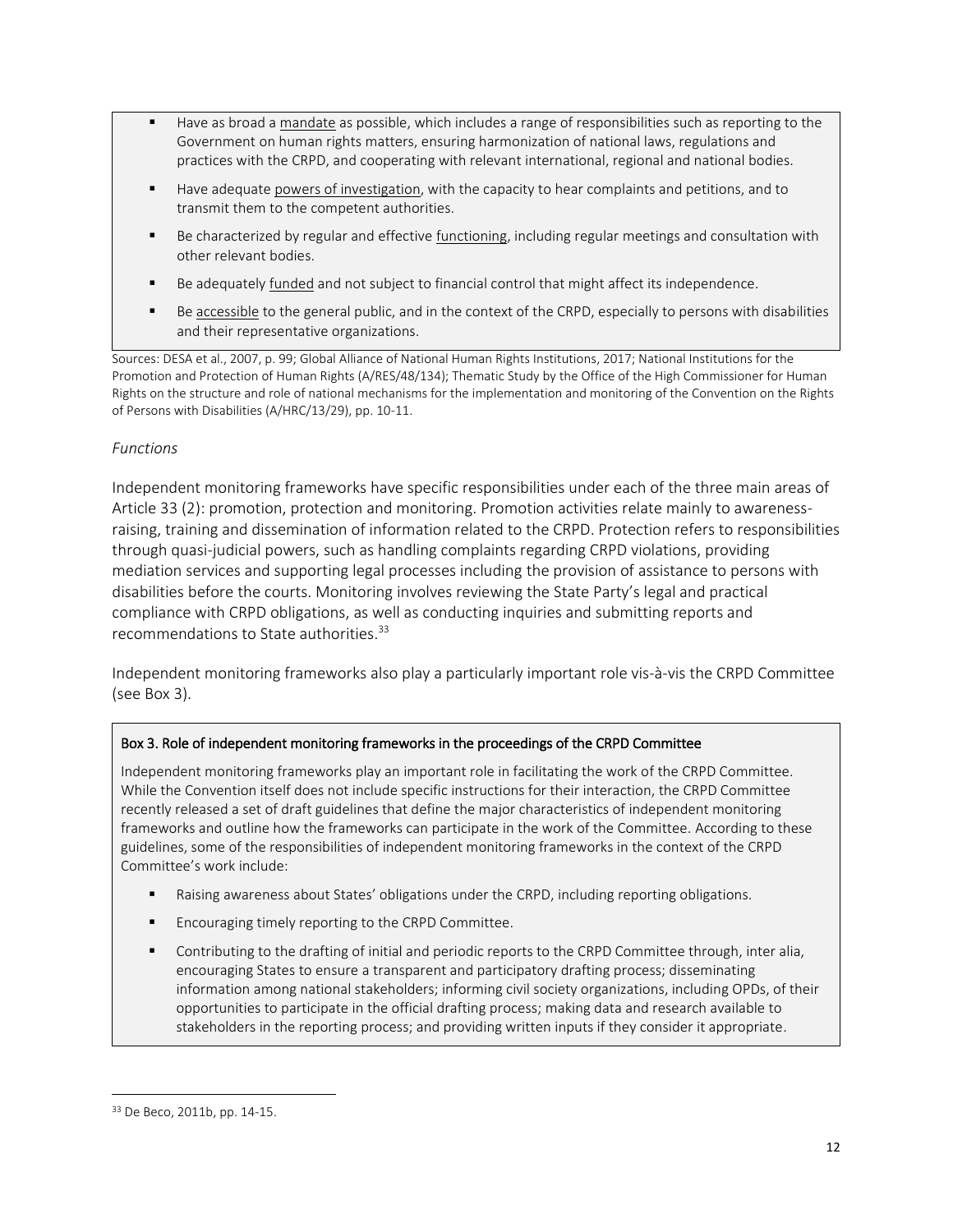- Submitting alternative reports to the CRPD Committee and supporting OPDs in the preparations and submission of their own alternative reports.
- Contributing to the preparation of the CRPD Committee's list of issues, and submitting independent written contributions commenting on States Parties' replies to lists of issues.
- Participating in the dialogue between the CRPD Committee and the State Party delegations, including by making opening and closing statements.
- Translating and disseminating the concluding observations of the Committee in accessible formats.
- Contributing to the CRPD Committee's follow-up procedures.
- Providing the Committee with written submissions or oral statements in cases in which the Committee chooses to investigate a State Party that has not reported.
- Monitoring States Parties' responses to allegations of reprisals against individuals, groups, or OPDs that have interacted with the Committee, and support alleged victims of reprisals.
- Providing assistance to persons with disabilities and/or their relevant organizations seeking to bring a complaint to the Committee (applicable in States that have signed the Optional Protocol on complaint procedures). 34

▪

Source: Committee on the Rights of Persons with Disabilities, 2016.

Article 33 (2) requires States Parties to maintain and strengthen their independent monitoring frameworks by ensuring that they can actively engage in the above activities.<sup>35</sup> Recent guidance issued by the Committee has expanded on this requirement, stressing the duty of States Parties to ensure their monitoring frameworks possess the technical resources necessary to function successfully, including full and complete access to relevant databases, records and facilities.<sup>36</sup> Inversely, Article 33 (2) should also be read as requiring States Parties to refrain from restricting or limiting the capacities of the independent monitoring framework as it promotes, protects, and monitors the Convention.

#### *Single vs. multiple entity frameworks*

States Parties have several different options when structuring their independent monitoring frameworks. The most straightforward model is the designation or establishment of a single entity that discharges all of the above functions. The selection of one institution entails certain advantages with regards to accountability and visibility to stakeholders, but also means that the entity must be fully equipped and resourced to handle the wide mandate of Article 33 (2).

In order to satisfy the Article's requirement relating the Paris Principles, and in line with the recommendations of the CRPD Committee, this entity should normally take the form of an NHRI,<sup>37</sup>such as a human rights commission, ombudsman or equality body. This is the case in Germany, which has designated the German Institute for Human Rights,<sup>38</sup> and in Australia, where the Australian Human Rights Commission represents the independent monitoring framework. <sup>39</sup>A number of countries have designated or established a single non-NHRI entity as their independent monitoring frameworks, such as an OPD

 $36$ Ibid.

 $\overline{\phantom{a}}$ <sup>34</sup>Ibid.

<sup>35</sup> UN OHCHR, 2018, p3.

<sup>37</sup>Committee on the Rights of Persons with Disabilities, 2016, p. 5.

<sup>38</sup> Initial Report of Germany on the Implementation of the CRPD (CRPD/C/DEU/1), p. 62.

<sup>&</sup>lt;sup>39</sup> Initial Report of Australia on the Implementation of the CRPD (CRPD/C/AUS/1), pp. 44-45.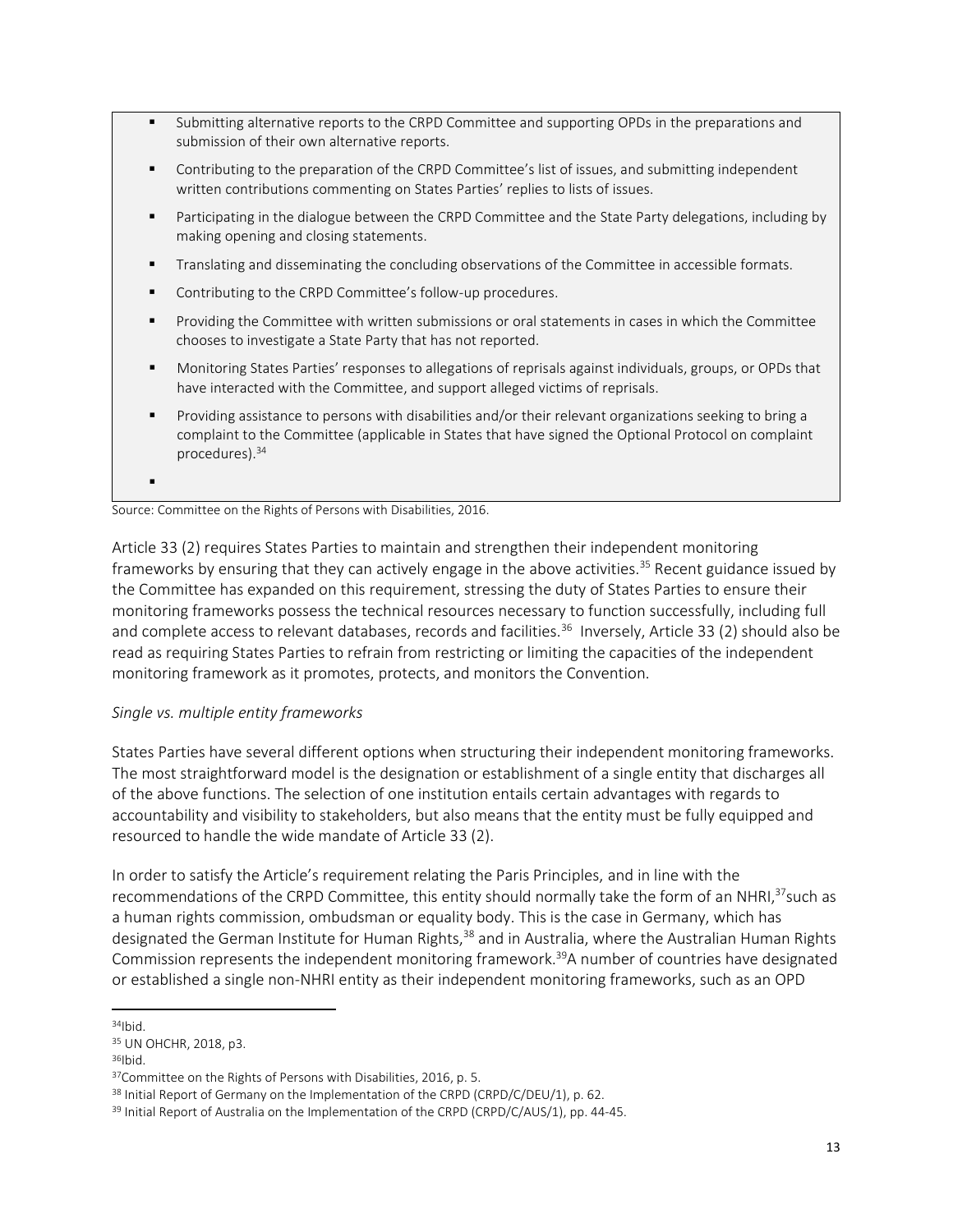federation in Spain and a specialized monitoring committee in Austria. However, the selection of a non-NHRI entity as a State Party's only mechanism in its independent monitoring framework may present challenges for compliance with the Paris Principles, particularly legally guaranteed independence and adequate mandates.

When appointing multiple mechanisms to the independent monitoring framework, States have different options. They can designate more than one NHRI, like in New Zealand where both the Human Rights Commission and the Office of the Ombudsman have been appointed to the independent monitoring framework.<sup>40</sup> Such an institutional arrangement can be particularly relevant for decentralized states, as they enable the State Party to incorporate NHRIs at the sub-national level. States may also choose to include other non-NHRI bodies in the independent monitoring framework, such as advisory bodies or civil society structures like OPD federations. In Denmark for example, the Danish Disability Council (a national advisory body on disability) is part of the independent monitoring framework along with the Danish Institute for Human Rights and the Parliamentary Ombudsman.<sup>41</sup>If multiple monitoring mechanisms are appointed by the State Party, all mechanisms must be independent from the Executive Branch of government.<sup>42</sup> This was reiterated in the Committee's concluding observations to the European Union, which called for the removal of the European Commission, an executive-level body, from the EU's independent monitoring framework.<sup>43</sup>

While they are inherently more complex and require additional effort in terms of securing a clear division of labour and solid cooperation channels, multi-institutional monitoring frameworks often carry significant benefits. They allow States to utilize the comparative advantages of different bodies to implement the three different areas of responsibility outlined in Article 33 (2). In New Zealand, namely, the Human Rights Commission focuses more on promotion and monitoring functions, while the Ombudsman handles broader protection responsibilities.<sup>44</sup> In Denmark, the Ombudsman is the only member of the independent monitoring framework that has the mandate to treat individual complaints,<sup>45</sup> and as such is an important complement to the Danish Institute for Human Rights and the Danish Disability Council. Moreover, including organizations of persons with disabilities and their federations can also be instrumental for the functioning of the independent monitoring framework. While organizations of persons with disabilities cannot comply with the Paris Principles (and thus cannot alone fulfill the requirements of Article 33 (2), they can ensure a strong and effective channel for the participation of persons with disabilities in the monitoring processes, which is also an obligation under Article 33 (3) (to be discussed in more detail in a later section).

## <span id="page-13-0"></span>RELATIONSHIP BETWEEN THE INSTITUTIONAL FRAMEWORKS OF ARTICLE 33 (1) AND 33 (2)

In many ways, the distinction between institutional set-ups established under CRPD Article 33 (1) and 33 (2) are quite clear. On the one hand, focal points and coordination mechanisms are concerned with implementation issues and are largely, if not exclusively, composed of government entities. Independent monitoring mechanisms, on the other hand, focus on promotion, protection and monitoring tasks, and by

 $\overline{\phantom{a}}$ 

<sup>40</sup>Initial Report of New Zealand on the Implementation of the CRPD (CRPD/C/NZL/1), p. 44.

<sup>41</sup> Liisberg, 2013, p. 82.

<sup>42</sup>UNOHCHR, 2018, p. 3.

<sup>&</sup>lt;sup>43</sup> Concluding observations on the initial report of the European Union (CRPD/C/EU/CO/1), p. 10.

<sup>44</sup> Reif, 2014, p. 240.

<sup>45</sup> Liisberg, 2013, p. 87.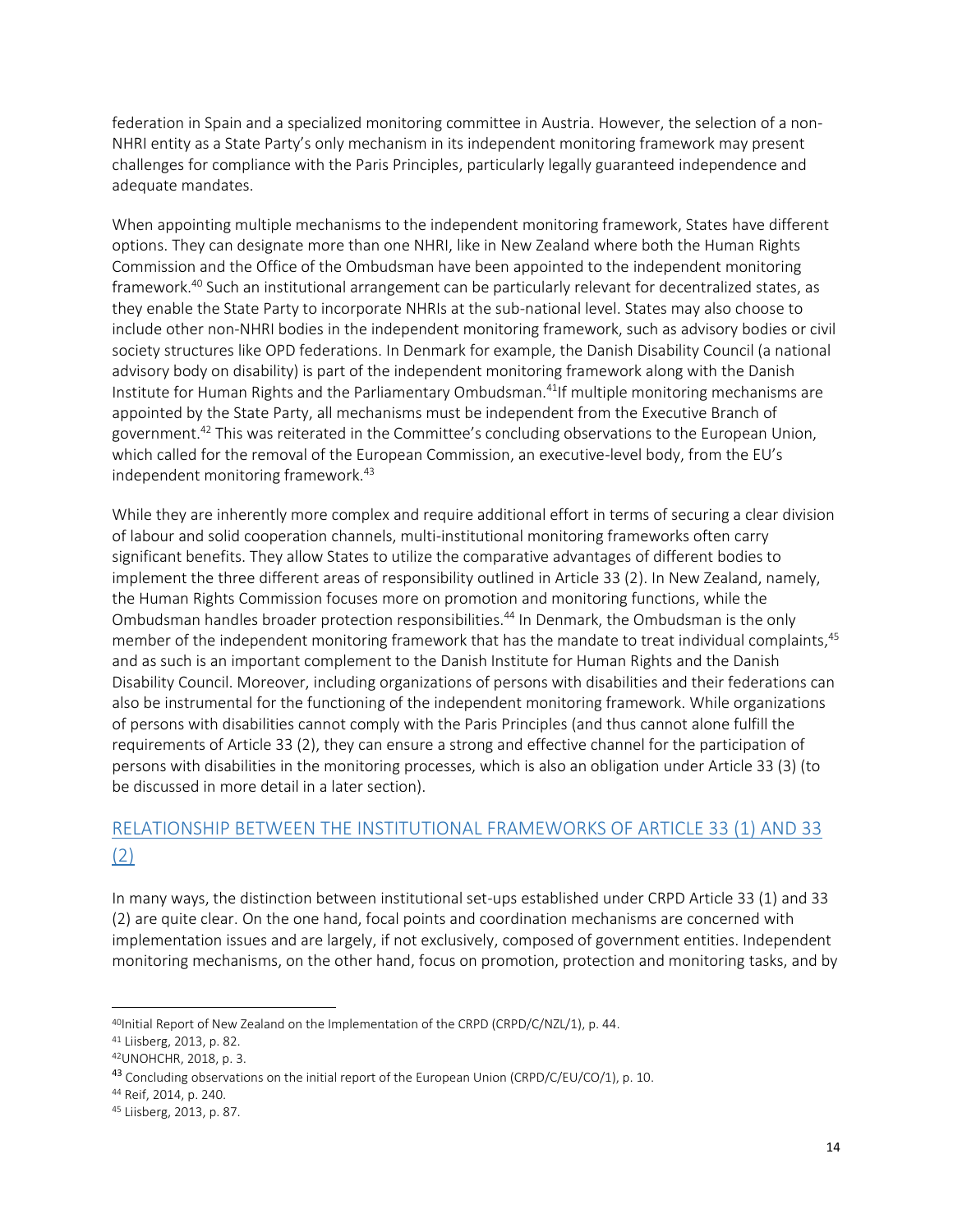definition should be independent of the government.<sup>46</sup>In the case that government bodies are represented in the independent monitoring framework, it is important that they serve only in an advisory capacity in order to stay in line with the Paris Principles.

However, when looking at the functions of these two institutional set-ups, the dividing line between them becomes a bit more ambiguous. There are a number of areas in their respective mandates which overlap. For example, focal points (with help from coordination mechanisms) are responsible for drafting the initial and periodic State reports to the CRPD Committee and representing the State Party during Committee sessions. At the same time, independent monitoring frameworks play an important role in the drafting process and in facilitating the work of the CRPD Committee. Promoting awareness of the CRPD, as well as facilitating participation of persons with disabilities and representative organizations, are also responsibilities that befall both institutional bodies. These complementary and sometimes overlapping responsibilities require States Parties to find an adequate balance, ensuring that the two frameworks work together but remain distinct.

Recent guidance issued by the Committee has also stressed the necessity of sustained cooperation between focal points, coordination mechanisms and independent monitoring frameworks in gathering robust and disaggregated data on persons with disabilities to support monitoring activities. This should include joint efforts to improve systems for collecting and analyzing data, in collaboration with national statistics offices, United Nations agencies and regional organizations.<sup>47</sup>

## <span id="page-14-0"></span>PARTICIPATION OF PERSONS WITH DISABILITIES AND THEIR REPRESENTATIVE ORGANIZATIONS

#### Article 33 (3)

*Civil society, in particular persons with disabilities and their representative organizations, shall be involved and participate fully in the monitoring process.*

Article 33 (3) stresses the obligations of States Parties in ensuring the participation of persons with disabilities, organizations of persons with disabilities (OPDs) and other civil society organizations in domestic monitoring efforts. While Article 33 (3) only mentions monitoring, it is important to keep in mind that States Parties are also required to involve persons with disabilities in all processes, as per other articles in the Convention, notably Article 4 (3).<sup>48</sup>

#### *Possible channels for participation*

States Parties can ensure the participation of persons with disabilities in a number of ways, most of which involve working with organizations of persons with disabilities. OPDs are representative civil society

 $\overline{\phantom{a}}$ 

<sup>46</sup> De Beco, 2011a, p. 100.

<sup>47</sup> UN OHCHR, 2018, p. 11.

<sup>48</sup> Article 4 (3) of the Convention states that: "In the development and implementation of legislation and policies to implement the present Convention, and in other decision-making processes concerning issues relating to persons with disabilities, States Parties shall closely consult with and actively involve persons with disabilities, including children with disabilities, through their representative organizations."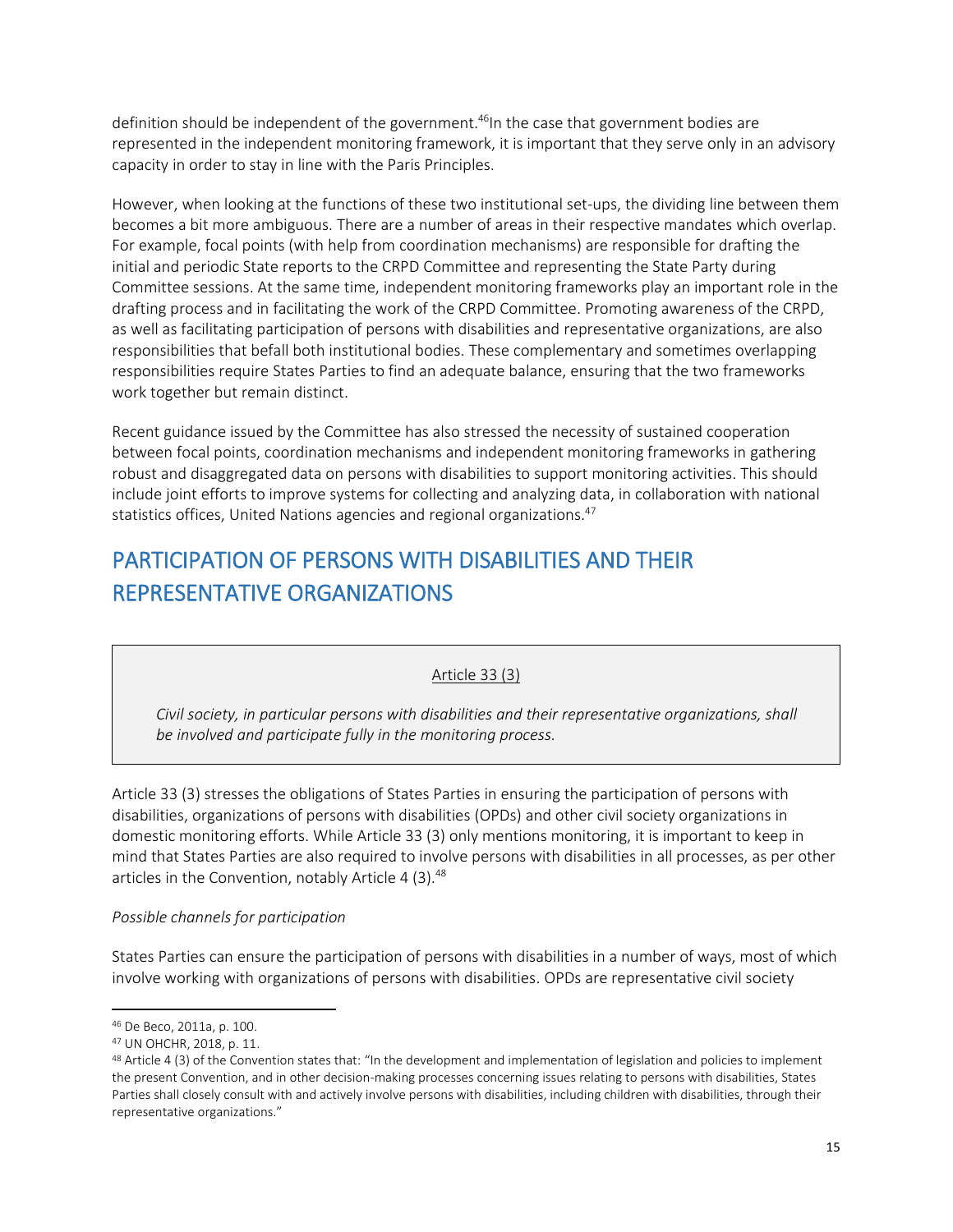organizations that are led and controlled by persons with disabilities and aim to collectively express, promote, pursue and/or defend a field of common interest.<sup>49</sup>

OPDs can take various forms – from individual organizations to federations – and can operate on local, national, regional and/or global levels. Given their composition and proximity to their constituencies, they are usually the best placed to inform and engage in policy, decision-making and the monitoring processes. Moreover, facilitating the participation of OPDs can also promote other important values, such as agency, empowerment and ownership.<sup>50</sup>

The Committee has recently highlighted the need for States Parties to actively distinguish between OPDs and other civil society organizations that advocate for or provide services to persons with disabilities. For an entity to be considered fully representative, and thus an OPD, persons with disabilities must compose a clear majority of its membership.<sup>51</sup> While Article 33 (3) calls for the broad participation of civil society in the monitoring of the Convention, States Parties should prioritize ensuring the participation of representative organizations over groups that may have relevant expertise but are non-representative.

Participation of persons with disabilities can also take place directly, where individuals are part of an Article 33 entity in their own capacity. In these cases, they may be appointed as experts in coordination mechanisms or executive boards of NHRIs or be selected to be a commissioner or state secretary for disability affairs. Indirect participation occurs when OPDs are involved in policy processes. For example, States Parties can include national advisory bodies on disability or OPDs in their Article 33 (2) set-up, like in Spain where a national OPD federation acts as the country's independent monitoring framework. 52

In addition to including persons with disabilities and OPDs as part of a country's Article 33 institutional structures, governments can consider other modes of engagement, such as: holding public consultations on public policy issues; soliciting inputs and feedback during the drafting of initial and periodic State reports; providing reasonable accommodation during public policy and decision-making processes; ensuring that information on CRPD monitoring and implementation is disseminated in accessible formats; providing training to government officials on engaging with OPDs and vice versa; and investigating laws and policies that were not developed in consultation with persons with disabilities.

In building these various participation pathways, States Parties should keep in mind that OPDs are heterogeneous. Some may represent all disabilities, while others specific types of disabilities. They may also represent different constituencies based on other characteristics, such as women, children or indigenous peoples with disabilities. As such, it is essential to engage with a wide spectrum of organizations so that different groups and interests are included in monitoring and policy processes. In the same vein, States Parties should also consider providing capacity-building support to OPDs, particularly to those representing constituencies that have previously been excluded from civil society or government processes, such as self-advocacy groups for persons with intellectual or psychosocial disabilities and representative organizations of women and girls with disabilities.

 $\overline{a}$ 

<sup>&</sup>lt;sup>49</sup> Report of the Special Rapporteur on the rights of persons with disabilities (A/HRC/31/62), p. 11. <sup>50</sup>Ibid, p. 9.

<sup>51</sup> General comment No. 7 (2018) on the participation of persons with disabilities, including children with disabilities, through their representative organizations, in the implementation and monitoring of the Convention (CRPD/C/GC/7). <sup>52</sup> Barriffi, 2013, p. 205.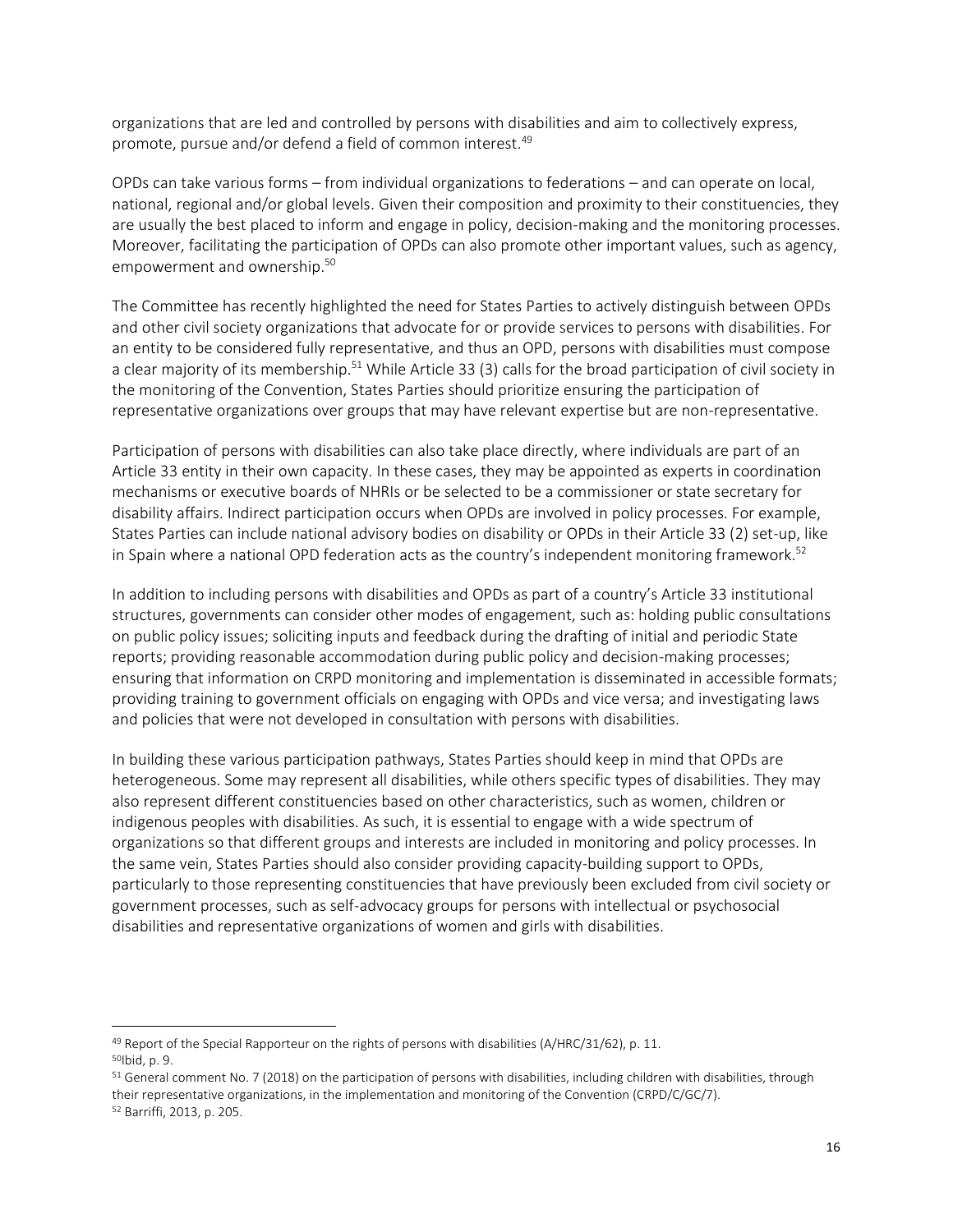In addition to engaging in national implementation and monitoring, persons with disabilities and OPDs also play a significant role in the procedures of the CRPD Committee (see Box 4). These various participation methods are greatly valued and welcomed by the Committee.

#### Box 4. Participation methods for OPDs and civil society organizations in the work of the CRPD Committee

- Raise awareness about States' obligations under the CRPD, including reporting obligations;
- Provide written submissions to the Committee such as alternative or shadow reports;
- Make oral statements during Committee sessions;
- Request national or thematic briefings with the Committee;
- Participate in the drafting of general comments and days of general debate;
- Make contributions to the Committee's communications procedures;
- Collaborate with the Committee during country visits;
- Request activation of early warning or urgent action procedures;
- Request inquiries by the Committee on violations of the CRPD.

Source: Report of the Committee on the Rights of Persons with Disabilities on its eleventh session, Annex II "Guidelines on the participation of disabled persons' organizations and civil society organizations in the work of the Committee" (CRPD/C/11/2).

## <span id="page-16-0"></span>SUMMARY OF ARTICLE 33

As the previous sections show, there are wide and numerous ways for States to implement Article 33 at the national level. While difficult to summarize, the following table aims to provide a non-exhaustive, rough overview of the main features of Article 33 frameworks. The table tries to reflect those areas where there are shared characteristics or responsibilities, but it is worth noting that the lines distinguishing focal points, coordination mechanisms and independent monitoring frameworks are oftentimes much more ambiguous in reality.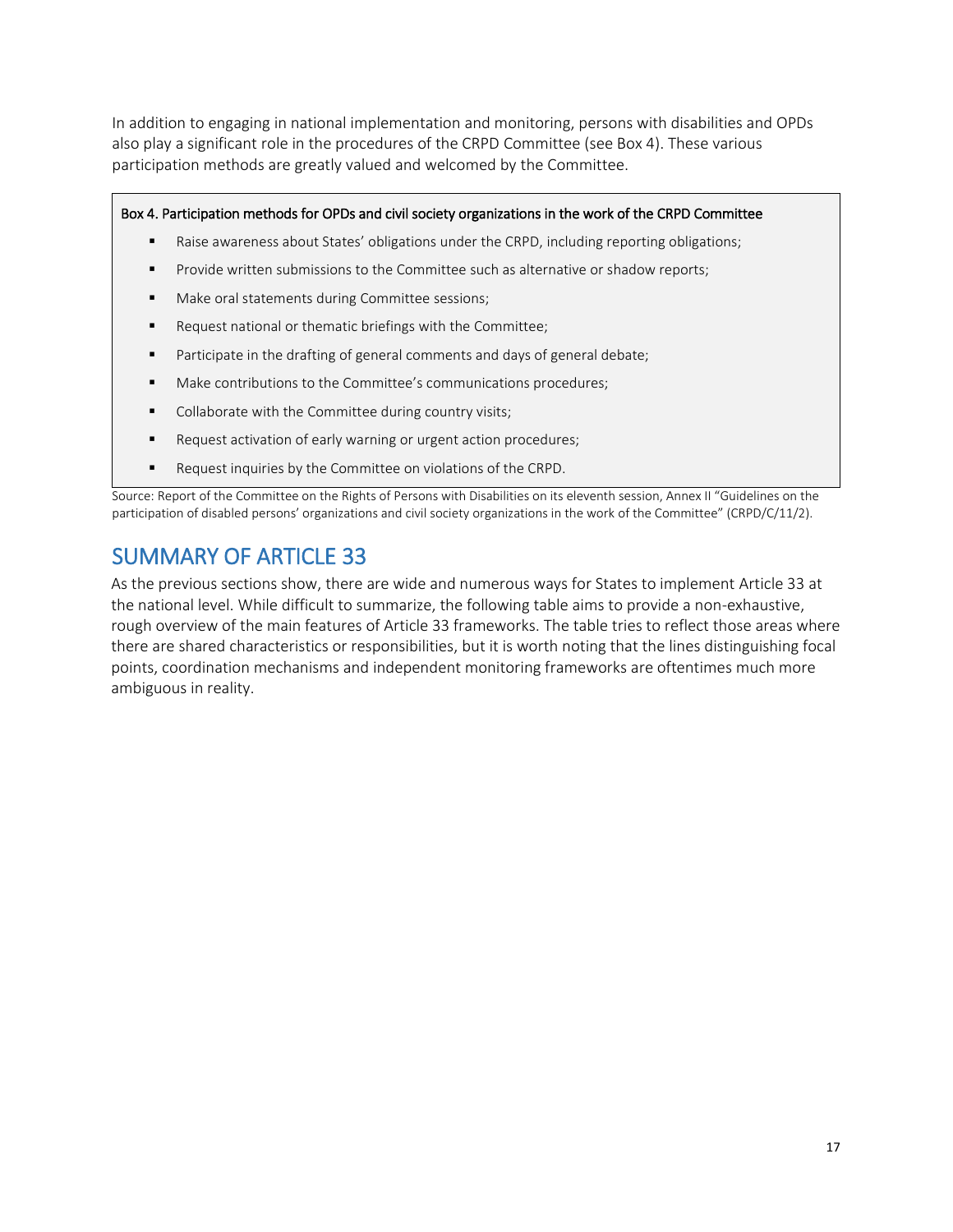## **Table 1. Overview of institutional frameworks under Article 33**

<span id="page-17-0"></span>

|                                             | Focal point(s)                                                                                                                                                                                     | Coordination mechanism                                                                                                                                            | Independent monitoring framework                                                                                                                                                        |  |  |
|---------------------------------------------|----------------------------------------------------------------------------------------------------------------------------------------------------------------------------------------------------|-------------------------------------------------------------------------------------------------------------------------------------------------------------------|-----------------------------------------------------------------------------------------------------------------------------------------------------------------------------------------|--|--|
| Mandate                                     | Maintains overall responsibility for the<br>implementation of the CRPD; serves as the<br>State's main contact point for domestic /<br>international stakeholders                                   | Ensures coordinated and coherent CRPD<br>implementation across government (both<br>horizontally and vertically)                                                   | Promotes, protects and monitors CRPD<br>implementation by the State                                                                                                                     |  |  |
| Structure /<br>composition                  | At least one focal point, located at the highest<br>level of government, e.g. the Office of the<br>President / Prime Minister, State Secretary,<br>Ministry, national coordination mechanism, etc. | Chaired by senior level government official, e.g.<br>the lead focal point, the President or Prime<br>Minister, Minister, etc.                                     | At least one independent mechanism that takes<br>into account the Paris Principles, e.g. human<br>rights commission, ombudsman, etc.                                                    |  |  |
|                                             | Additional focal points can be designated,<br>either horizontally or vertically; in the case of<br>multiple focal points, a lead focal point should<br>be appointed                                | Ministries and other government bodies<br>(preferably at the senior level) should be<br>represented; OPDs, civil society and other<br>entities can also take part | Additional mechanism(s) can be designated to<br>the framework, e.g. advisory bodies, OPD<br>federations, etc.; government officials can<br>participate but only in an advisory capacity |  |  |
| Examples of<br>functions                    | Sets, oversees and monitors the State's agenda<br>and action plan vis-à-vis CRPD implementation                                                                                                    | Coordinates and monitors CRPD<br>implementation by various ministries and<br>departments, including at the sub-national level                                     | Monitors CRPD implementation, including by<br>reviewing laws, policies, strategies and<br>practices, and proposes recommendations to<br>State authorities                               |  |  |
|                                             | Reviews, revises and amends relevant laws,<br>strategies and policies                                                                                                                              | Facilitates mainstreaming of the rights of<br>persons with disabilities across government<br>(including laws, policies and strategies)                            | Maintains responsibility for protection<br>functions, including handling individual<br>complaints and petitions, and supporting<br>domestic legal processes                             |  |  |
|                                             | Provides advice and builds capacities within<br>government on the rights of persons with<br>disabilities                                                                                           | Provides a forum for information and<br>experience sharing, joint initiatives, etc.                                                                               | Provides training to relevant stakeholders (in-<br>and outside of government) on the CRPD and<br>its Optional Protocol                                                                  |  |  |
|                                             | Promotes and ensures the full, active and meaningful participation (direct and indirect) of persons with disabilities throughout its work                                                          |                                                                                                                                                                   |                                                                                                                                                                                         |  |  |
|                                             | Raises awareness and disseminates information on the CRPD and its Optional Protocol, including in accessible formats                                                                               |                                                                                                                                                                   |                                                                                                                                                                                         |  |  |
| Roles vis-à-vis<br><b>CRPD</b><br>Committee | Coordinates and prepares initial and periodic reports to the CRPD Committee, as well as replies to<br>the list of issues                                                                           |                                                                                                                                                                   | Supports the drafting of the initial and periodic<br>reports, including by facilitating the<br>participation of civil society and OPDs and<br>submitting alternative reports            |  |  |
|                                             | Represents the State Party during dialogues with the CRPD Committee                                                                                                                                |                                                                                                                                                                   | Participates in dialogues between the State<br>Party and the CRPD Committee                                                                                                             |  |  |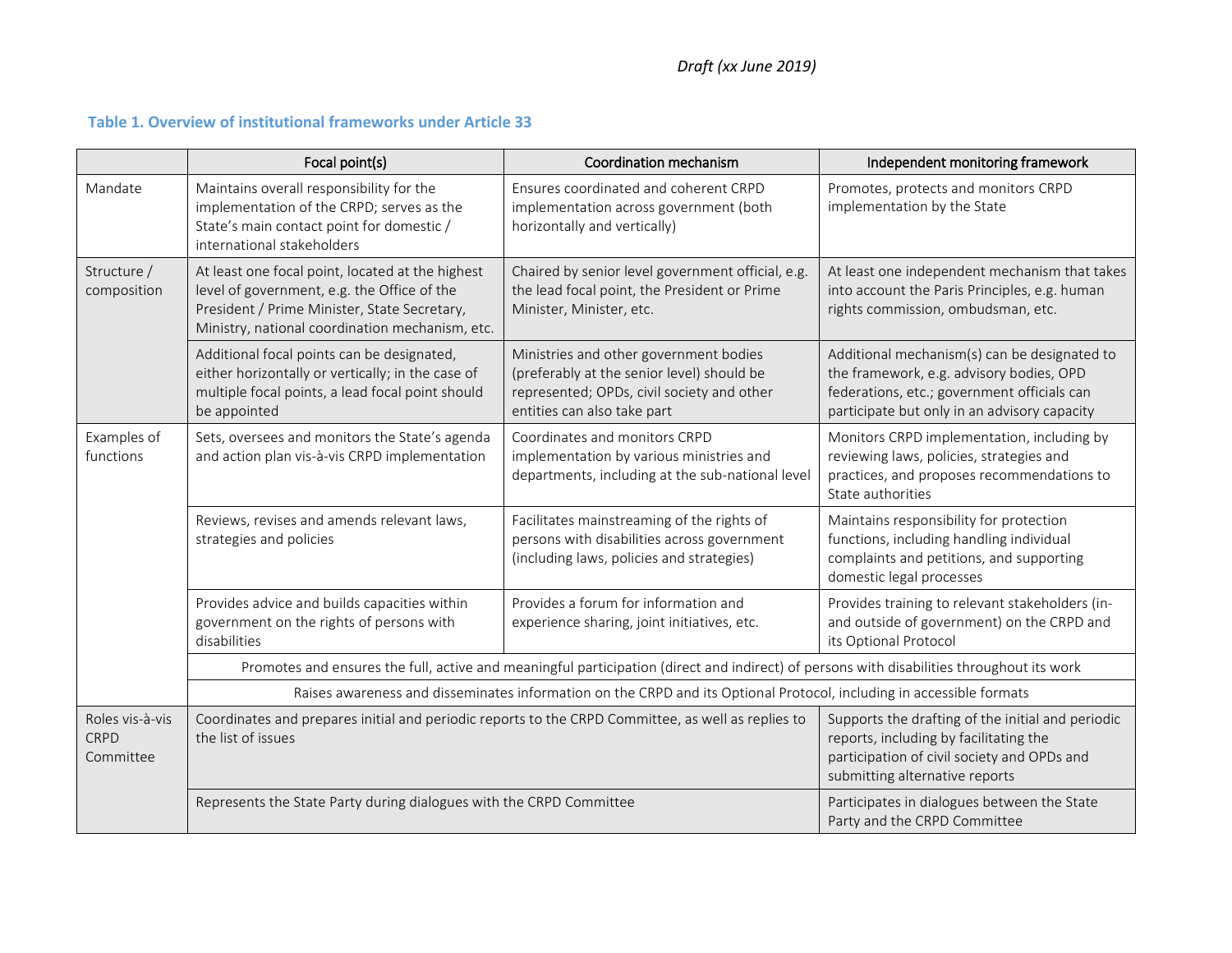| Ensures that recommendations from the concluding observations are addressed, and coordinates | Disseminates concluding observations and |
|----------------------------------------------------------------------------------------------|------------------------------------------|
| the State's participation in the Committee's follow-up procedure                             | participates in follow-up procedures     |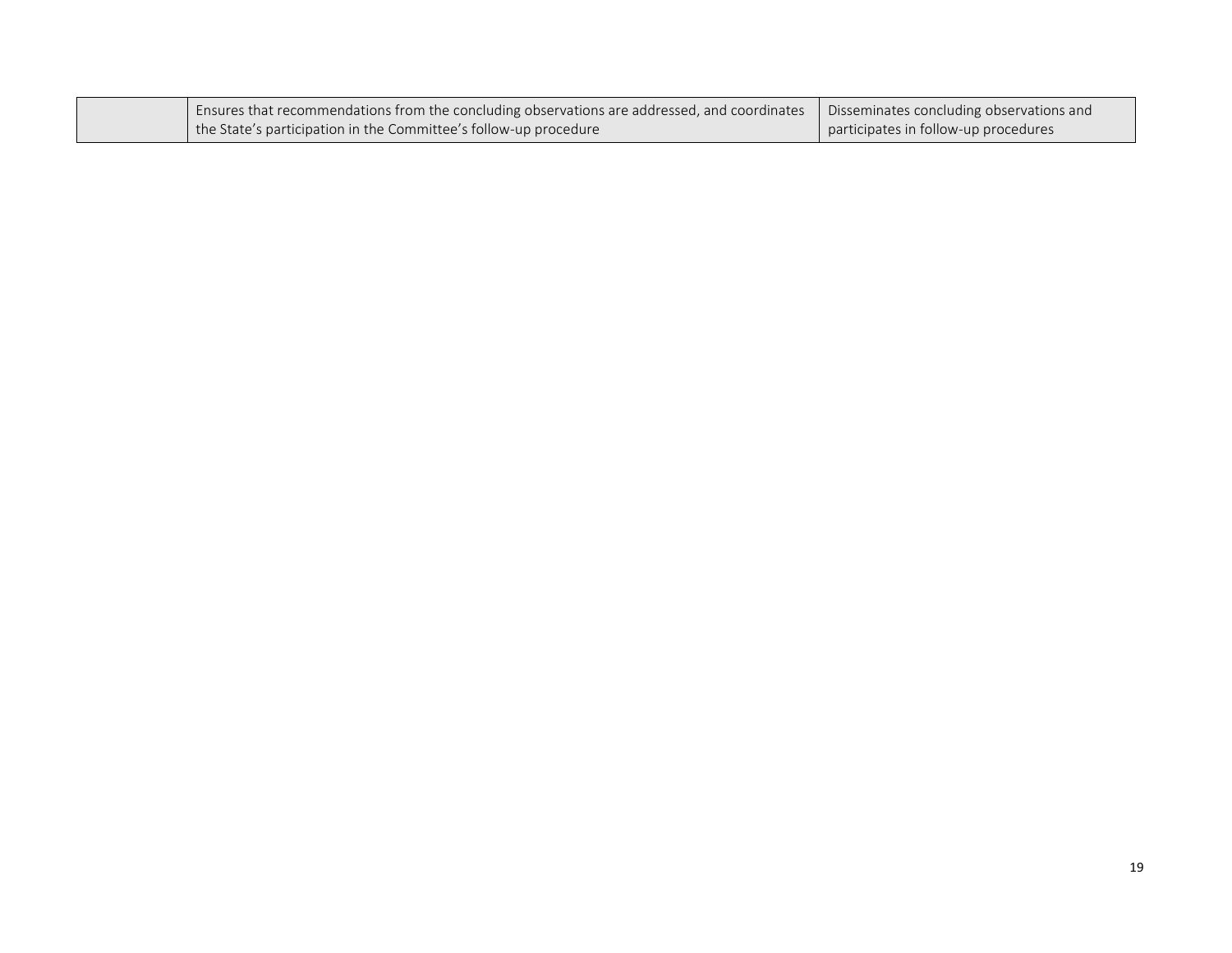# <span id="page-19-0"></span>CONTEXTUALIZING ARTICLE 33 IN THE ARAB REGION: CURRENT CONTEXT AND POTENTIAL CHALLENGES

Support for the Convention is strong in the Arab world. Out of the 18 ESCWA member countries, 17 have ratified or acceded to the Convention and eight have ratified or acceded to the Optional Protocol (see Table 2). In short, almost every country in the region has an obligation under international human rights law to abide by and implement the provisions of the CRPD, including Article 33. It is also noteworthy that many Arab countries have commenced the initial State reporting process to the CRPD Committee, with eight countries – Jordan, Morocco, Oman, Qatar, Saudi Arabia, Sudan, Tunisia and the United Arab Emirates – having fully completed their first reporting cycle. $53$ 

| Convention           |           |                        | <b>Optional Protocol</b> |                        |  |
|----------------------|-----------|------------------------|--------------------------|------------------------|--|
| Country              | Signed    | Acceded<br>to/Ratified | Signed                   | Acceded<br>to/Ratified |  |
| Bahrain              | 25/6/2007 | 22/9/2011              |                          |                        |  |
| Egypt                | 4/4/2007  | 14/4/2008              |                          |                        |  |
| Iraq                 |           | 20/3/2013              |                          |                        |  |
| Jordan               | 30/3/2007 | 31/3/2008              | 30/3/2007                |                        |  |
| Kuwait               |           | 22/8/2013              |                          |                        |  |
| Lebanon              | 14/6/2007 |                        | 14/6/2007                |                        |  |
| Libya                | 1/5/2008  | 13/2/2018              |                          |                        |  |
| Mauritania           |           | 3/4/2012               |                          | 3/4/2012               |  |
| Morocco              | 30/3/2007 | 8/4/2009               |                          | 8/4/2009               |  |
| Oman                 | 17/3/2008 | 6/1/2009               |                          |                        |  |
| Palestine            |           | 2/4/2014               |                          | 10/4/2019              |  |
| Qatar                | 9/7/2007  | 13/5/2008              | 9/7/2007                 |                        |  |
| Saudi Arabia         |           | 24/6/2008              |                          | 24/6/2008              |  |
| Sudan                | 30/3/2007 | 24/4/2009              |                          | 24/4/2009              |  |
| Syrian Arab Republic | 30/3/2007 | 10/7/2009              |                          | 10/7/2009              |  |
| Tunisia              | 30/3/2007 | 2/4/2008               | 30/3/2007                | 2/4/2008               |  |
| United Arab Emirates | 8/2/2008  | 19/3/2010              | 12/2/2008                |                        |  |
| Yemen                | 30/3/2007 | 26/3/2009              | 11/4/2007                | 26/3/2009              |  |

<span id="page-19-1"></span>**Table 2. Signatures and formal confirmations/accessions/ratifications of the Convention and its Optional Protocol among ESCWA member countries**

Source: United Nations Treaty Collection, 2019a and b.

 $\overline{\phantom{a}}$ 

According to the CRPD, States are given significant leeway in shaping and adapting their Article 33 frameworks to fit national contexts and state structures. In order to undertake a comparative analysis of

<sup>53</sup> Other countries have submitted their initial reports to the CRPD Committee but have not yet completed their first reporting cycle, including: Bahrain, Iraq, Kuwait and Mauritania. See: https://www.ohchr.org/EN/HRBodies/CRPD/Pages/CRPDIndex.aspx. Accessed on 21 May 2019.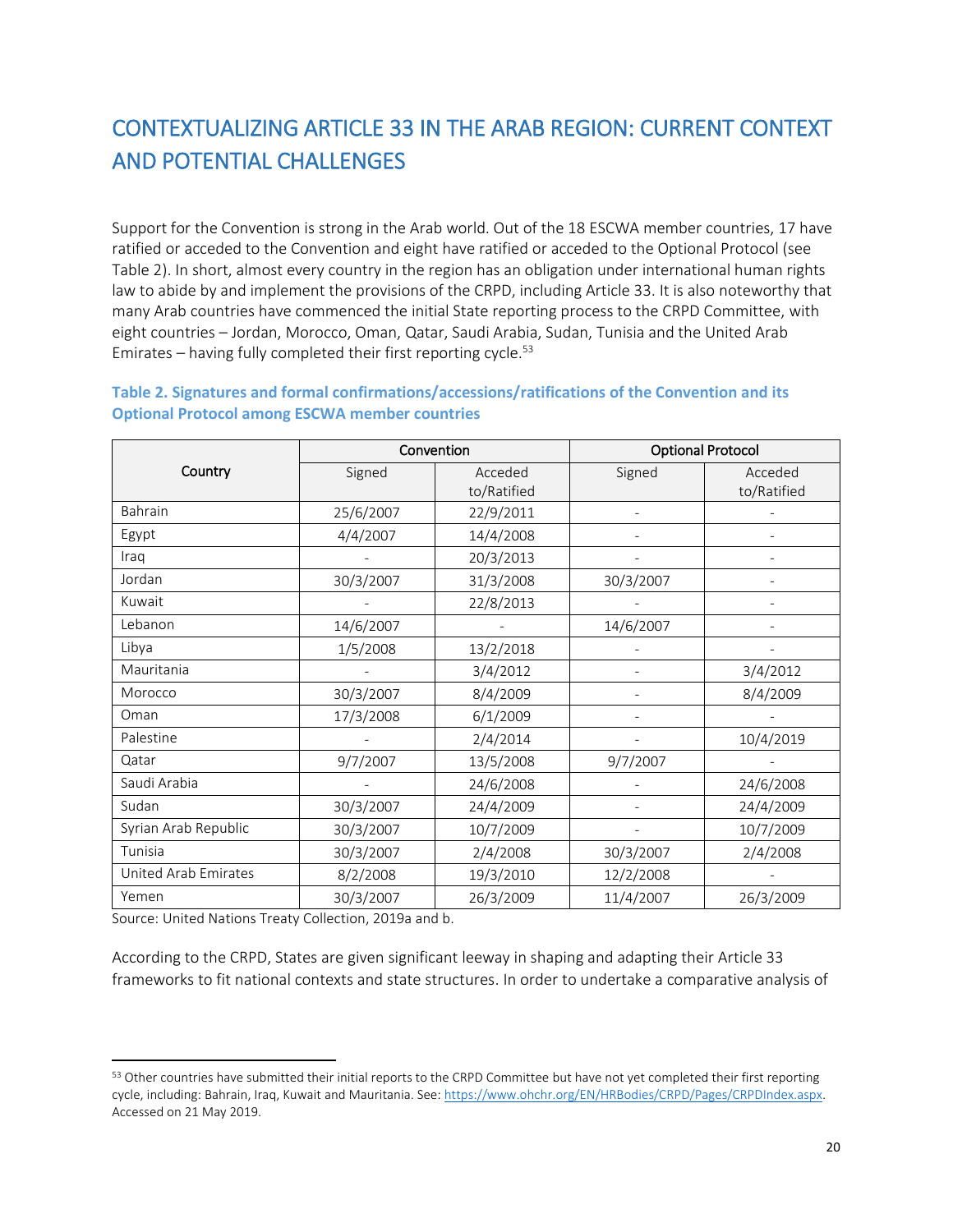the implementation of Article 33 of the CRPD in the Arab region, ESCWA invited all of its member States to complete a questionnaire on four main topics:

- 1. Article 33 (1): Focal points
- 2. Article 33 (1): Coordination mechanisms
- 3. Article 33 (2): Institutional setups for monitoring CRPD implementation
- 4. Reporting mechanisms to the CRPD Committee

The questionnaire received responses from 16 out of 18 ESCWA member States, including Bahrain, Egypt, Iraq, Jordan, Kuwait, Lebanon, Mauritania, Morocco, Oman, Palestine, Saudi Arabia, Syria, Sudan, United Arab Emirates, Yemen and Qatar. Tunisia did not complete the questionnaire but provided some information about its institutional setup. Libya was not included in the analysis. Out of the 17 countries, only Lebanon has not yet ratified or acceded to the CRPD. However, mechanisms for promoting and monitoring the rights of persons with disabilities are provided for under Lebanon's disability law 220/2000.The following sections will review the results of the questionnaire.

*Designation and structure of focal points in the Arab region*

### Article 33 (2)

*States Parties shall, in accordance with their legal and administrative systems, maintain, strengthen, designate or establish within the State Party, a framework, including one or more independent mechanisms, as appropriate, to promote, protect and monitor implementation of the present Convention. When designating or establishing such a mechanism, States Parties shall take into account the principles relating to the status and functioning of national institutions for protection and promotion of human rights.*

As discussed previously, focal points are the central actors which ensure the full, effective and coordinated implementation of the CRPD. All 17 member States have designated focal points to carry out this task, thus fulfilling their focal point obligations as required by Article 33 (1) (see Annex 1 for a list of focal points by country).

Member States have generally followed Committee guidelines in their selection of entities to serve as focal points. Bahrain, Mauritania, Morocco, Palestine, Qatar, Saudi Arabia, Syria and Yemen have designated their ministries of social affairs or development as focal points, dually fulfilling recommendations to designate focal points at highest level of government and from bodies that have pre-existing jurisdiction over disability-related issues. Qatar has nominated the National Committee for Human Rights as the main focal point, as well as additional focal points in various ministries. The UAE has designated its Ministry of Community Development as its focal point, thus also meeting these recommendations, as social issues fall under this ministry's purview.

Eight States have designated national disability councils as their focal points (Egypt, Iraq, Jordan, Kuwait, Lebanon, Oman, Sudan and Tunisia). While national disability councils have relevant expertise and existing relationships with domestic actors, the ability of disability councils to successfully execute the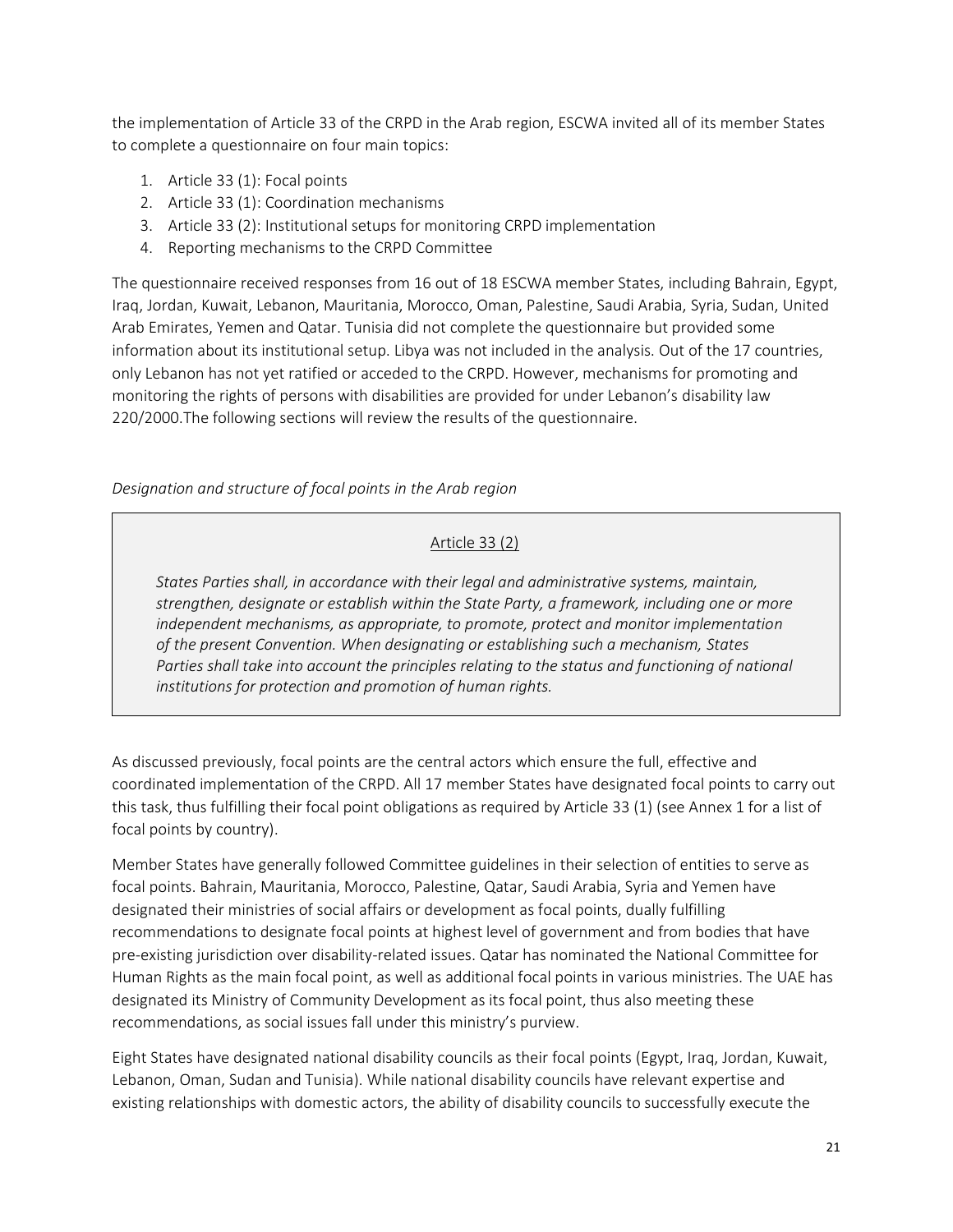duties required of the focal point may depend on the authority designated to them by their country's leadership, and their proximity to the executive branch of Government.

Seven countries have appointed multiple focal points in addition to their lead focal point (Bahrain, Mauritania, Palestine, Saudi Arabia, Syria, Qatar and the UAE). Additional focal points include disability councils, human rights commissions, state or local level bodies, and OPDs. While designating multiple focal points is thought to be particularly helpful in coordinating CRPD implementation efforts in countries with large territories or decentralized systems of governance, in the Arab region, the States Parties that have chosen to utilize multi-focal point set-ups encompass a range of sizes and governance structures.

In the seven countries that designated multiple focal points, distribution of focal points was predominantly horizontal, across national bodies. Egypt, Iraq and Sudan have single focal points, but include regional subgroups within their coordination mechanism. Such vertical set-ups may be useful in supporting wide-ranging implementation efforts.

Lines of reporting within focal point set-ups vary throughout the Arab region. In seven countries, the lead focal point reports to the President or Prime Minister (Egypt, Jordan, Morocco, Palestine, Saudi Arabia, Sudan and Syria), and in six countries the lead focal point reports to a minister or council of ministers (Bahrain, Iraq, Lebanon, Oman, the UAE and Yemen) (see Chart 1).Direct reporting of focal points to senior level government officials can be quite valuable when it results in improved political influence and the human and financial resources required to carry out their responsibilities.



*Source: ESCWA on the basis of questionnaires (see annex)*

### *Capacity and funding of focal points*

Eleven countries have focal points with over 15 staff members, as well as dedicated budgets to execute their mandates. Respondents from Palestine, Lebanon, and the UAE reported that their focal points did not have dedicated budgets to carry out focal point functions, though they receive funds for their general activities from state budgets. Additionally, the representative from Saudi Arabia noted that the budget for its focal points was unspecified, and the representative from Syria stated that the funding allocated to its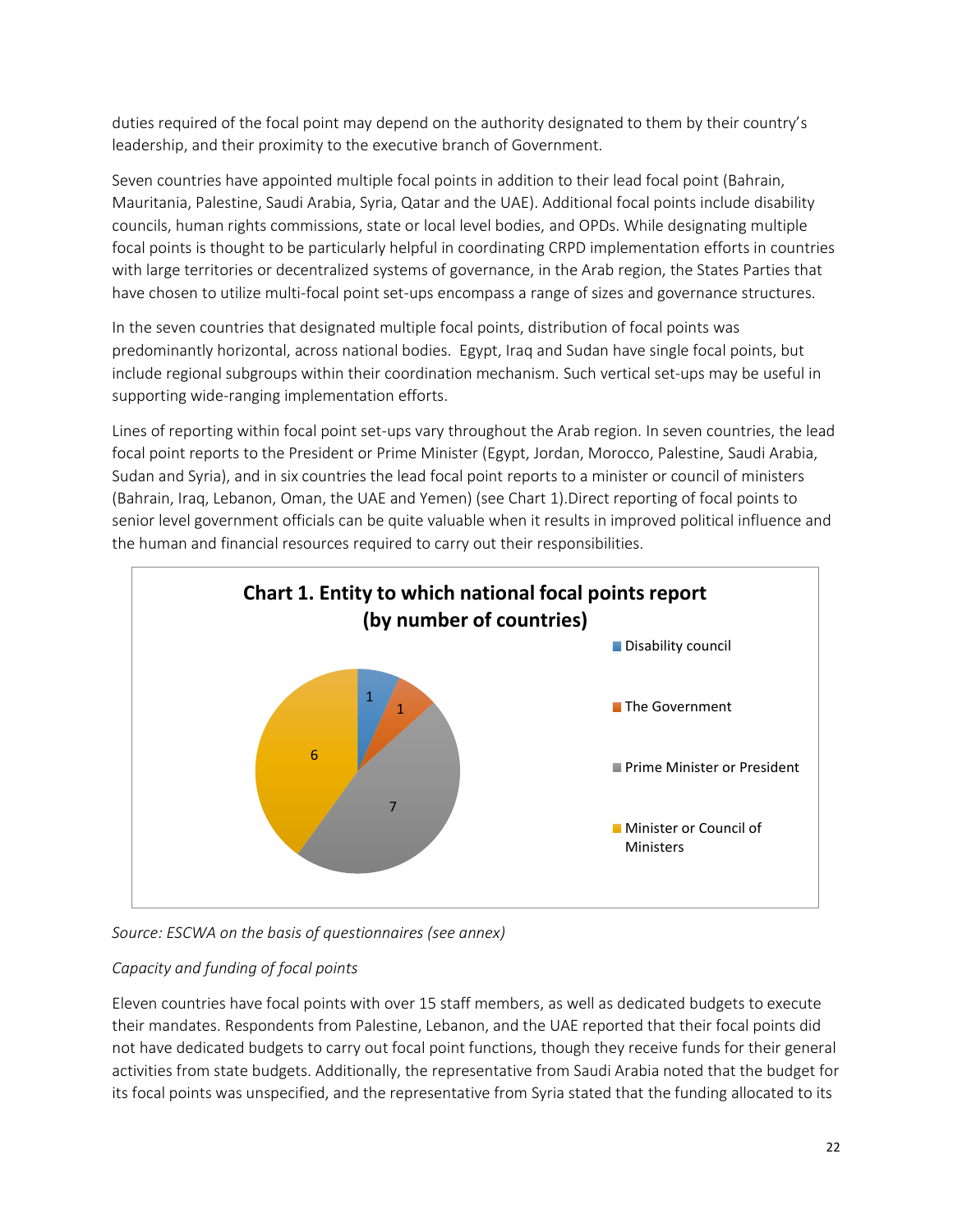focal points was dependent on upcoming projects. In countries that provided the specific budgets of their focal points, funding varied greatly. Focal points have critical responsibilities in the process of overseeing CRPD implementation and must be funded accordingly.

#### *Functions of focal points in the Arab region*

As stated, the primary tasks of focal points are overseeing the overall implementation of the CRPD. This includes and guiding / preparing and revising the relevant policies and legal frameworks, build relevant capacity within Governments, ensure relevant data collection, and coordinating the state reports to the CRPD Committee. Focal points are the main interlocutor for the CRPD Committee.

Overseeing the implementation of the Convention naturally also includes administrative monitoring of implementation progress. Such administrative monitoring is an original function of focal points and coordination mechanisms (see below), but needs to be distinguished from independent monitoring frameworks which are requested in Article 33 (3).

Oversight of and guidance for implementation can entail certain conflicts of interest if the oversight body (focal point) is at the same time a direct service provider. Focal points should set the rules and guidelines, which service providers should implement.

If focal points are at the same time service providers, these specific roles can be blurred. For the Arab region, this is the case to a certain extent in Iraq, Kuwait and Sudan. Bahrain's focal point is the Ministry of Labour and Social Development, but this ministry also directly provides diagnostic testing, accommodation, vocational training, and employment support to persons with disabilities. In Kuwait, PADA is the focal point but also the main service provider for persons with disabilities.

For the reason of a clearer separation of functions, the new Disability Law in Jordan (2018) has relieved the focal point, the National Council, of service provision functions and shifted them to the relevant Ministries. It is advisable that focal points focus on developing and coordinating national policies to guide and inform government implementation and are careful not to compromise this role through the provision of service delivery.

*Designation and structure of coordination mechanisms in the Arab region*

### Article 33 (1)

*States Parties […] shall give due consideration to the establishment or designation of a coordination mechanism within government to facilitate related action in different sectors and at different levels.*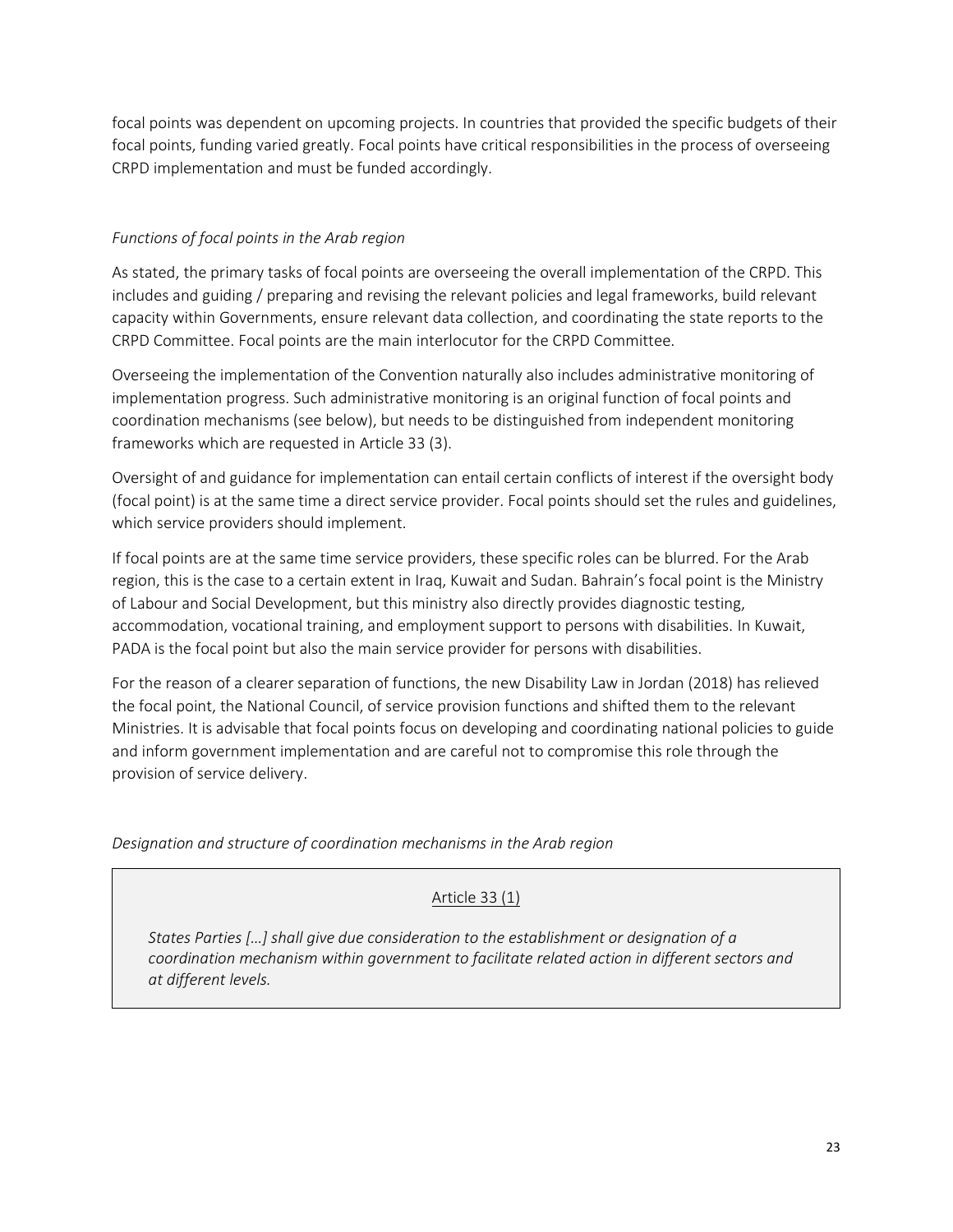As reflected in the second part of Article 33 (1), coordination mechanisms are not required, but states should give "due consideration" to their designation and establishment since they contribute towards mainstreaming disability policies and ensuring a coordinated and coherent approach to CRPD implementation. Despite being optional, all 17 ESCWA member States have designated or established a coordination mechanism via legislation, decree, act or government decision (see Annex 2 for a complete list).

The composition of coordination mechanisms differs by country, but mostly consist of the various government ministries that deal with disability affairs, e.g. social affairs, labour, health, education, finance, etc. Many Arab States have also included ministries that are not traditionally linked to disability: for example, Morocco's coordination mechanism includes the Ministry of Foreign Affairs, the Ministry of Tourism, and the General Committee for the Management of Prisons, and Iraq's coordination mechanism includes the Ministry of Trade and the Ministry of Defense. Diverse ministerial representation has the potential to strengthen coordination mechanisms. The challenge lies in building consistent capacity and understanding of policy implications for persons with disabilities across relevant ministries

Fourteen countries have also included non-governmental entities on their coordination mechanisms, such as persons with disabilities, civil society organizations, OPDs, private sector businesses and/or charitable organizations. In addition, though gender diversity is not stipulated in the Convention, fifteen countries responded that they have female members on the coordination mechanisms, ranging from between one and nine members.

Roles and functions of focal points and coordination mechanisms should also be clearly identified and delineated. In Kuwait, the State party has designated the Public Authority for the Disabled (PADA) as its focal point as the single coordination body within the Government on issues relating to disabilities, governed by the Supreme Council of the Public Authority of the Disabled. 54

#### *Capacity and funding of focal points*

As with focal points, coordination mechanisms should have sufficient resources to carry out their work. In eight member States, coordination mechanisms have more than fifteen staff members. Half of respondents indicated that their coordination mechanisms have dedicated budgets to execute mandates. Like focal points, the majority of coordination mechanism entities receive funding for their general activities through state budgets. Reported budgets for coordination mechanisms varied greatly. In the cases of Egypt, Jordan, and Sudan, budgets for focal points and coordination mechanisms are the same because they are the same entity.

#### *Functions of coordination mechanisms in the Arab region*

In regard to their functioning, most countries' coordination mechanisms meet once a month (5) or every three months (5). In eight countries, coordination mechanisms have sub-committees at the sub-national level (4), thematic level (3) or both (1). The coordination mechanisms in ten countries have a secretariat, consisting primarily of members of national disability councils or ministries. The majority of coordination

 $\overline{a}$ 

<sup>54</sup> CRPD, 2015, p. 48.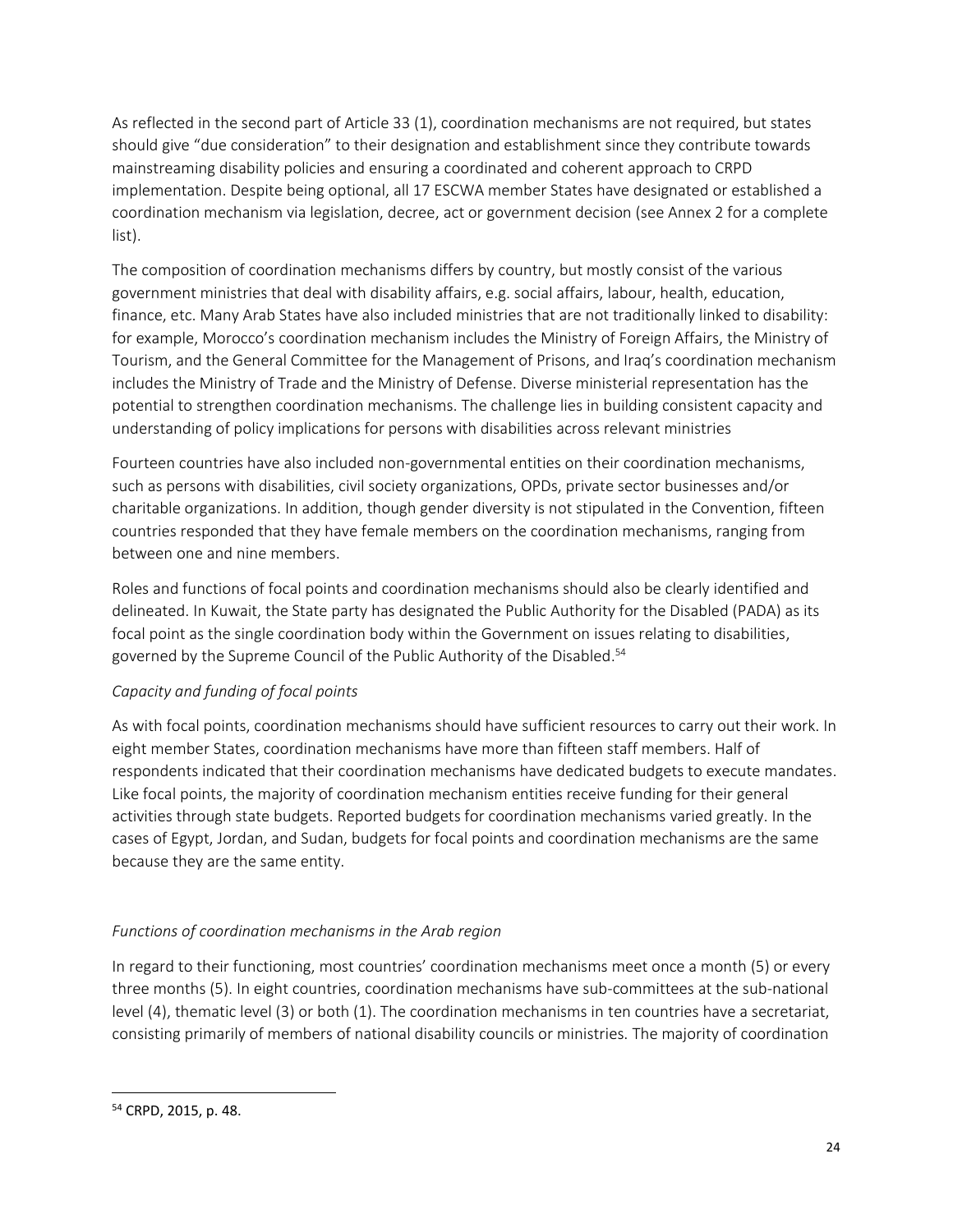mechanism chairs consist of ministers of social affairs or presidents/prime ministers (see Chart 2), with their seniority being a promising indicator of their ability to successfully carry out the coordination role.



It is important that the focal point and the coordination mechanism work together closely in the implementation of the Convention and drafting of state reports to the CRPD Committee. As mentioned, the relationship between the lead focal point and the coordination mechanism is variable, and this is diversity is reflected across ESCWA member States. Six countries (Egypt, Jordan, Lebanon, Oman, Sudan, Tunisia) noted that their lead focal point is the same entity as the coordination mechanism. Four countries (Iraq, Palestine, Saudi Arabia, Syria) have their lead focal point as the chair of the coordination mechanism, while three other countries (Mauritania, UAE, Yemen) have their lead focal point as a member of the coordination mechanism. Two countries (Bahrain, Morocco) have focal points that are the secretariat of the coordination mechanism while Qatar's lead focal point and coordination mechanism are structurally separate but have established channels for cooperation. One country (Kuwait) designated another relationship (see Chart 3).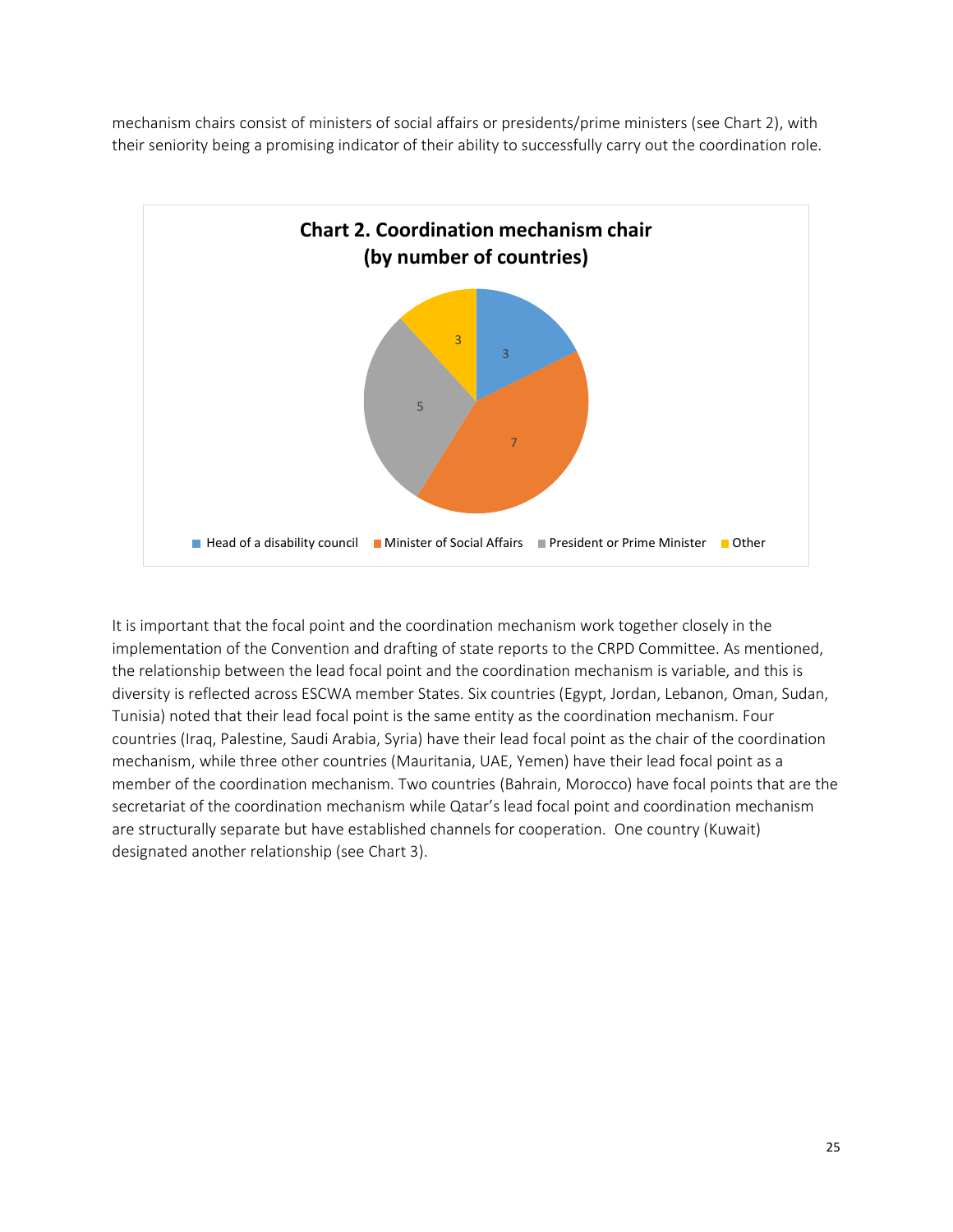

Egypt, Sudan and Iraq have also formed sub-regional branches within its coordination mechanism structure. This may be a helpful step to ensure national coherency on policy in a country that is highly populous and has a large rural citizenry spread throughout the State.

Finally, like focal points, coordination mechanisms should actively involve persons with disabilities as they ensure the coherency of CRPD implementation. The majority of ESCWA member States reported that persons with disabilities were directly involved in coordination activities in their own capacity through serving as representatives on coordination mechanisms. The number of persons with disabilities represented on coordination councils varied, ranging from one in Saudi Arabia to 12 in Sudan. However, it is worth noting that having only one person with a disability on the coordination mechanism may impede its work, as that individual's knowledge and views may not be representative of the country's disability community as a whole.

*Designation and structure of independent monitoring frameworks in the Arab region* 

#### Article 33 (2)

*States Parties shall, in accordance with their legal and administrative systems, maintain, strengthen, designate or establish within the State Party, a framework, including one or more independent mechanisms, as appropriate, to promote, protect and monitor implementation of the present Convention. When designating or establishing such a mechanism, States Parties shall take into account the principles relating to the status and functioning of national institutions for protection and promotion of human rights.*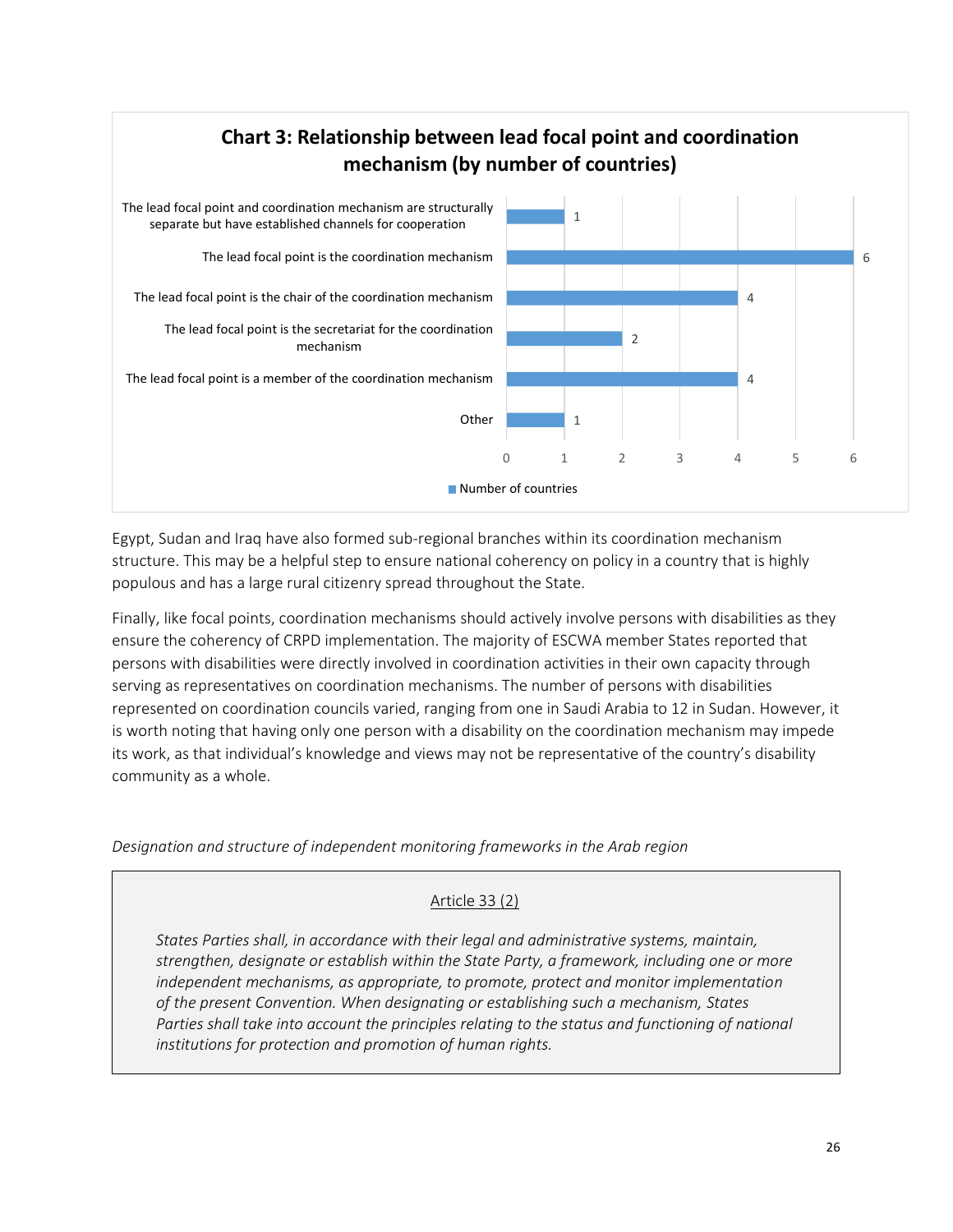As mentioned above, independent monitoring frameworks should be distinguished from administrative monitoring of implementation, which is a continuous function of focal points and coordination mechanisms. Independent monitoring frameworks should ensure that human rights principles regarding availability, adequacy and affordability of services to persons with disabilities are observed. Fourteen countries in the region have established a framework to promote, protect and monitor the CRPD under Article 33 (2) via legislation, decree or administrative decision (see Annex 3 for a full list). The countries that did not report having a monitoring framework included Kuwait, Lebanon and Palestine.

Jordan, Mauritania, Morocco, Saudi Arabia, Sudan, Qatar and Tunisia have designated a human rights body to be in their monitoring frameworks. The rest of the countries' have frameworks made up primarily of national disability councils or government ministries. As discussed on pages 10 and 11, at least one mechanism within the monitoring framework should be categorized as "independent". However, only seven countries (Jordan, Mauritania, Morocco, Oman, Saudi Arabia, Qatar and Sudan) identified having at least one independent mechanism.

Article 33 (2) directs states to consider the Paris Principles when establishing their independent mechanisms. As discussed previously, the Paris Principles outline that national institutions that promote and protect human rights should be independent, pluralistic, with a broad mandate, powers of investigation, and be adequately funded and accessible. In the questionnaire, ten countries responded that their independent mechanisms abide by the Paris Principles. Since there are only six countries which identified as having at least one independent mechanism, out of which only three have fully compliant NHRIs according to the Global Alliance of Human Rights Institutions (Jordan, Morocco and Mauritania), there is likely some confusion among countries what exactly the Paris Principles are or what qualifies as an independent mechanism.

In regard to the relationship between the members of monitoring frameworks, aside from one country that distinguished between voting members and observer members (Mauritania), eleven countries responded that all monitoring framework members have equal status. The monitoring frameworks in eight countries receive dedicated budgets from the government to execute their mandates. As mentioned previously, there is room for flexibility regarding the structure of monitoring frameworks, and states should feel free to adapt them to their national contexts. However, it is advisable that there is a clear distinction between the focal point and the monitoring framework, as the latter is responsible for overseeing the work of the former.<sup>55</sup>In the Arab region, a number of countries have designated the same entity to be both the focal point and a member of the monitoring framework, including Egypt, Iraq, Jordan, Syria and Yemen. While focal points may play a valuable role in providing information on implementation, within the monitoring framework, the process of results monitoring should be entrusted to an independent body such as an NHRI to ensure objectivity.

Similarly, while representatives of government ministries can play an advisory role on the monitoring framework, countries should be cautious of giving government officials the primary responsibility for monitoring activities, as it could compromise the independent nature of the framework. This appears to be of particular relevance in the Arab region, as Iraq, Morocco, Sudan, Syria and the UAE all reported that more than 15 government officials are part of their designated monitoring frameworks. Bahrain, Qatar

 $\overline{a}$ 

<sup>55</sup> De Beco, 2011a, p. 100.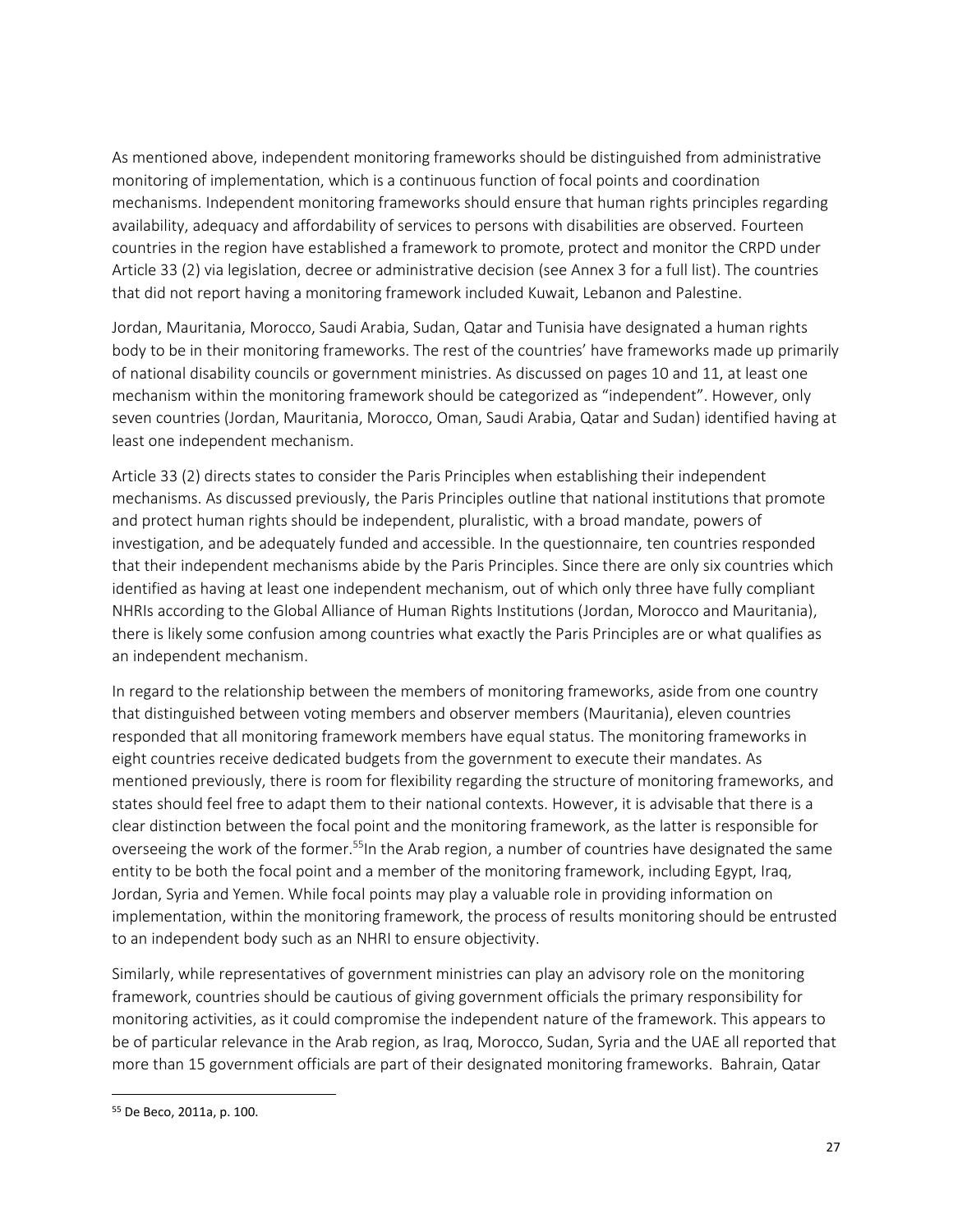and Saudi Arabia reported that 10 to 15 government officials are involved with their monitoring frameworks; Egypt and Mauritania reported six to ten.

#### *Functions of independent monitoring frameworks in the Arab region*

As stated previously, under Article 33 (2), independent monitoring frameworks are responsible for the promotion, protection, and monitoring of the Convention. While promotion activities are mainly related to raising awareness and may not be directly impacted by noncompliance with the Paris Principles, a lack of substantive and functional independence in Arab States' monitoring frameworks has the potential to blur responsibilities throughout the monitoring process.

Still, while completely independent monitoring frameworks should be strived for, monitoring frameworks in the region appear able to engage in some protection and monitoring functions without Paris Principle compliance. Handling complaints regarding CRPD violations is a key responsibility under the umbrella of protection activities: though only three Arab countries reported monitoring frameworks that are fully compliant NHRIs, 12 countries confirmed that their monitoring frameworks have the legal capacity to hear and investigate individual or group complaints.

Like protection functions, the successful monitoring of the Convention in the Arab region is likely hindered by the presence of multiple States Parties that do not have a monitoring set-up that is fully separate from the government. It is difficult to imagine that monitoring frameworks with ties to government bodies are able to critically review the State Party's legal compliance with CRPD obligations or spearhead inquiries into potential violations of CRPD protocol. Challenges may also be faced by nonindependent monitoring frameworks in the process of reporting to the CRPD Committee, as discussed below.

Finally, there may be some confusion among Arab countries about what monitoring actually entails. Many may think monitoring means examining the implementation of disability-related activities by various government ministries. However, as outlined in the guidance from the CRPD Committee, monitoring includes identifying and analyzing the State's *implementation gaps* in the Convention, as well as the impact of State policies and programmes on persons with disabilities and disability-specific policies.<sup>56</sup> By understanding this important difference, Arab countries can both clarify and enhance the role, and possibly composition of, national monitoring frameworks.

### *Reporting mechanisms to the CRPD in the Arab region*

The entity that maintains primary responsibility for drafting the State's initial and periodic reports to the CRPD Committee varies by country (see Annex 4 for a full list). As discussed previously, it is generally considered to be the role of the focal point to coordinate the preparation of state reports in cooperation with the coordination mechanism, but in practice this is not necessarily the case. Some countries responded that their focal points maintain primary responsibility for drafting the state reports (Bahrain,

 $\overline{a}$ 

<sup>56</sup> UN OHCHR, 2018, pp. 7, 13.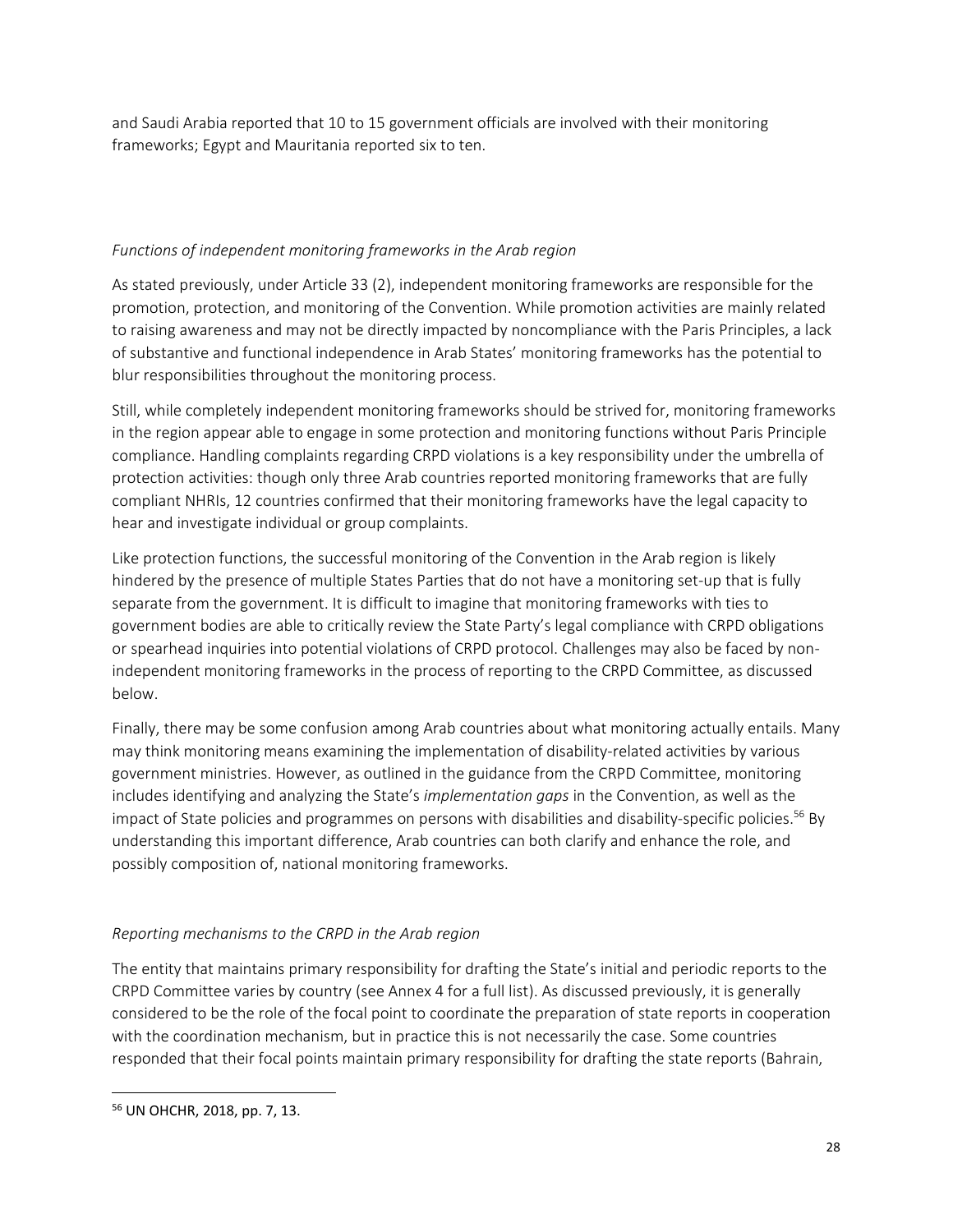Egypt, Iraq, Jordan, Sudan, Syria, UAE and Yemen), while others have designated various other entities to take on this role (Kuwait, Mauritania, Morocco, Oman, Palestine, Qatar and Saudi Arabia).However, it is worth noting that the majority of countries do send their focal points to represent them at Committee sessions.

Eleven countries noted that their monitoring frameworks participate in constructive dialogue with the CRPD Committee, though only nine countries noted that monitoring frameworks carry out regular reporting with regard to CRPD implementation. This task is coordinated in a variety of ways, e.g. through periodic reports and meetings (some experts advise that independent mechanisms should not contribute to the preparation of state reports because their role is to monitor, not implement, states' obligations under the CRPD<sup>57</sup>). Other entities that cooperate in the preparation of reports to the Committee include UN agencies, civil society, federal and local authorities and the private sector.

The Office of the High Commissioner for Human Rights (OHCHR) encourages civil society to participate in drafting reports and attending Committee sessions. In 2016, the Committee released updated and simplified reporting procedures to assist the involvement of OPDs and other civil society organizations in submitting reports.<sup>58</sup>

### *Participation of persons with disabilities under Article 33 (3) in the Arab region*

As called for in Article 33 (3), persons with disabilities, their representative organizations, and other civil society organizations should be involved in the monitoring process. Though Article 33 (3) only mentions monitoring, participation of persons with disabilities should also extend to the coordination activities discussed under Article 33 (1).

In 13 countries, monitoring frameworks involve and consult with persons with disabilities and their representative organizations in a variety of ways, as illustrated in Chart 4. In specifying how (more than one answer was allowed), 11 countries include them through direct participation of persons with disabilities as board members or committee experts (Bahrain, Egypt, Iraq, Mauritania, Morocco, Oman, Saudi Arabia, Sudan, Syria, UAE and Yemen). Eleven include OPDs in the framework (Qatar, Bahrain, Egypt, Iraq, Mauritania, Morocco, Oman, Saudi Arabia, Sudan, Syria and Yemen) and twelve include them through public consultations and meetings (Bahrain, Egypt, Iraq, Mauritania, Morocco, Oman, Saudi Arabia, Sudan, Syria, UAE, Qatar and Yemen). Ten countries include persons with disabilities through their participation in the drafting of reports to the CRPD Committee (Bahrain, Qatar, Egypt, Iraq, Mauritania, Morocco, Oman, Saudi Arabia, Sudan, and Yemen) and four counties include them through individual or informal channels (Egypt, Iraq, Oman and Sudan).

While there is no set pathway for States Parties to involve persons with disabilities in monitoring efforts, to effectively ensure participation, countries should seek to facilitate the engagement of persons with disabilities through multiple means. In its effort to promote the rights of persons with disabilities, Saudi Arabia has established the Authority for the Welfare of Persons with Disabilities in February 2018. The body acts as a planning and coordinating body and 2 persons with disabilities in its board of directors.

 $\overline{\phantom{a}}$ 

<sup>57</sup> Ibid, p. 101.

<sup>58</sup> CRPD, 2016b.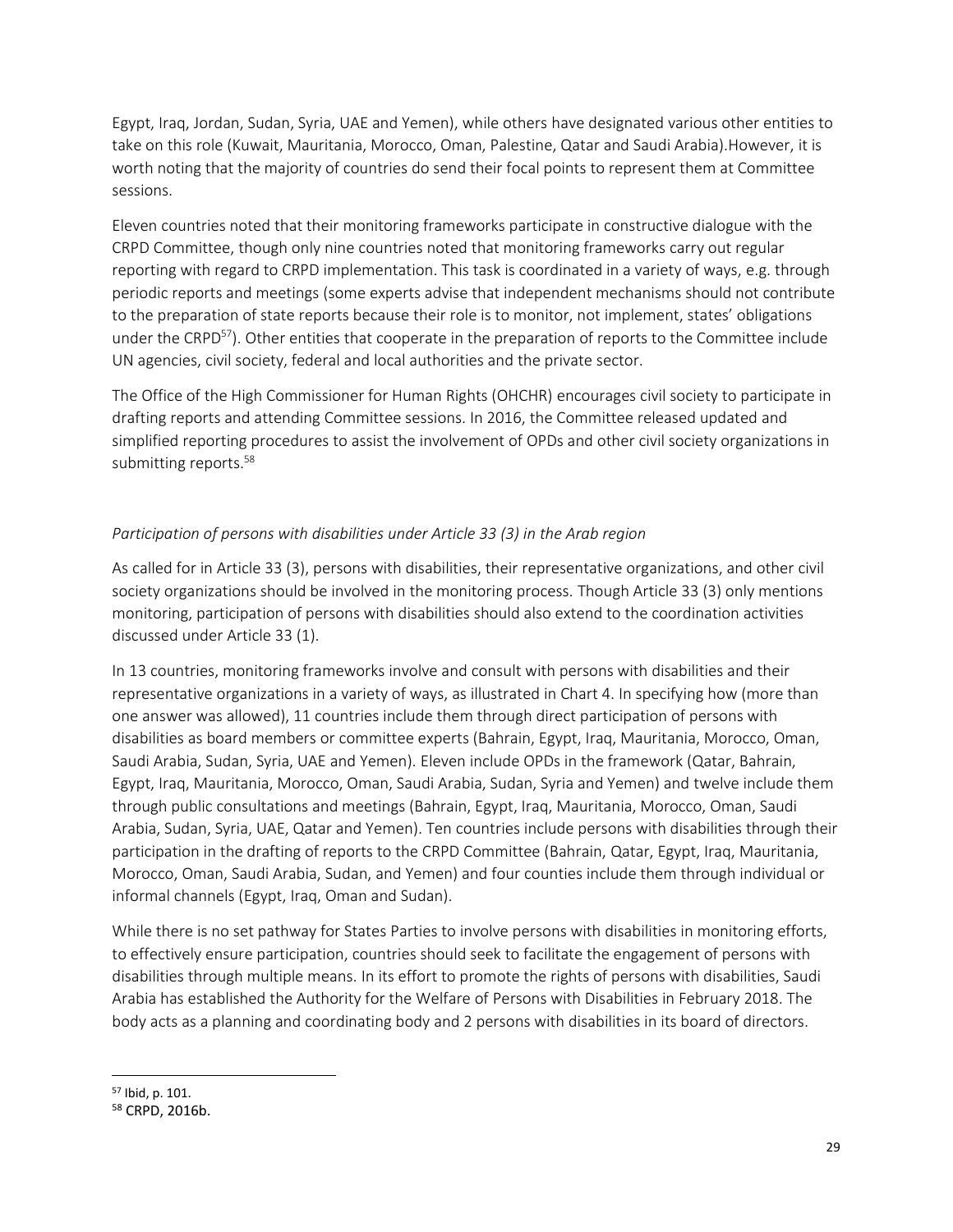Without consultation, it is unclear whether the direct involvement of persons with disabilities in the monitoring framework is enough to guarantee a fully participatory monitoring process.



#### *Concluding observations*

States have significant leeway in shaping and adapting their Article 33 frameworks to fit national contexts and state structures. This is no less the case among Arab States, which have established institutional frameworks of different shapes and sizes to implement and monitor the Convention. Though most countries are meeting their Article 33 obligations, there are a number of areas which may make it difficult for the relevant institutions to carry out these responsibilities. These include sufficient political authority to affect real change in government disability policy; a lack of adequate human and financial resources for frameworks to operate broadly and effectively; a lack of sub-focal points or sub-national coordination mechanisms to help implement the Convention across entire countries, particularly those with large rural populations; and a blurring of the lines between implementation, coordination and monitoring roles.

The capacity of "independent" monitoring frameworks in some countries is a particular point of concern as it could mean states may not capture the real situation of persons with disabilities in their country. Independent monitoring is particularly important in identifying potential human rights violations and establishing methods to prevent them, so ineffective monitoring frameworks may miss a large number of violations occurring in their countries. Setting up fully compliant NHRIs and designating them as the independent members of the monitoring framework can be an effective way for states to be in compliance with Article 33 (2).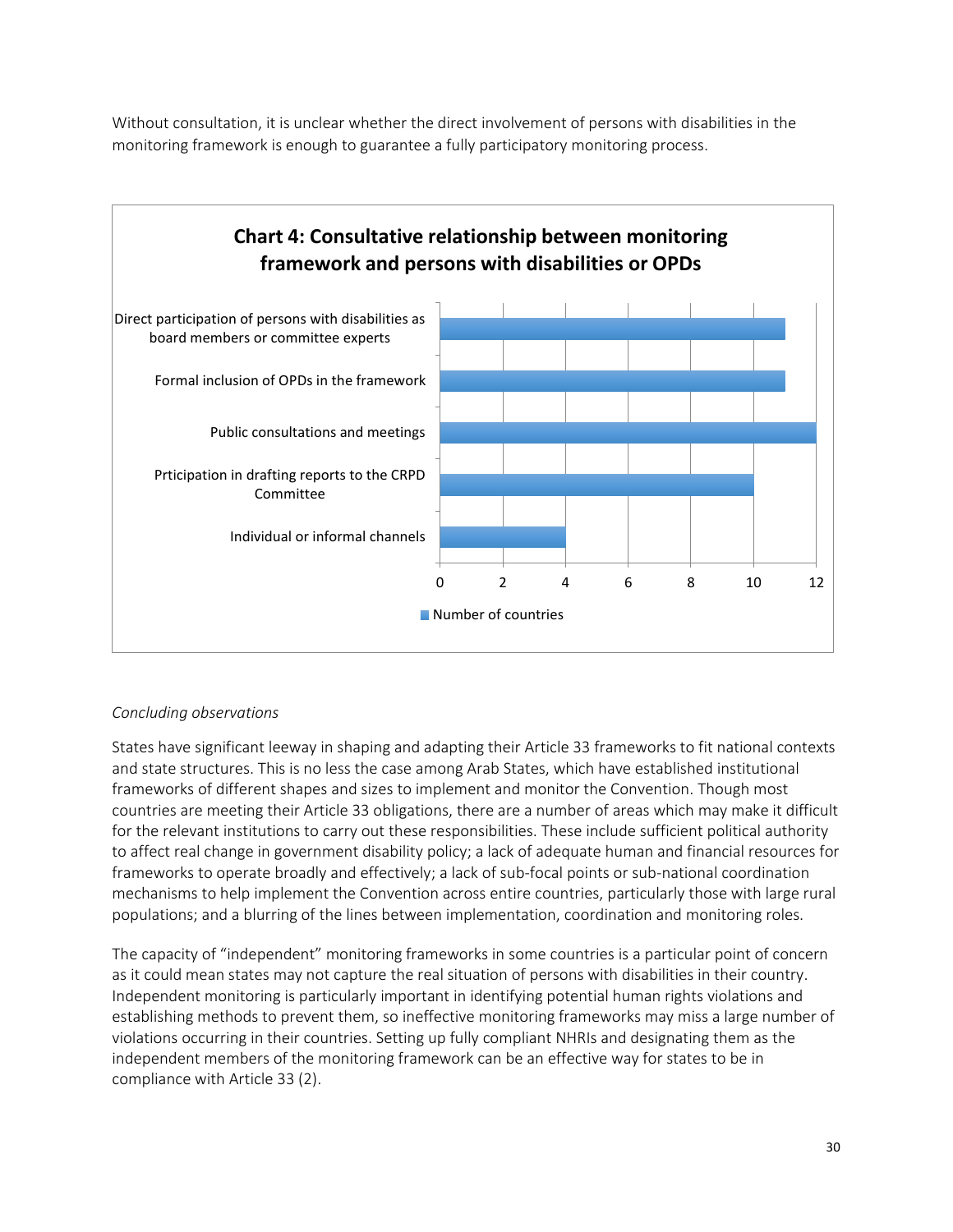Despite these challenges, Arab countries are progressing in their fulfilment of Article 33 (3). The involvement of persons with disabilities and their representative organizations in the implementation, coordination, and monitoring of the Convention in all countries is noteworthy. Being one of the most important elements of the CRPD, full participation will ensure that persons with disabilities have the greatest impact on disability policy in their countries.

This section has reviewed in detail the specific setups of ESCWA's member States in relation to Article 33. In addition to these elements, there are a number of other opportunities and challenges that cut across the Arab region that may affect countries' implementation of Article 33. The next section will briefly review three examples of common themes which warrant further examination and strengthened cooperation, namely: disability data, civil society engagement and governance structures.

## <span id="page-30-0"></span>OTHER POTENTIAL CHALLENGES FOR ARAB COUNTRIES

### DISABILITY DATA AND STATISTICS

Data is at the center of informed policymaking, including for the implementation and monitoring of the Convention. Reliable disability statistics enable focal points and coordination mechanisms to identify priorities, needs and gaps in their implementation efforts, as well as to effectively monitor the impact of government policies and programmes. Disability statistics help monitoring frameworks to better understand the situation of persons with disabilities on the ground and identify potential breaches or violations of the Convention.

The availability of reliable and accurate disability statistics is improving in the Arab region. Data collection methodologies increasingly comply with the international standards set by the Washington Group on disability statistics short set of questions and are increasingly progressing towards including additional dimensions. . <sup>59</sup> However, definitions of disability still tend to be based on the medical model of disability, restricting the quality, comparability and accuracy of administrative data, which are the basis for devising policy interventions. In recent data collection efforts in Jordan, Morocco and Yemen, surveys that used the Washington Group's standardized questions yielded significantly higher disability prevalence as well as rich and detailed data on participation barriers for persons with disabilities.<sup>60</sup>A variant of the Washington Group's questions was also used by Egypt, Iraq, Oman, Palestine, Qatar, and Tunisia. Morocco's National Observatory of Human Development also represents a promising new framework for data collection in the region.

Several Arab countries are now revising their disability assessment and determination procedures towards better compliance international standards for disability assessment, such as the International Classification of Functioning, Disability and Health (ICF)

These and other reforms are both needed and timely, not only for the implementation and monitoring of the CRPD but also for the achievement of the SDGs. In October 2019, UN ESCWA launched an Arab Disability Indicator Framework, that will allow for monitoring of disability across SDGs.<sup>61</sup> These

 $\overline{\phantom{a}}$ <sup>59</sup> UN ESCWA, 2018, p. 12.

<sup>60</sup> Ibid, pp. 12-14.

 $61$ Report of the Inter-Agency and Expert Group on Sustainable Development Goal Indicators (E/CN.3/2017/2)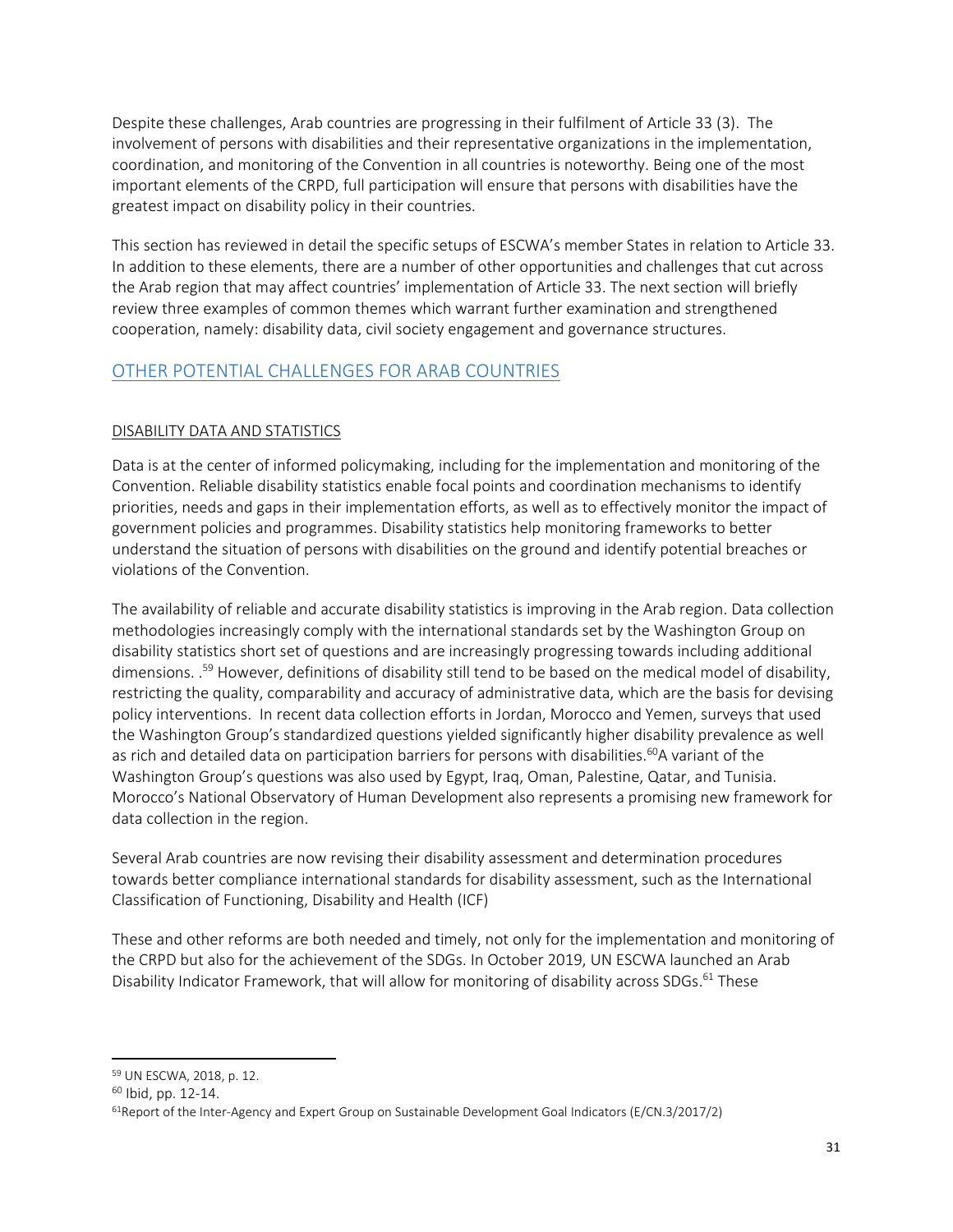developments will require that countries continue to work towards strengthening their national disability data, which will require substantial technical expertise, resources and cooperation.

#### ORGANIZATIONS OF PERSONS WITH DISABILITIES IN THE ARAB REGION

As mentioned earlier, engagement with persons with disabilities and OPDs is both an obligation for States Parties under Article 33 and an important investment in effective and participatory policymaking. This principle has important connotations in the Arab region, where civil society engagement has undergone significant changes, especially over recent years.

OPD movements vary across the region. Several countries have large numbers of OPDs that have long been active on the policy front. This is especially the case in, Lebanon, Morocco and Tunisia, , as well as in Jordan and Egypt. In other Arab countries, movements are still in earlier stages of development, with more limited capacities and opportunities to participate in policy processes.<sup>62</sup>In many instances, OPDs have emerged as service providers to fill gaps left by the public sector. In other instances, national and international developments triggered the creation of new organizations. OPDs in Tunisia, for example, found new space to engage in policy issues following the country's 2011 uprising, while Egypt witnessed a growth in its OPD movement in conjunction with the CRPD drafting process.<sup>63</sup>

As countries look to maintain and strengthen the participation of OPDs in policy processes, including in the context of their Article 33 obligations, some preliminary considerations should be taken into account. First, the States should adopt strategies to ensure wide representation of persons with disabilities in implementing the Convention. National OPD movements in the Arab world are diverse and heterogeneous, but some specific groups still tend to be underrepresented, such as persons with intellectual disabilities, women, rural dwellers and refugees with disabilities.<sup>64</sup>As such, focal points, coordination mechanisms and independent monitoring frameworks may need to establish multiple channels for engagement and design these channels in a way that reaches these traditionally marginalized groups. For example, organizing public consultations at different levels (e.g. in rural areas and refugee settlements) may increase the chances that a wider spectrum of persons with disabilities and OPDs are consulted and involved. States may also consider providing capacity-building and financial assistance to OPDs to better enable them to engage in policy and monitoring processes.

Second, OPDs may wish to explore opportunities for building and strengthening their own national federations or umbrella networks, which could significantly improve their collaboration with governments' Article 33 frameworks.<sup>65</sup> Establishing or strengthening federations can also provide opportunities to reduce or address possible fragmentation within national OPD movements, and in turn contribute towards productive partnerships and engagement with CRPD implementation and monitoring processes. However, in exploring such options, it is essential to heed the point made in the previous paragraph that wide representation is needed from different groups of persons with disabilities in order to be truly effective and inclusive.

l

<sup>62</sup> UN ESCWA, 2015, p. 3.

<sup>63</sup> Ibid.

<sup>64</sup> Ibid, pp. 3-4.

<sup>65</sup> Bonfils, 2011, p. 37.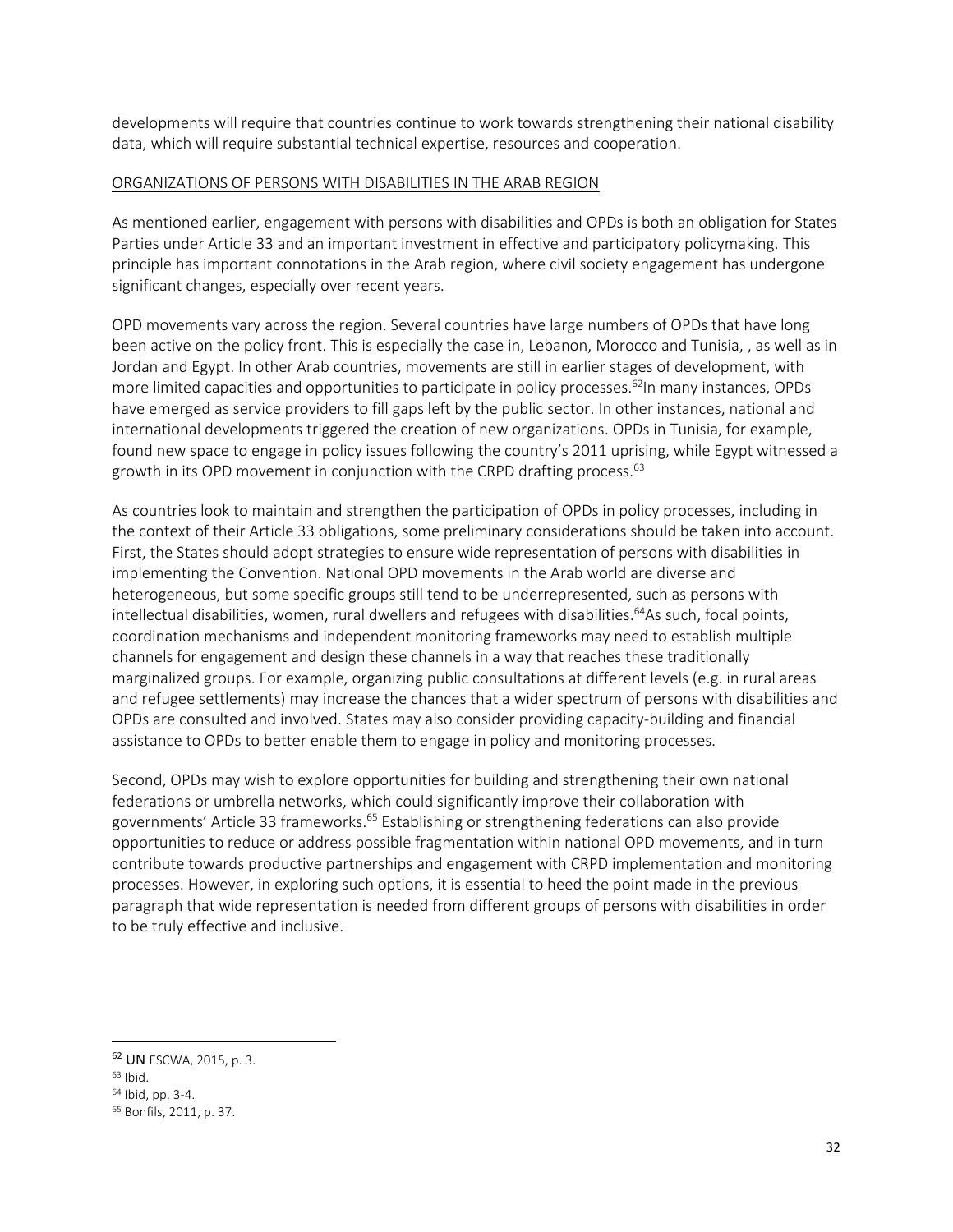## <span id="page-32-0"></span>**CONCLUSION**

Since its adoption, the CRPD has had an impact on the global, regional and national levels that cannot be overstated. The Convention has changed how disability is understood, has moved governments to take broad and bold action, and has put the voices of persons with disabilities at the center of policymaking. Moreover, the CRPD – including Article 33 – has introduced unprecedented institutional developments to better ensure the protection and promotion of the rights of persons with disabilities.

This paper hopes to contribute to policy discussions on the CRPD and Article 33, with particular focus on the Arab region. It unpacked the article's main provisions relating to focal points, coordination mechanisms, independent monitoring frameworks and participation of persons with disabilities. It provided a summary of the current trends in Article 33 implementation in the Arab region. It further situated these trends and provisions in the region by exploring some of the opportunities and challenges that Arab countries face in implementing Article 33. While the issues touched upon in that section, namely disability data, organizations of persons with disabilities, are highly pertinent, it bears noting that Arab States face many other complex trends, not least with relation to the several armed conflict and humanitarian crises that continue to affect the region.

One important pathway for enhancing institutional frameworks for CRPD implementation and monitoring lies in inter- and intra-regional cooperation. By sharing their national experiences, governments can capitalize on progress made by others, and avoid potential mistakes and pitfalls met along the way. The same goes for persons with disabilities and their representative organizations, whose strengthened cooperation both within and across borders may help to enhance capacities and their engagement in policy processes. As the global community moves through the second decade of the Convention, these and other efforts will help to maintain current momentum and to continue the realization of the rights of persons with disabilities in the Arab region and around the world.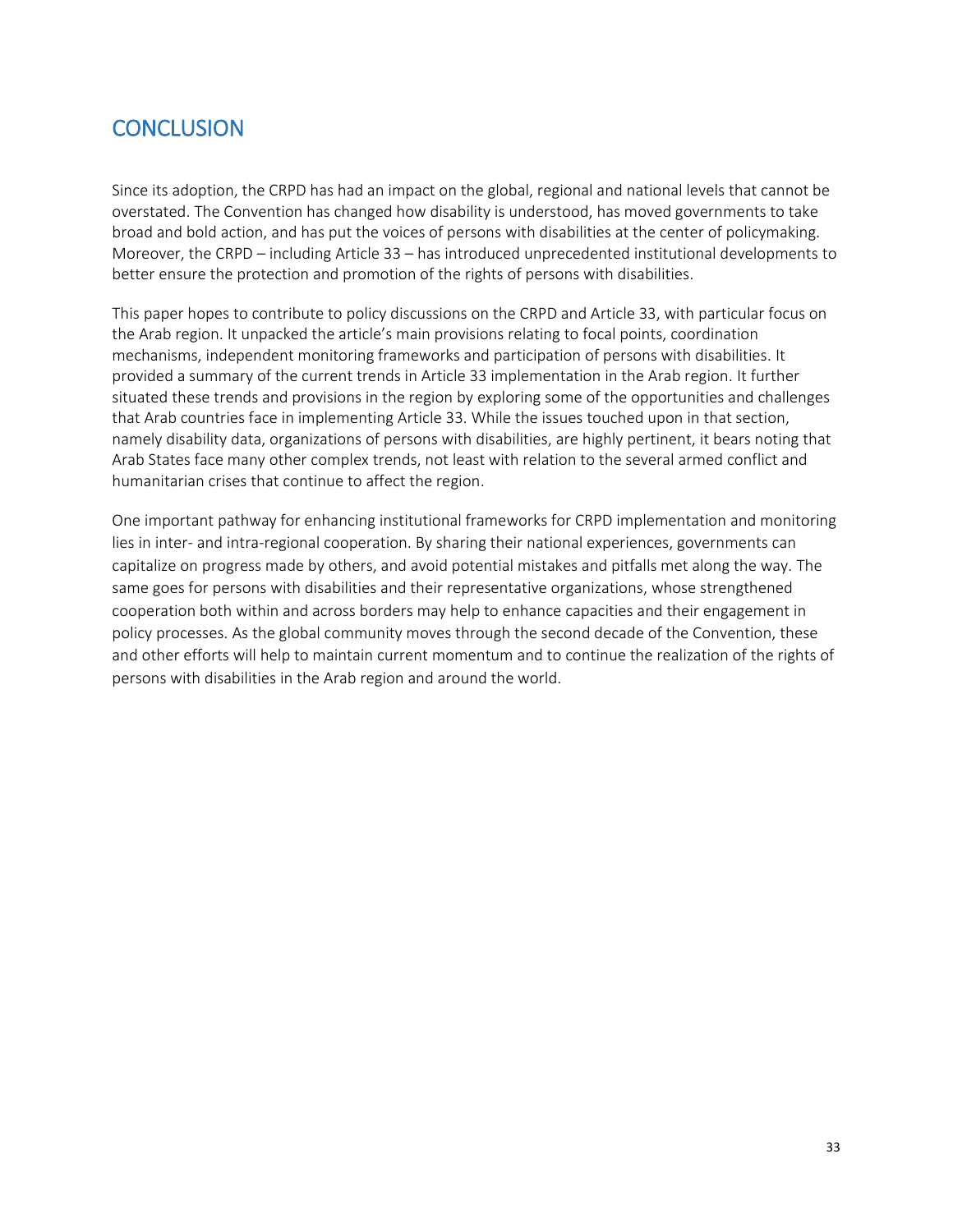# Annex 1. Focal points by country

| <b>Country</b> | <b>Lead focal point</b>                                                                                                     | <b>Additional focal point</b>                                                                                                                                                                                                                                                                         |
|----------------|-----------------------------------------------------------------------------------------------------------------------------|-------------------------------------------------------------------------------------------------------------------------------------------------------------------------------------------------------------------------------------------------------------------------------------------------------|
| <b>Bahrain</b> | Ministry of Labour and Social<br>Development                                                                                | <b>High Commission for Disability</b><br>Affairs, which includes all<br>ministries, institutions, civil<br>authorities and the private<br>sector                                                                                                                                                      |
| Egypt          | <b>National Council for Disability Affairs</b>                                                                              |                                                                                                                                                                                                                                                                                                       |
| Iraq           | Commission for the Care of People with<br><b>Disabilities and Special Needs</b>                                             |                                                                                                                                                                                                                                                                                                       |
| Jordan         | Higher Council for the Rights of Persons<br>with Disabilities                                                               |                                                                                                                                                                                                                                                                                                       |
| Kuwait         | <b>Public Authority for Disability Affairs</b><br>(PADA)                                                                    |                                                                                                                                                                                                                                                                                                       |
| Lebanon        | National Authority for Disability Affairs                                                                                   |                                                                                                                                                                                                                                                                                                       |
| Mauritania     | Ministry of Social Affairs, Childhood and<br><b>Families</b>                                                                | Multi-sectoral Council for the<br>Promotion of Persons with<br><b>Disabilities</b>                                                                                                                                                                                                                    |
| Morocco        | Ministry of Family, Solidarity, Equality and<br>Social Development                                                          |                                                                                                                                                                                                                                                                                                       |
| Oman           | National Committee for the Care of<br>Persons with Disabilities                                                             | Oman Human Rights Committee                                                                                                                                                                                                                                                                           |
| Palestine      | Ministry of Social Development                                                                                              | Higher Council for Persons with<br>Disabilities; Palestinian Union of<br>People with Disabilities                                                                                                                                                                                                     |
| Qatar          | The National Human Rights Committee                                                                                         | Ministry of Interior - Human<br>Rights Department; Qatar<br>Foundation for Social Work;<br>Ministry of Administrative<br>Development Labour and Social<br>Affairs; Planning and Statistics<br>Authority; All ministries<br>concerned with the services<br>provided and civil society<br>institutions. |
| Saudi Arabia   | Ministry of Labour and Social<br>Development                                                                                |                                                                                                                                                                                                                                                                                                       |
| Sudan          | National Council for Persons with<br><b>Disabilities</b>                                                                    |                                                                                                                                                                                                                                                                                                       |
| Syria          | Minister of Social Affairs and Labour /<br>Secretary General of the Central Council<br>for Disability Affairs (same person) | Sub-councils for the disabled in<br>the governorates, Department<br>of Disability Affairs of the<br>Directorate of Social Services at                                                                                                                                                                 |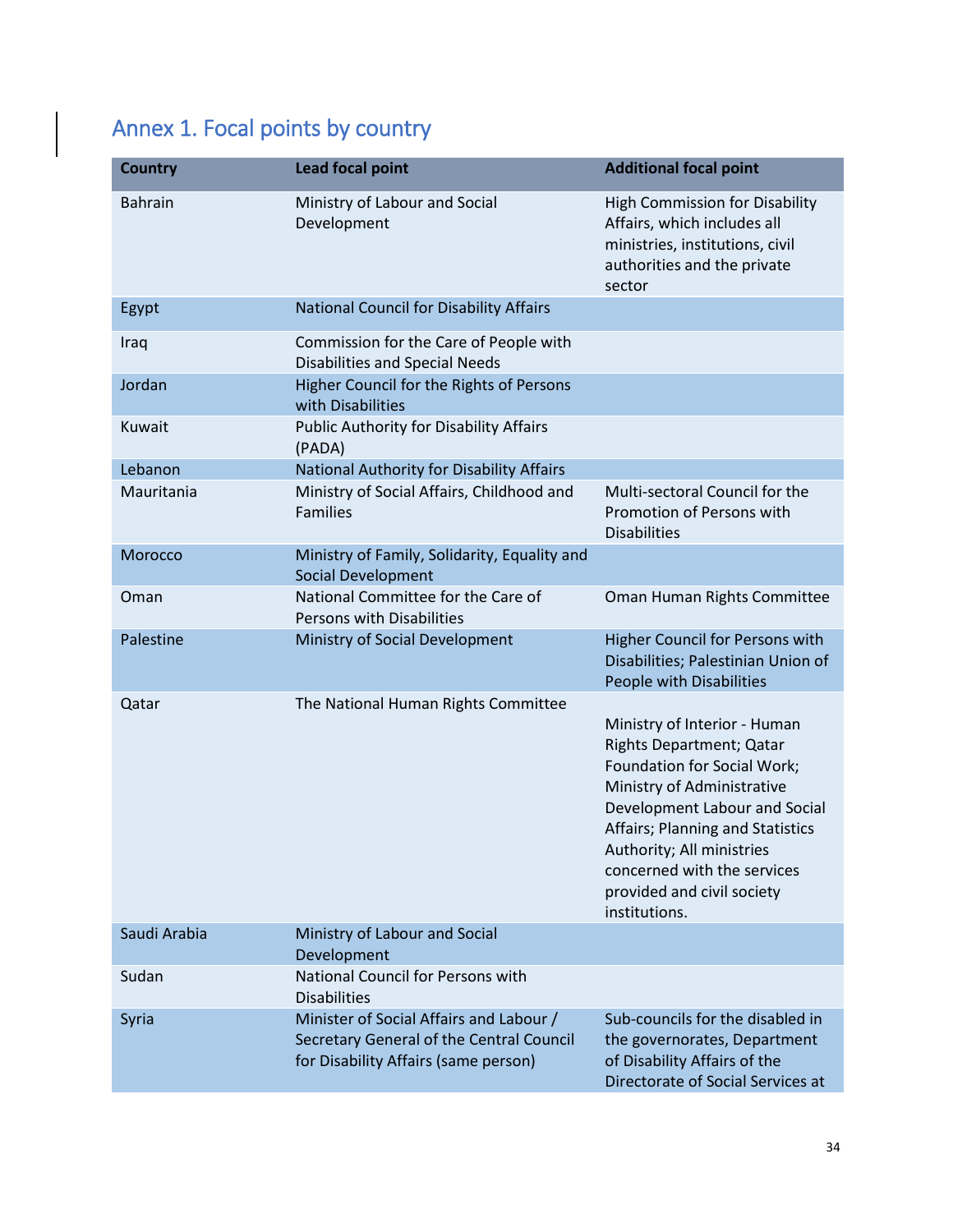|                             |                                                                                         | the Ministry of Social Affairs and<br>Labour      |
|-----------------------------|-----------------------------------------------------------------------------------------|---------------------------------------------------|
| Tunisia                     | <b>Higher Council for Social Development</b><br>and for the Welfare of Disabled Persons |                                                   |
| <b>United Arab Emirates</b> | Ministry of Community Development                                                       | Executive boards at the<br>government/local level |
| Yemen                       | Ministry of Social Affairs and Labour                                                   |                                                   |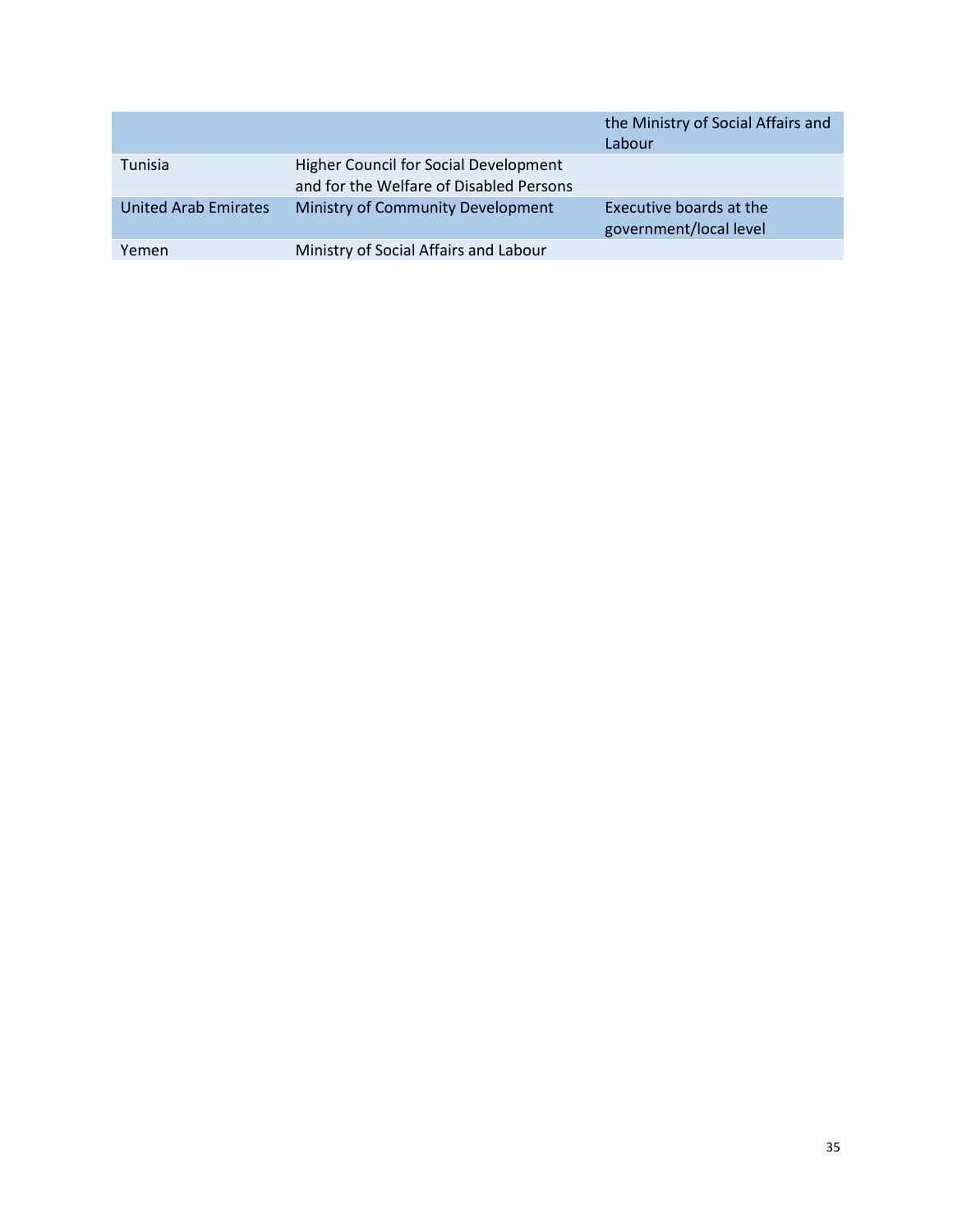<span id="page-35-0"></span>

| <b>Country</b> | <b>Chair of the coordination</b><br>mechanism                                                               | <b>Composition of the Coordination Mechanism</b>                                                                                                                                                                                                                                                                                                                                                                                                                                                                                                                                              | Year<br>established |
|----------------|-------------------------------------------------------------------------------------------------------------|-----------------------------------------------------------------------------------------------------------------------------------------------------------------------------------------------------------------------------------------------------------------------------------------------------------------------------------------------------------------------------------------------------------------------------------------------------------------------------------------------------------------------------------------------------------------------------------------------|---------------------|
| <b>Bahrain</b> | Minister of Labour and<br>Social Development                                                                | Ministry of Labour and Social Development, Ministry of Education, Bahrain<br>Chamber of Commerce and Industry, Ministry of Health, Ministry of Housing,<br>Supreme Council for Women, Ministry of Public Works, Municipal Affairs and<br>Urban Planning, Bureau of Civil Service, Ministry of Information Affairs; Civil<br>society organizations, the National Foundation for Disabled Services, Bahrain<br>Disabled Sports Federation, the Bahrain Center for International Mobility, General<br>Organization for Youth and Sports, Bahraini Association for the parents of the<br>disabled | 2007                |
| Egypt          | <b>Prime Minister</b>                                                                                       | System of focal points for disability related matters in ministries or other<br>governmental institutions (Ministry of Health and Population, Ministry of<br>Education, Ministry of Social Solidarity, Ministry of Planning and Administrative<br>Reform, Ministry of Labour); Federation of Organizations for Persons with<br>Disabilities; experts on disability; representatives of Organizations of Persons with<br>Disabilities; representatives of the private sector                                                                                                                   | 2012                |
| Iraq           | Chairman of the Authority<br>for the Care of People with<br><b>Disabilities and Special</b><br><b>Needs</b> | Ministry of Finance, Ministry of Defense, Ministry of Commerce, Ministry of<br>Justice, Ministry of Interior, Ministry of Labour and Social Affairs, Ministry of<br>Education, Ministry of Health, Ministry of Housing and Construction, Ministry of<br>Higher Education and Scientific Research, Ministry of Planning, Ministry of Youth,<br>Human Rights Commission, Representative of the Kurdistan Regional Government,<br>Civil society organizations                                                                                                                                    | 2013                |
| Jordan         | President of the Higher<br>Council for the Rights of<br><b>Persons with Disabilities</b>                    | Board of Trustees, made up of a total of 25 representatives. The Board comprises<br>at least 9 people with disabilities reflecting all types of disabilities, 3<br>representatives of families of persons with disabilities with one being a first-<br>degree parent or kin, and 8 experts in the field of disability.                                                                                                                                                                                                                                                                        | 2007                |
| Kuwait         | <b>Minister of Social Affairs</b><br>and Labour                                                             | Ministry of Social Affairs and Labour, Ministry of Health, Ministry of Education and<br>Higher Education, General Authority for Youth and Sports, two representatives of<br>public welfare associations and clubs working in the field of tourism, two persons<br>with competence and experience in the field of disability, Director General of<br><b>PADA</b>                                                                                                                                                                                                                               | 2010                |

# Annex 2. Coordination mechanisms by country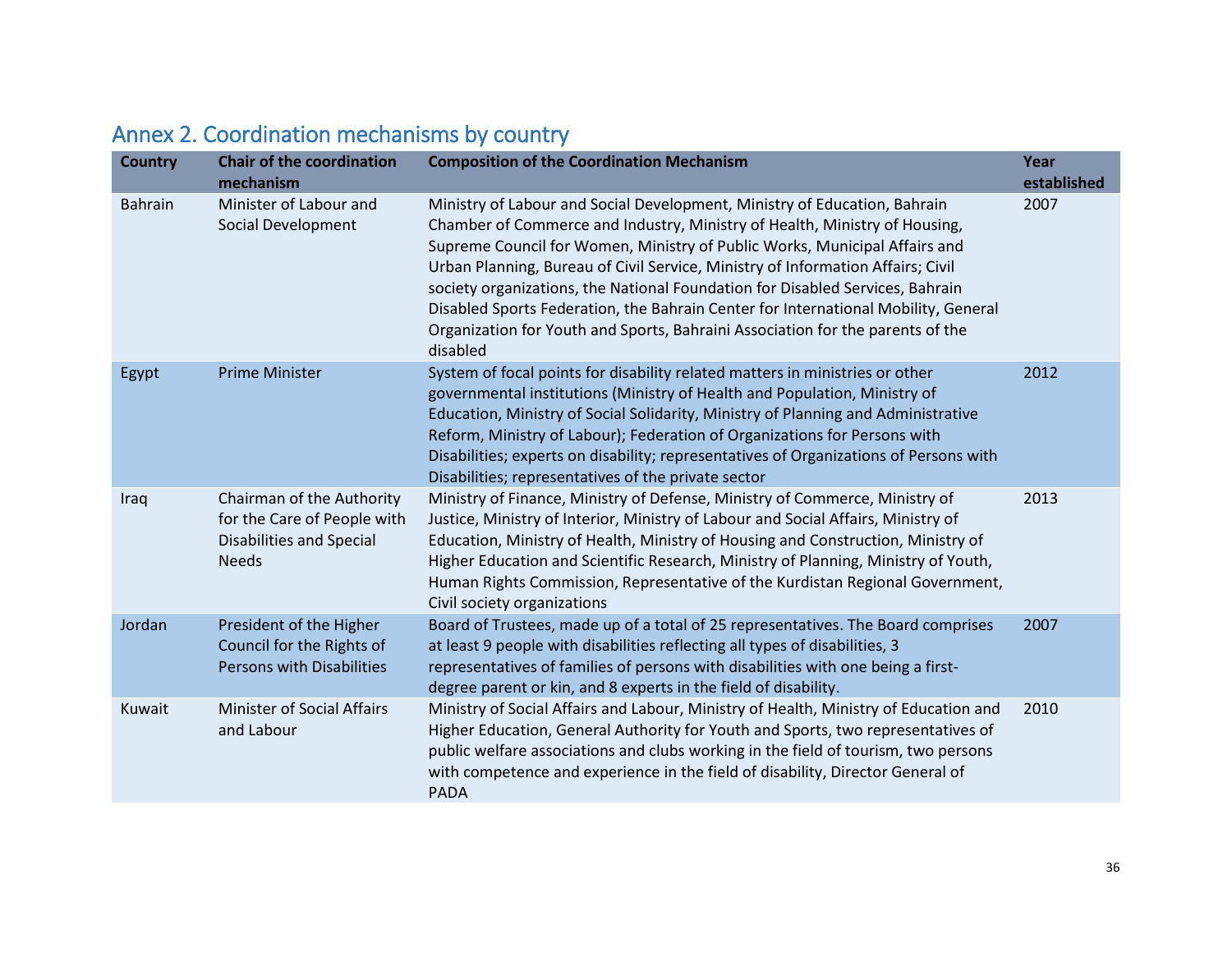| Lebanon    | <b>Minister of Social Affairs</b>                   | 18 members, out of which 12 are elected, including four representatives of<br>associations of persons with disabilities, four representatives of institutions and<br>associations working in the field of disability, for members from the Ministry of<br>Social Affairs (including the Minister of Social Affairs) and two persons appointed<br>by the Minister                                                                                                                                                                                                                                                                                                                                                                                                                                                                                                                                                                                                                                                                                                                      | 1993 |
|------------|-----------------------------------------------------|---------------------------------------------------------------------------------------------------------------------------------------------------------------------------------------------------------------------------------------------------------------------------------------------------------------------------------------------------------------------------------------------------------------------------------------------------------------------------------------------------------------------------------------------------------------------------------------------------------------------------------------------------------------------------------------------------------------------------------------------------------------------------------------------------------------------------------------------------------------------------------------------------------------------------------------------------------------------------------------------------------------------------------------------------------------------------------------|------|
| Mauritania | Adviser to the Prime<br>Minister                    | All represented government sectors, federal organizations for persons with<br>disabilities, Federation of Employers, trade unions, local groups                                                                                                                                                                                                                                                                                                                                                                                                                                                                                                                                                                                                                                                                                                                                                                                                                                                                                                                                       | 2010 |
| Morocco    | <b>Prime Minister</b>                               | Ministry of Foreign Affairs and Cooperation, Interior Ministry, Ministry of Justice<br>and Liberties, Ministry of Awqaf and Islamic Affairs, Ministry of Finance and<br>Economy, Ministry of reconstruction and preparation of national territory, Ministry<br>of housing and urban policy, Ministry of National Education and Vocational<br>Training, Ministry of Higher Education, Scientific Research and Staff Training,<br>Ministry of Equipment, Transport and Logistics, Ministry of Industry, Trade,<br>Investment and Digital Economy, Ministry of Youth and Sport, Ministry of Health,<br>Ministry of Communication and Culture, Ministry of Tourism, Ministry of Family,<br>Solidarity, Equality and Social Development, Ministry of Culture, Ministry of<br>Traditional Industry, Social Economy and Solidarity, Ministry of Employment,<br>Ministry of Public Affairs and Governance, Ministry of Public Service and the<br>modernization of management, Higher Planning Committee, Deputy Minister for<br>Human Rights, General Committee for the Management of Prisons | 2015 |
| Oman       | Ministry of Social<br>Development                   | Ministry of Social Development, Ministry of Health, Ministry of Education, Ministry<br>of Manpower, Ministry of Transport and Communications, Ministry of Housing,<br>Ministry of Finance, Royal Oman Police, Ministry of Sports Affairs, Oman Human<br>Rights Commission, Oman Chamber of Commerce and Industry (represented by<br>private sector), representatives of institutions of persons with disabilities,<br>representatives of persons with disabilities                                                                                                                                                                                                                                                                                                                                                                                                                                                                                                                                                                                                                    | 2008 |
| Palestine  | Ministry of Social<br>Development                   | Disability focal points of the Ministries and other Governmental institutions<br>(Ministry of Health, Ministry of Education and Higher Education, Ministry of<br>Labour, Ministry of Local Government, Green Union of People with Disability,<br>Palestine Red Crescent Society, Bethlehem Arab Society for Rehabilitation, The<br>Jerusalem Princess Basma Centre, Patient's Friends Society, Independent<br><b>Commission for Human Rights</b>                                                                                                                                                                                                                                                                                                                                                                                                                                                                                                                                                                                                                                      | 2004 |
| Qatar      | The Chair of the National<br>Human Rights Committee | System of focal points for disability related matters in line ministries or other<br>governmental institutions, National Human Rights Committee                                                                                                                                                                                                                                                                                                                                                                                                                                                                                                                                                                                                                                                                                                                                                                                                                                                                                                                                       | 2013 |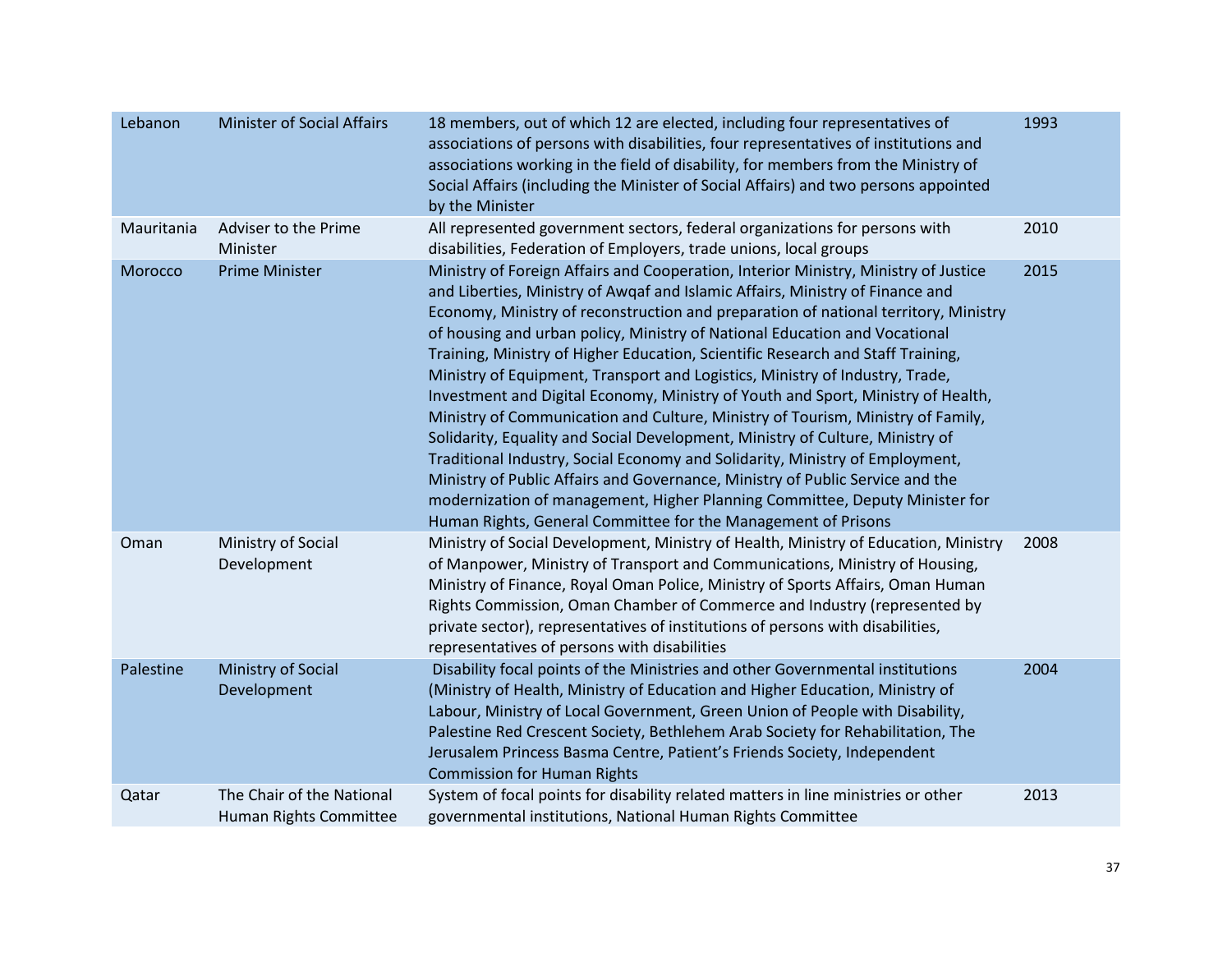| Ministry of Labour and Social Development, Ministry of Interior, Ministry of<br>Saudi<br>Minister of Labour and<br>1979<br>Education, Ministry of Municipal and Rural Affairs, Ministry of Health, Ministry of<br>Arabia<br>Social Development<br>Finance, Ministry of Economy and Planning, two persons with disabilities, two<br>parents of persons with disabilities<br>All federal ministries, organizations and unions of persons with disabilities,<br>Sudan<br>President of the<br>2010<br>National Assembly, State Councils<br>Republic(or his authorized<br>representative)<br><b>Minister of Social Affairs</b><br>Central Council for Disabled Affairs, Directorate of Social Services in Social Affairs<br>Syria<br>2009<br>and Labour/Secretary<br>and Labour, Ministry of Health, Ministry of Education, Ministry of Higher<br><b>General of the Central</b><br>Education, Ministry of Local Administration, Ministry of Finance, Ministry of<br><b>Council for Disabled Affairs</b><br>Information, Ministry of Awgaf, Amal Syrian Organization for Persons with<br>Disabilities, Zahrat Al Madaen Charitable Society<br>System of focal points for disability related matters in line ministries or other<br><b>Tunisia</b><br><b>Prime Minister</b><br>2010<br>governmental institutions, Higher Committee for Human Rights and Fundamental<br>Freedoms<br>United<br>Chairman of the Advisory<br>People of determination (persons with disabilities), government, and society<br>2017<br>Council for People of<br>Arab<br><b>Emirates</b><br>Determination<br>Disability focal points of ministries and other governmental institutions (Ministry<br>Executive Director of the<br>2002<br>Yemen<br>Disabled Care and<br>of Social Affairs and Labour, Ministry of Planning and International Cooperation,<br>Ministry of Finance, Chamber of Commerce)<br><b>Rehabilitation Fund (DCRF)</b> |  |  |
|--------------------------------------------------------------------------------------------------------------------------------------------------------------------------------------------------------------------------------------------------------------------------------------------------------------------------------------------------------------------------------------------------------------------------------------------------------------------------------------------------------------------------------------------------------------------------------------------------------------------------------------------------------------------------------------------------------------------------------------------------------------------------------------------------------------------------------------------------------------------------------------------------------------------------------------------------------------------------------------------------------------------------------------------------------------------------------------------------------------------------------------------------------------------------------------------------------------------------------------------------------------------------------------------------------------------------------------------------------------------------------------------------------------------------------------------------------------------------------------------------------------------------------------------------------------------------------------------------------------------------------------------------------------------------------------------------------------------------------------------------------------------------------------------------------------------------------------------------------------------------------------------------------------|--|--|
|                                                                                                                                                                                                                                                                                                                                                                                                                                                                                                                                                                                                                                                                                                                                                                                                                                                                                                                                                                                                                                                                                                                                                                                                                                                                                                                                                                                                                                                                                                                                                                                                                                                                                                                                                                                                                                                                                                              |  |  |
|                                                                                                                                                                                                                                                                                                                                                                                                                                                                                                                                                                                                                                                                                                                                                                                                                                                                                                                                                                                                                                                                                                                                                                                                                                                                                                                                                                                                                                                                                                                                                                                                                                                                                                                                                                                                                                                                                                              |  |  |
|                                                                                                                                                                                                                                                                                                                                                                                                                                                                                                                                                                                                                                                                                                                                                                                                                                                                                                                                                                                                                                                                                                                                                                                                                                                                                                                                                                                                                                                                                                                                                                                                                                                                                                                                                                                                                                                                                                              |  |  |
|                                                                                                                                                                                                                                                                                                                                                                                                                                                                                                                                                                                                                                                                                                                                                                                                                                                                                                                                                                                                                                                                                                                                                                                                                                                                                                                                                                                                                                                                                                                                                                                                                                                                                                                                                                                                                                                                                                              |  |  |
|                                                                                                                                                                                                                                                                                                                                                                                                                                                                                                                                                                                                                                                                                                                                                                                                                                                                                                                                                                                                                                                                                                                                                                                                                                                                                                                                                                                                                                                                                                                                                                                                                                                                                                                                                                                                                                                                                                              |  |  |
|                                                                                                                                                                                                                                                                                                                                                                                                                                                                                                                                                                                                                                                                                                                                                                                                                                                                                                                                                                                                                                                                                                                                                                                                                                                                                                                                                                                                                                                                                                                                                                                                                                                                                                                                                                                                                                                                                                              |  |  |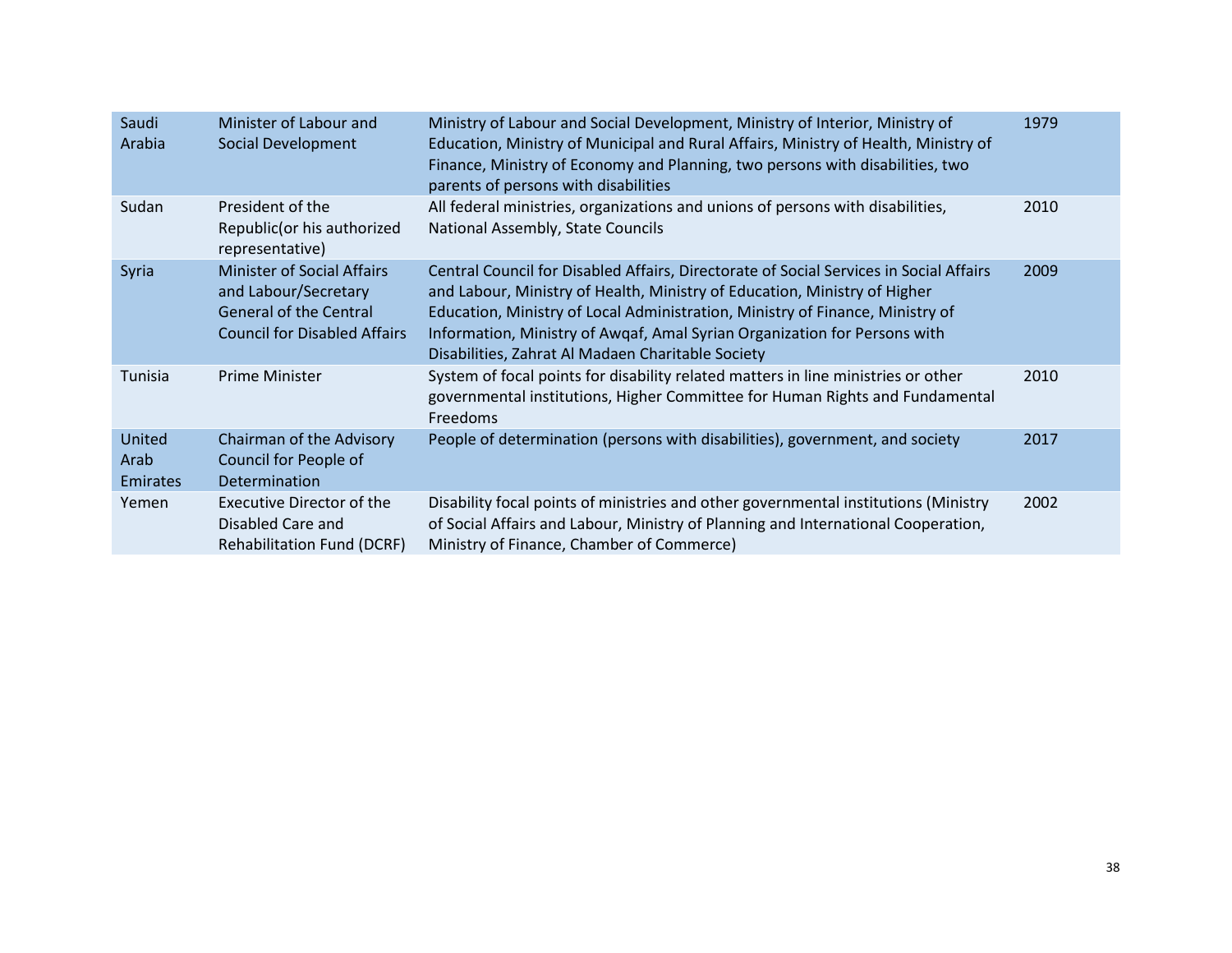<span id="page-38-0"></span>

|  |  | Annex 3. Monitoring frameworks by country |  |  |
|--|--|-------------------------------------------|--|--|
|--|--|-------------------------------------------|--|--|

| <b>Country</b> | Entity(ies) on the monitoring framework                                                                                                                                                                                                                                                                                                                                                                                                                                               | "Independent<br>mechanism" on the<br>monitoring framework                                                                                                              |
|----------------|---------------------------------------------------------------------------------------------------------------------------------------------------------------------------------------------------------------------------------------------------------------------------------------------------------------------------------------------------------------------------------------------------------------------------------------------------------------------------------------|------------------------------------------------------------------------------------------------------------------------------------------------------------------------|
| <b>Bahrain</b> | Ministry of Education, Chamber of Commerce and<br>Industry, Ministry of Health, Ministry of Housing, Higher<br>Commission for Women, Ministry of Public Works,<br>Municipal Affairs and Urban Planning, Bureau of Civil<br>Service, Ministry of Information Affairs, Bahraini<br>International Center for Mobility, General Organization for<br>Youth and Sport, Bahraini Sports Federation for persons<br>with disabilities, Bahraini Association for the parents of<br>the disabled |                                                                                                                                                                        |
| Egypt          | <b>National Council for Disability Affairs</b>                                                                                                                                                                                                                                                                                                                                                                                                                                        |                                                                                                                                                                        |
| Iraq           | Authority for the Care of People with Disabilities and<br><b>Special Needs</b>                                                                                                                                                                                                                                                                                                                                                                                                        |                                                                                                                                                                        |
| Jordan         | National Center for Human Rights, Higher Council for the<br><b>Rights of Persons with Disabilities</b>                                                                                                                                                                                                                                                                                                                                                                                | <b>National Center for</b><br>Human Rights, Higher<br>Council for the Rights of<br><b>Persons with Disabilities</b>                                                    |
| Kuwait         | N/A                                                                                                                                                                                                                                                                                                                                                                                                                                                                                   |                                                                                                                                                                        |
| Lebanon        | N/A                                                                                                                                                                                                                                                                                                                                                                                                                                                                                   |                                                                                                                                                                        |
| Mauritania     | National Human Rights Commission                                                                                                                                                                                                                                                                                                                                                                                                                                                      | <b>National Human Rights</b><br>Commission                                                                                                                             |
| Morocco        | National Council for Human Rights                                                                                                                                                                                                                                                                                                                                                                                                                                                     | <b>National Council for</b><br><b>Human Rights</b>                                                                                                                     |
| Oman           | Ministry of Social Development, Oman Human Rights<br>Committee, Ministry of Legal Affairs, Ministry of Justice,<br>Ministry of Health, Ministry of Education, Ministry of<br>Manpower, Ministry of Transport and Communications,<br>Ministry of Regional Municipalities and Water Resources,<br>Ministry of Finance, Royal Oman Police, Ministry of Sports<br>Affairs, Ministry of Information, representatives of<br>persons with disabilities                                       | Oman Human Rights<br>Committee                                                                                                                                         |
| Palestine      | N/A                                                                                                                                                                                                                                                                                                                                                                                                                                                                                   |                                                                                                                                                                        |
| Qatar          | The National Human Rights Committee, the Ministry of<br>Administrative Development, Labour & Social Affairs, the<br><b>Qatar Foundation for Social Work</b>                                                                                                                                                                                                                                                                                                                           | Ministry of<br>Administrative<br>Development, Labour &<br>Social Affairs; the Qatar<br><b>Foundation for Social</b><br>Work; The National<br>Human Rights<br>Committee |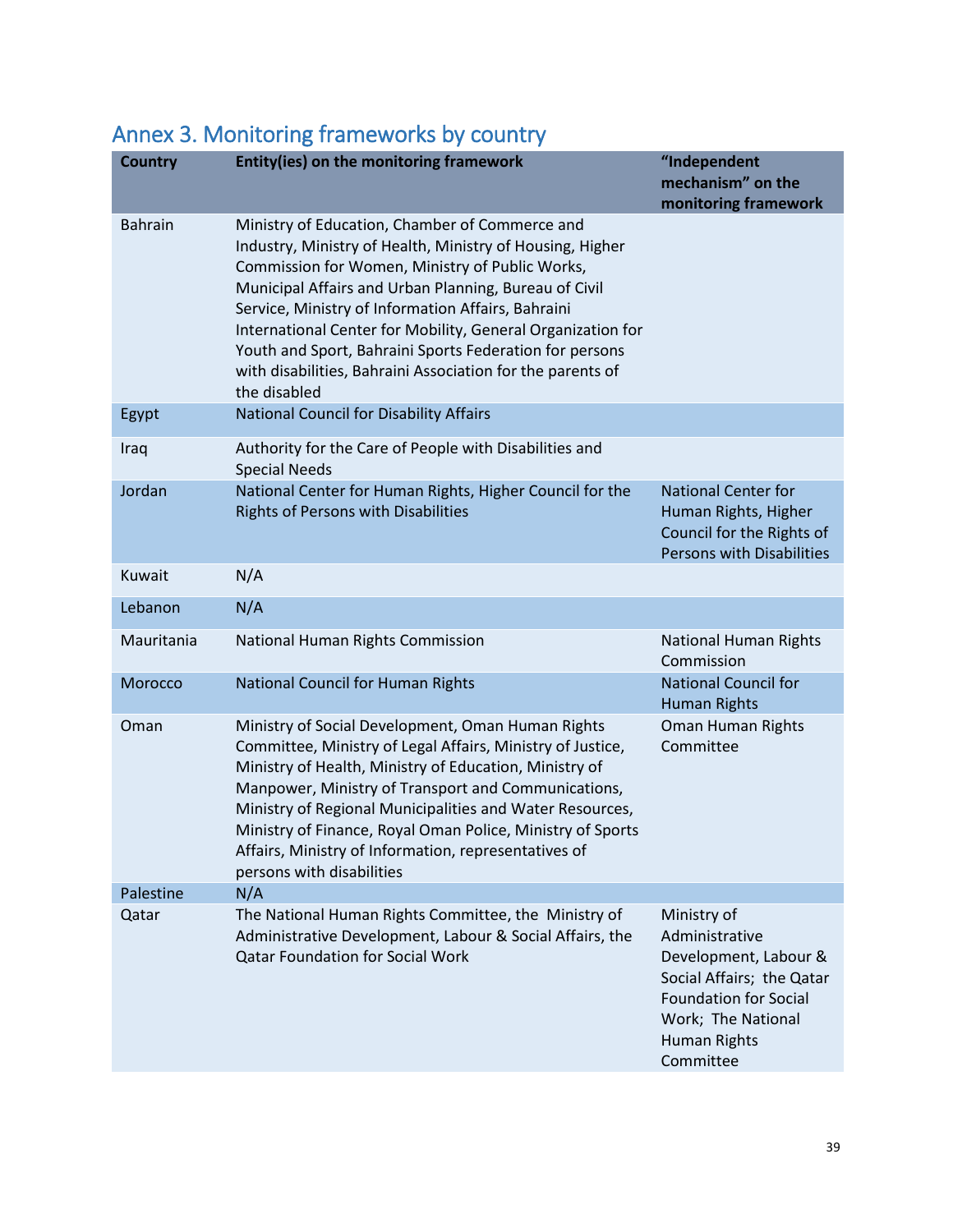| Saudi Arabia                   | Coordinating Council of the Human Rights Commission<br>(governmental entity); Coordinating Council of Charitable<br>Associations on Disability (civil authority); Bureau of<br><b>Experts</b>                                                                                           | <b>Coordinating Council of</b><br><b>Charitable Associations</b><br>on Disability |
|--------------------------------|-----------------------------------------------------------------------------------------------------------------------------------------------------------------------------------------------------------------------------------------------------------------------------------------|-----------------------------------------------------------------------------------|
| Sudan                          | <b>Advisory Council for Human Rights</b>                                                                                                                                                                                                                                                | <b>Advisory Council for</b><br>Human Rights                                       |
| Syria                          | Ministry of Social Affairs and Labour, Department of<br>Disability of Affairs, Sports Olympiad for Persons with<br>Disabilities, Central Council for Disability Affairs, medical<br>committees in the Ministry of Health, Ministry of<br><b>Education, Ministry of Higher Education</b> |                                                                                   |
| Tunisia                        | Higher Committee for Human Rights and Fundamental<br>Freedoms                                                                                                                                                                                                                           |                                                                                   |
| <b>United Arab</b><br>Emirates | Advisory Council for People of Determination                                                                                                                                                                                                                                            |                                                                                   |
| Yemen                          | Ministry of Social Affairs and Labour, Ministry of Planning<br>and International Cooperation, Ministry of Finance and<br>the Chamber of Commerce                                                                                                                                        |                                                                                   |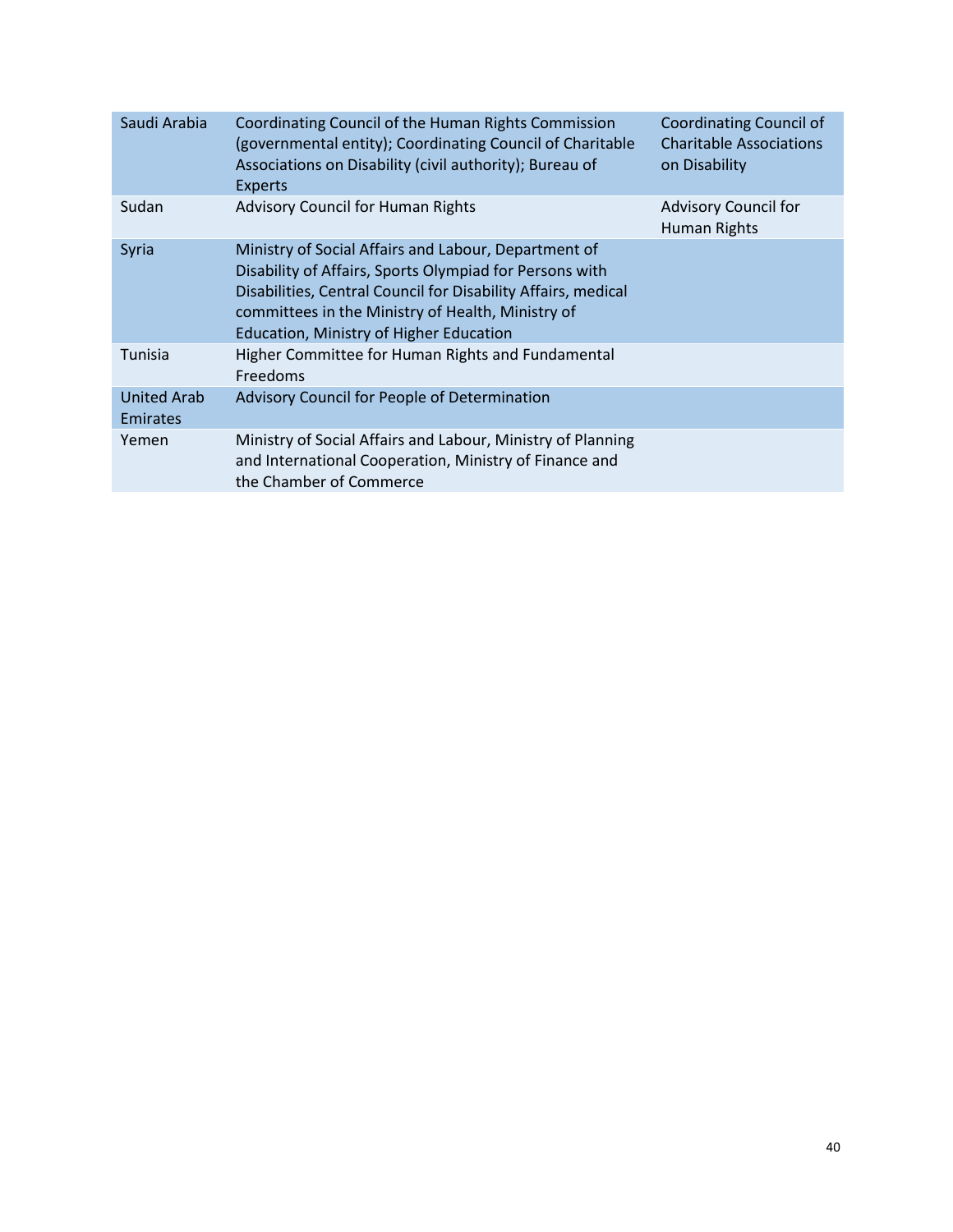| <b>Country</b>  | <b>Entity with primary</b><br>responsibility for drafting<br><b>States' reports to the CRPD</b><br><b>Committee</b> | <b>Other entities that cooperate</b><br>in the preparation of State<br>reports                                                                                                                                                                                       | <b>Primary representative</b><br>at CRPD Committee<br>sessions                              |
|-----------------|---------------------------------------------------------------------------------------------------------------------|----------------------------------------------------------------------------------------------------------------------------------------------------------------------------------------------------------------------------------------------------------------------|---------------------------------------------------------------------------------------------|
| <b>Bahrain</b>  | Ministry of Labour and Social<br>Development                                                                        | <b>UNDP</b>                                                                                                                                                                                                                                                          | High Commission for<br><b>Disability Affairs</b>                                            |
| Egypt           | <b>National Council for Disability</b><br><b>Affairs</b>                                                            | <b>National Council for Human</b><br>Rights, National Council for<br>Women, Committee of Women<br>with Disability, National<br>Council for Childhood and<br>Motherhood, State ministries,<br>Ministry of Foreign Affairs                                             | <b>National Council for</b><br><b>Disability Affairs</b>                                    |
| Iraq            | Authority for the Care of<br>People with Disabilities and<br><b>Special Needs</b>                                   | Civil society organizations                                                                                                                                                                                                                                          | Authority for the Care<br>of People with<br><b>Disabilities and Special</b><br><b>Needs</b> |
| Jordan          | <b>Higher Council for the Rights</b><br>of Persons with Disabilities                                                | All relevant ministries and civil<br>society organizations                                                                                                                                                                                                           | Higher Council for the<br><b>Rights of Persons with</b><br><b>Disabilities</b>              |
| Kuwait          | Ministry of Foreign Affairs                                                                                         | Ministry of Justice, Ministry of<br>Interior, Ministry of Social<br>Affairs and Labour, Ministry of<br>Health, General Authority for<br>Disability Affairs, Youth and<br>Sports Authority, Ministry of<br><b>Education, General Authority</b><br>of the Labour Force | <b>PADA</b>                                                                                 |
| Mauritania      | Inter-ministerial technical<br>committee                                                                            |                                                                                                                                                                                                                                                                      | Ministry of Social<br>Affairs, Childhood and<br><b>Families</b>                             |
| Morocco         | <b>Inter-ministerial Committee</b><br>for Human Rights                                                              | National institutions,<br>Parliament, civil society<br>organizations                                                                                                                                                                                                 | Ministry of Family,<br>Solidarity, Equality and<br>Social Development                       |
| Oman            | <b>Oman Human Rights</b><br>Committee                                                                               | Ministry of Foreign Affairs                                                                                                                                                                                                                                          | <b>Oman Human Rights</b><br>Committee                                                       |
| Palestine       | Each Ministry according to<br>their specialization,<br>coordinated by the Ministry<br>of Foreign Affairs            | Different ministries and the<br>associations working in this<br>area                                                                                                                                                                                                 | Ministry of Social<br>Development                                                           |
| Qatar           | Ministry of Foreign Affairs,<br>The National Human Rights<br>Committee                                              | The National Human Rights<br>Committee in cooperation with<br>other relevant entities                                                                                                                                                                                |                                                                                             |
| Saudi<br>Arabia | Committee for the<br>Coordination of Services for<br>Persons with Disabilities                                      | Charities and the private sector                                                                                                                                                                                                                                     | Ministry of Labour and<br>Social Development                                                |

# <span id="page-40-0"></span>Annex 4. Reporting to the CRPD Committee by country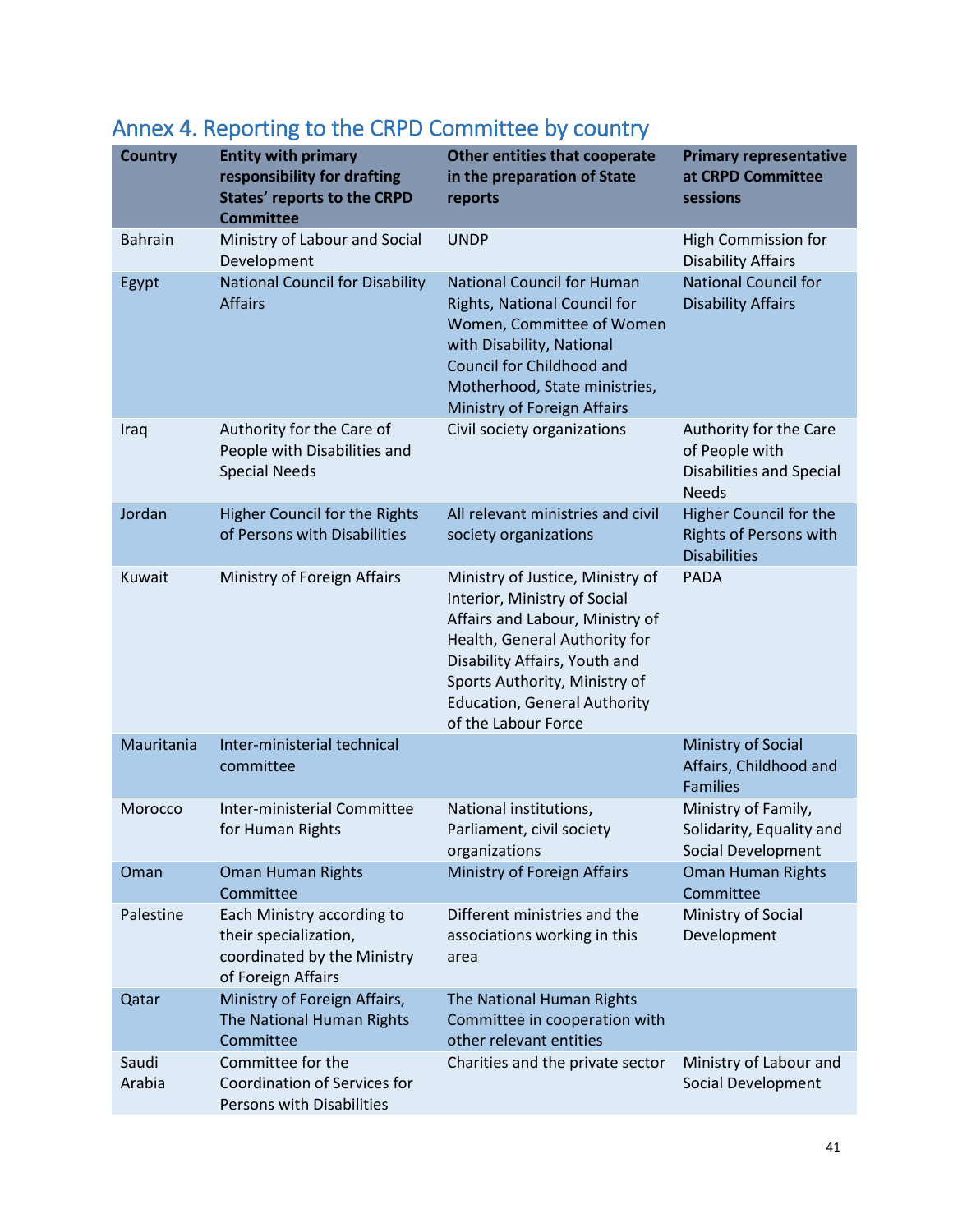| Sudan                      | <b>Advisory Council for Human</b><br>Rights in cooperation with the<br><b>National Council for Persons</b><br>with Disabilities | Ministries, government<br>agencies and voluntary<br>organizations in the field                                          | Ministry of Foreign<br><b>Affairs and Advisory</b><br><b>Council for Human</b><br>Rights |
|----------------------------|---------------------------------------------------------------------------------------------------------------------------------|-------------------------------------------------------------------------------------------------------------------------|------------------------------------------------------------------------------------------|
| Syria                      | Ministry of Social Affairs and<br>Labour                                                                                        | Central Bureau of Statistics,<br><b>Syrian Commission for Family</b><br>and Population Affairs                          | Ministry of Social<br><b>Affairs and Labour</b>                                          |
| United<br>Arab<br>Emirates | <b>Ministry of Community</b><br>Development                                                                                     | All ministries, federal and local<br>authorities and persons with<br>disabilities                                       | <b>Ministry of Community</b><br>Development                                              |
| Yemen                      | Ministry of Social Affairs and<br>Labour                                                                                        | Entities specialized in the<br>rehabilitation of persons with<br>disabilities (Rehabilitation Fund<br>for the Disabled) | Ministry of Social<br>Affairs and Labour,<br>Union for the Disabled                      |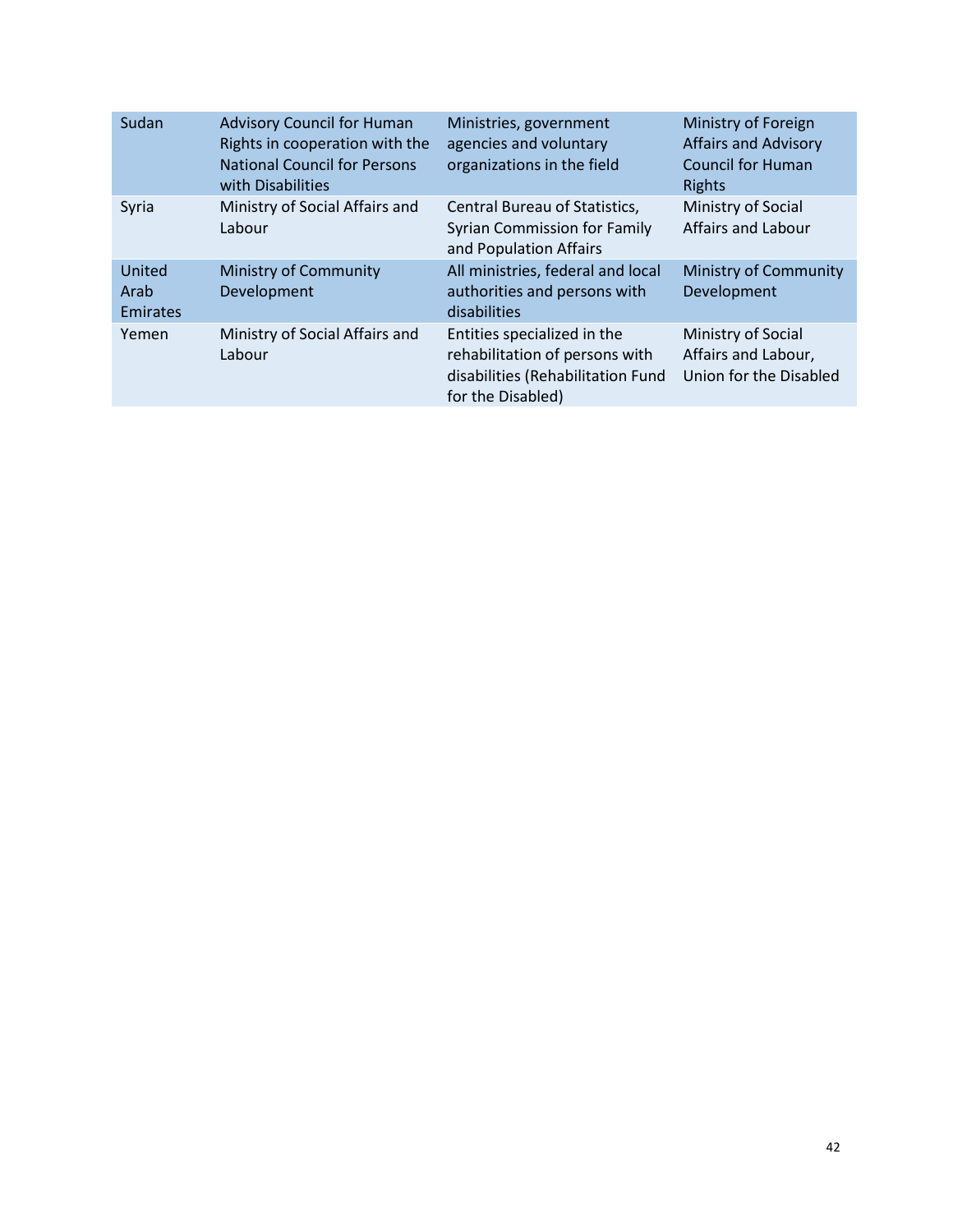## <span id="page-42-0"></span>**REFERENCES**

Barriffi, Francisco J. (2013). Implementation of Article 33 CRPD in Spain: A rather erratic and improved experience. In *Article 33 of the UN Convention on the Rights of Persons with Disabilities: National Structures for the Implementation and Monitoring of the Convention*. Gauthier de Beco, ed. Leiden: Martinus Nijhoff, pp. 193-212.

Bonfils, Inge Storgaard (2011). Disability meta-organizations and policy-making under new forms of governance. *Scandinavian Journal of Disability Research*, vol. 13, no. 1, pp. 37-51.

Committee on the Rights of Persons with Disabilities (2018). *General Comment No. 7 on the participation of persons with disabilities, including children with disabilities, in the implementation and monitoring of the Convention.* Geneva. Available from:

[https://tbinternet.ohchr.org/\\_layouts/15/treatybodyexternal/Download.aspx?symbolno=CRPD/C/GC/7](https://tbinternet.ohchr.org/_layouts/15/treatybodyexternal/Download.aspx?symbolno=CRPD/C/GC/7&Lang=en) [&Lang=en](https://tbinternet.ohchr.org/_layouts/15/treatybodyexternal/Download.aspx?symbolno=CRPD/C/GC/7&Lang=en)

\_\_\_\_\_\_\_\_\_\_(2016a). *Draft Guidelines on the establishment of Independent Monitoring Frameworks and their participation in the work of the Committee*. Geneva. Available from: [http://www.ohchr.org/EN/HRBodies/CRPD/Pages/DraftGuidelinesestablishmentindependentmonitoring.a](http://www.ohchr.org/EN/HRBodies/CRPD/Pages/DraftGuidelinesestablishmentindependentmonitoring.aspx) [spx.](http://www.ohchr.org/EN/HRBodies/CRPD/Pages/DraftGuidelinesestablishmentindependentmonitoring.aspx)

\_\_\_\_\_\_\_\_\_\_(2016b).*Guidelines on periodic reporting to the Committee on the Rights of Persons with Disabilities, including under the simplified reporting procedures*. Available from: <https://www.ohchr.org/EN/HRBodies/CRPD/Pages/Guidelines.aspx>

De Beco, Gauthier (2015). *Article 33 of the UN Convention on the Rights of Persons with Disabilities: Practice and Evaluation*. European Yearbook of Disability Law. Cambridge: Intersentia, pp. 9-41.

(2011a). Article 33(2) of the UN Convention on the Rights of Persons with Disabilities: Another Role for National Human Rights Institutions? *Netherlands Quarterly of Human Rights*, vol. 29, issue 1, pp. 84-106.

\_\_\_\_\_\_\_\_\_\_ (2011b). *Study on the Implementation of Article 33 of the UN Convention on the Rights of Persons with Disabilities in Europe*. Geneva: Office of the High Commissioner for Human Rights. Available from: [http://europe.ohchr.org/Documents/Publications/Art\\_33\\_CRPD\\_study.pdf.](http://europe.ohchr.org/Documents/Publications/Art_33_CRPD_study.pdf)

De Beco, Gauthier and Alexander Hoefmans (2013).National Structures for the Implementation and Monitoring of the UN Convention on the Rights of Persons with Disabilities. In *Article 33 of the UN Convention on the Rights of Persons with Disabilities: National Structures for the Implementation and Monitoring of the Convention*. Gauthier de Beco, ed. Leiden: Martinus Nijhoff, pp. 11-66.

Ferri, Delia (2013). Implementation of Article 33 CRPD in Italy: 'Magna pars est profectus velle proficiere'. In *Article 33 of the UN Convention on the Rights of Persons with Disabilities: National Structures for the Implementation and Monitoring of the Convention*. Gauthier de Beco, ed. Leiden: Martinus Nijhoff, pp. 119-147.

Frawley, Patsie and Christine Bigby (2011). Inclusion in political and public life: The experiences of people with intellectual disability on government disability advisory bodies in Australia. *Journal of Intellectual and Developmental Disability*, vol. 36, issue 1, pp. 27-38.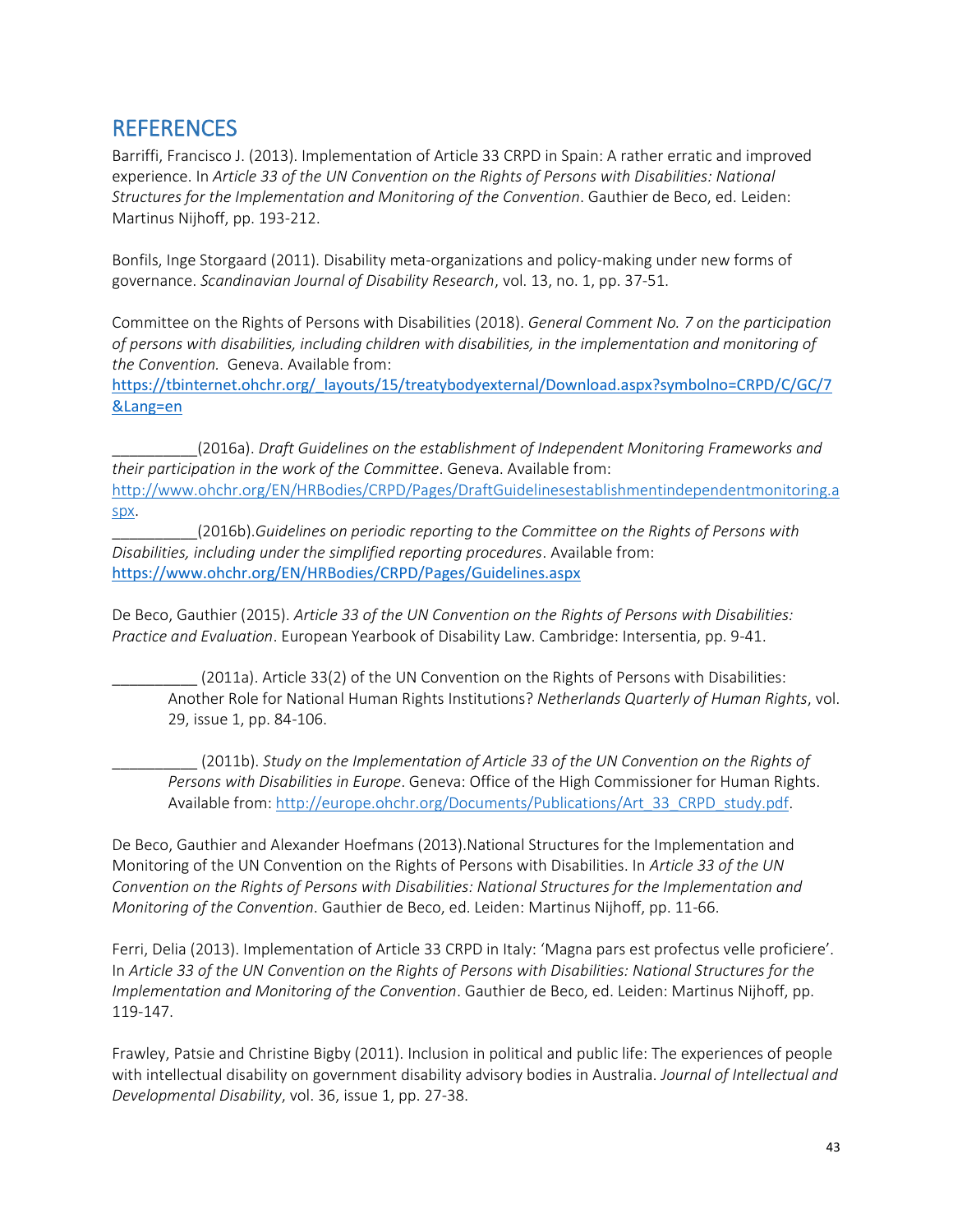Global Alliance of National Human Rights Institutions (2017). Chart of the Status of National Institutions. Available from: https://nhri.ohchr.org/EN/Documents/Status%20Accreditation%20Chart%20.pdf.

Guernsey, Katherine, Marco Nicoli and Alberto Ninio (2007). *Convention on the Rights of Persons with Disabilities: Its Implementation and Relevance for the World Bank*. World Bank. Social Protection Discussion Paper No. 0712. Available from:

[http://siteresources.worldbank.org/SOCIALPROTECTION/Resources/SP-Discussion-papers/Disability-](http://siteresources.worldbank.org/SOCIALPROTECTION/Resources/SP-Discussion-papers/Disability-DP/0712.pdf)[DP/0712.pdf.](http://siteresources.worldbank.org/SOCIALPROTECTION/Resources/SP-Discussion-papers/Disability-DP/0712.pdf)

Jreisat, Jamil E. (2002). The Predicament of Administrative Reform in the Arab States. In *Administrative Reform in Development Nations*. Ali Farazmand ed. Westport CT: Praeger, pp. 163-176.

Liisberg, Maria Ventegodt (2013). Implementation of Article 33 CRPD in Denmark: The sails are up, but where is the wind? In *Article 33 of the UN Convention on the Rights of Persons with Disabilities: National Structures for the Implementation and Monitoring of the Convention*. Gauthier de Beco, ed. Leiden: Martinus Nijhoff, pp. 69-95.

Mental Disability Advocacy Center (2011). Building the Architecture for Change: Guidelines on Article 33 of the UN Convention on the Rights of Persons with Disabilities. Budapest. Available from: [http://mdac.info/sites/mdac.info/files/Article\\_33\\_EN.pdf.](http://mdac.info/sites/mdac.info/files/Article_33_EN.pdf)

Reif, Linda C. (2014). Ombudsman Institutions and Article 33(2) of the United Nations Convention on the Rights of Persons with Disabilities. *University of New Brunswick Law Journal*, vol. 65, pp. 213-248.

Asia Pacific Forum (2018). Human Rights and Disability: A Manual for National Human Rights Institutions. Sydney. Available

from: [https://www.asiapacificforum.net/media/resource\\_file/Human\\_Rights\\_and\\_Disability\\_Manual\\_De](https://www.asiapacificforum.net/media/resource_file/Human_Rights_and_Disability_Manual_Dec_2018.pdf) [c\\_2018.pdf](https://www.asiapacificforum.net/media/resource_file/Human_Rights_and_Disability_Manual_Dec_2018.pdf)

United Nations Department of Economic and Social Affairs (DESA), Office of the High Commissioner for Human Rights (OHCHR) and Inter-Parliamentary Union (IPU) (2007). *From Exclusion to Equality: Realizing the rights of persons with disabilities. Handbook for Parliamentarians on the Convention on the Rights of Persons with Disabilities and its Optional Protocol*. Geneva. Available from: [http://www.ohchr.org/Documents/Publications/training14en.pdf.](http://www.ohchr.org/Documents/Publications/training14en.pdf)

United Nations Economic and Social Commission for Western Asia (2018) Disability in the Arab Region. Available from: https://www.unescwa.org/publications/disability-arab-region-2018

\_\_\_\_\_\_\_\_\_\_ (2015). *Organizations of persons with disabilities: A preliminary study*. Beirut. Available from[:https://www.unescwa.org/publications/organizations-persons-disabilities-arab-region-preliminary](https://www.unescwa.org/publications/organizations-persons-disabilities-arab-region-preliminary-study)[study.](https://www.unescwa.org/publications/organizations-persons-disabilities-arab-region-preliminary-study)

\_\_\_\_\_\_\_\_\_\_ (2014a). *Integrated Social Policy Report V: Towards a New Welfare Mix? Rethinking the Role of the State, the Market and Civil Society in the Provision of Social Protection and Social Services*. Beirut. Available from:<https://www.unescwa.org/publications/integrated-social-policy-report-v>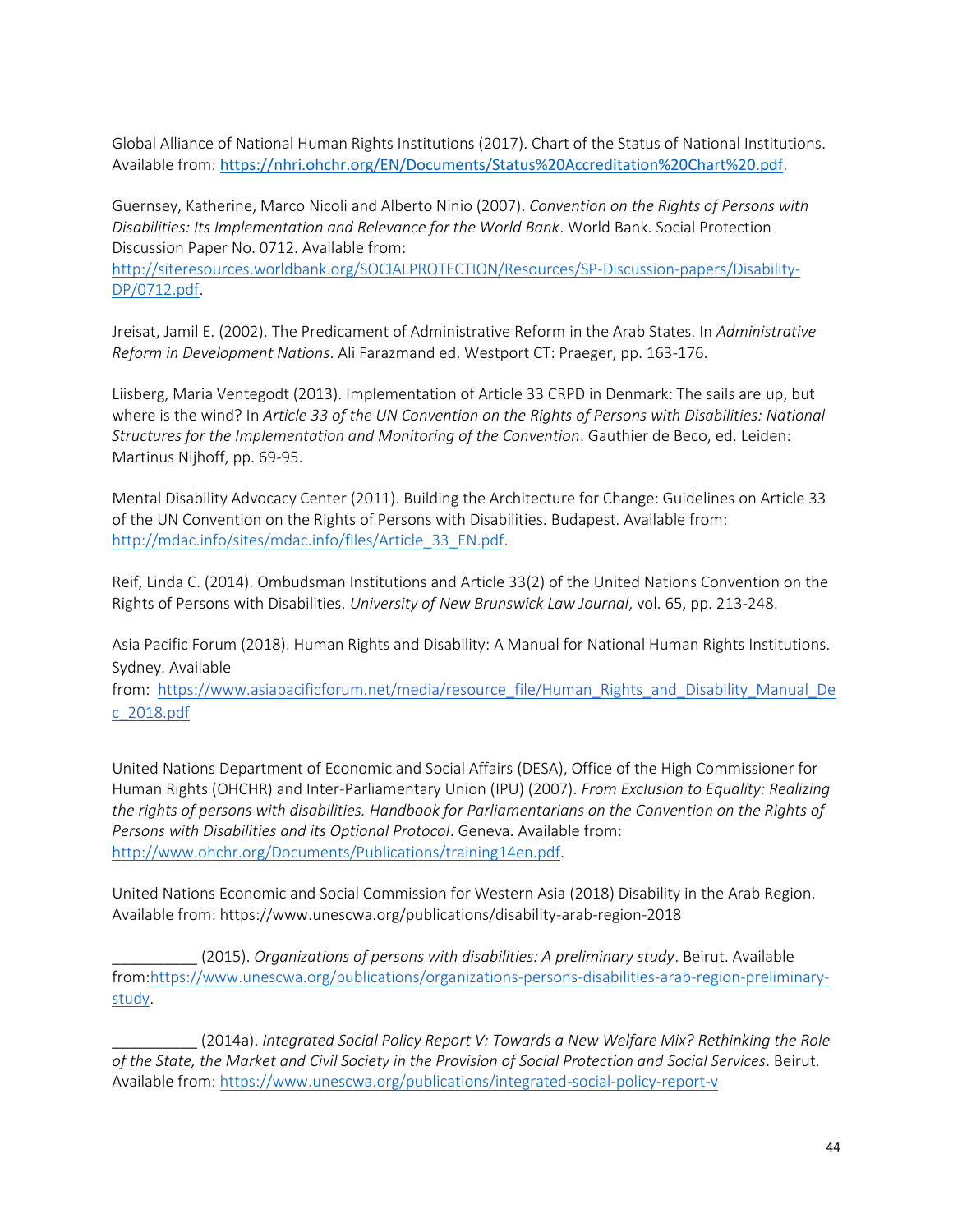\_\_\_\_\_\_\_\_\_\_ (2014b). *Disability in the Arab Region: An Overview*. Beirut. Available from: [https://www.unescwa.org/our-work/7786/resources.](https://www.unescwa.org/our-work/7786/resources)

United Nations Office of the High Commissioner for Human Rights (2014). The Convention on the Rights of Persons with Disabilities Training Guide: Professional Training Series No. 19. Available from: [http://www.ohchr.org/Documents/Publications/CRPD\\_TrainingGuide\\_PTS19\\_EN%20Accessible.pdf.](http://www.ohchr.org/Documents/Publications/CRPD_TrainingGuide_PTS19_EN%20Accessible.pdf)

United Nations Office of the High Commissioner for Human Rights, Committee on the Rights of Persons with Disabilities (2018). Guidelines on Independent Monitoring Frameworks and their participation in the Committee. Available from: [https://www.ohchr.org/Documents/HRBodies/CRPD/GuidelinesIMF.doc.](https://www.ohchr.org/Documents/HRBodies/CRPD/GuidelinesIMF.doc)

United Nations (2019a). Status of Treaties Database: Convention on the Rights of Persons with Disabilities. Available from: https://treaties.un.org/Pages/ViewDetails.aspx?src=TREATY&mtdsg\_no=IV-15&chapter=4&clang=\_en. Accessed 20 May 2019.

(2019b). Optional Protocol to the Convention on the Rights of Persons with Disabilities. Available from: [https://treaties.un.org/Pages/ViewDetails.aspx?src=TREATY&mtdsg\\_no=IV-15](https://treaties.un.org/Pages/ViewDetails.aspx?src=TREATY&mtdsg_no=IV-15-a&chapter=4&clang=_en) a&chapter=4&clang= en. Accessed 20 August 2019.

\_\_\_\_\_\_\_\_\_\_ (2019b). Optional Protocol to the Convention on the Rights of Persons with Disabilities. Available from: [https://treaties.un.org/Pages/ViewDetails.aspx?src=TREATY&mtdsg\\_no=IV-15](https://treaties.un.org/Pages/ViewDetails.aspx?src=TREATY&mtdsg_no=IV-15-a&chapter=4&clang=_en) [a&chapter=4&clang=\\_en.](https://treaties.un.org/Pages/ViewDetails.aspx?src=TREATY&mtdsg_no=IV-15-a&chapter=4&clang=_en) Accessed 20 August 2019.

\_\_\_\_\_\_\_\_\_\_(2016a). Report of the Inter-Agency and Expert Group on Sustainable Development Goal Indicators. Economic and Social Council, Statistical Commission, Forty-eighth session. E/CN.3/2017/2. Available from: [http://www.un.org/ga/search/viewm\\_doc.asp?symbol=E/CN.3/2017/2](http://www.un.org/ga/search/viewm_doc.asp?symbol=E/CN.3/2017/2).

(2016b). Report of the Special Rapporteur on the rights of persons with disabilities. Human Rights Council, thirty-first session. A/HRC/31/62. Available from: [http://www.ohchr.org/EN/Issues/Disability/SRDisabilities/Pages/Reports.aspx.](http://www.ohchr.org/EN/Issues/Disability/SRDisabilities/Pages/Reports.aspx)

(2015). Concluding observations on the initial report of the European Union. CRPD/C/EU/CO/1. Available from: [https://ec.europa.eu/social/BlobServlet?docId=14429&langId=en](https://www.google.com/url?sa=t&rct=j&q=&esrc=s&source=web&cd=4&ved=2ahUKEwiPqdGiguHiAhXQDmMBHTe5AKsQFjADegQIBRAC&url=https%3A%2F%2Fec.europa.eu%2Fsocial%2FBlobServlet%3FdocId%3D14429%26langId%3Den&usg=AOvVaw1vL01K5hwjG_Sc-FsnD6s9)

\_\_\_\_\_\_\_\_\_\_ (2014a). National implementation and monitoring: Note by the Secretariat. Conference of States Parties to the Convention on the Rights of Persons with Disabilities, Seventh Session, 10-12 June 2014. CRPD/CSP/2014/3. Available from: [https://daccess](https://daccess-ods.un.org/TMP/7426447.27230072.html)[ods.un.org/TMP/7426447.27230072.html.](https://daccess-ods.un.org/TMP/7426447.27230072.html)

\_\_\_\_\_\_\_\_\_\_ (2014b). Report of the Committee on the Rights of Persons with Disabilities on its eleventh session (31 March – 11 April 2014). CRPD/C/11/2. Available from: [http://tbinternet.ohchr.org/\\_layouts/treatybodyexternal/Download.aspx?symbolno=CRPD%2FC%](http://tbinternet.ohchr.org/_layouts/treatybodyexternal/Download.aspx?symbolno=CRPD%2FC%2F11%2F2&Lang=en) [2F11%2F2&Lang=en.](http://tbinternet.ohchr.org/_layouts/treatybodyexternal/Download.aspx?symbolno=CRPD%2FC%2F11%2F2&Lang=en)

(2009). Thematic study by the Office of the United Nations High Commissioner for Human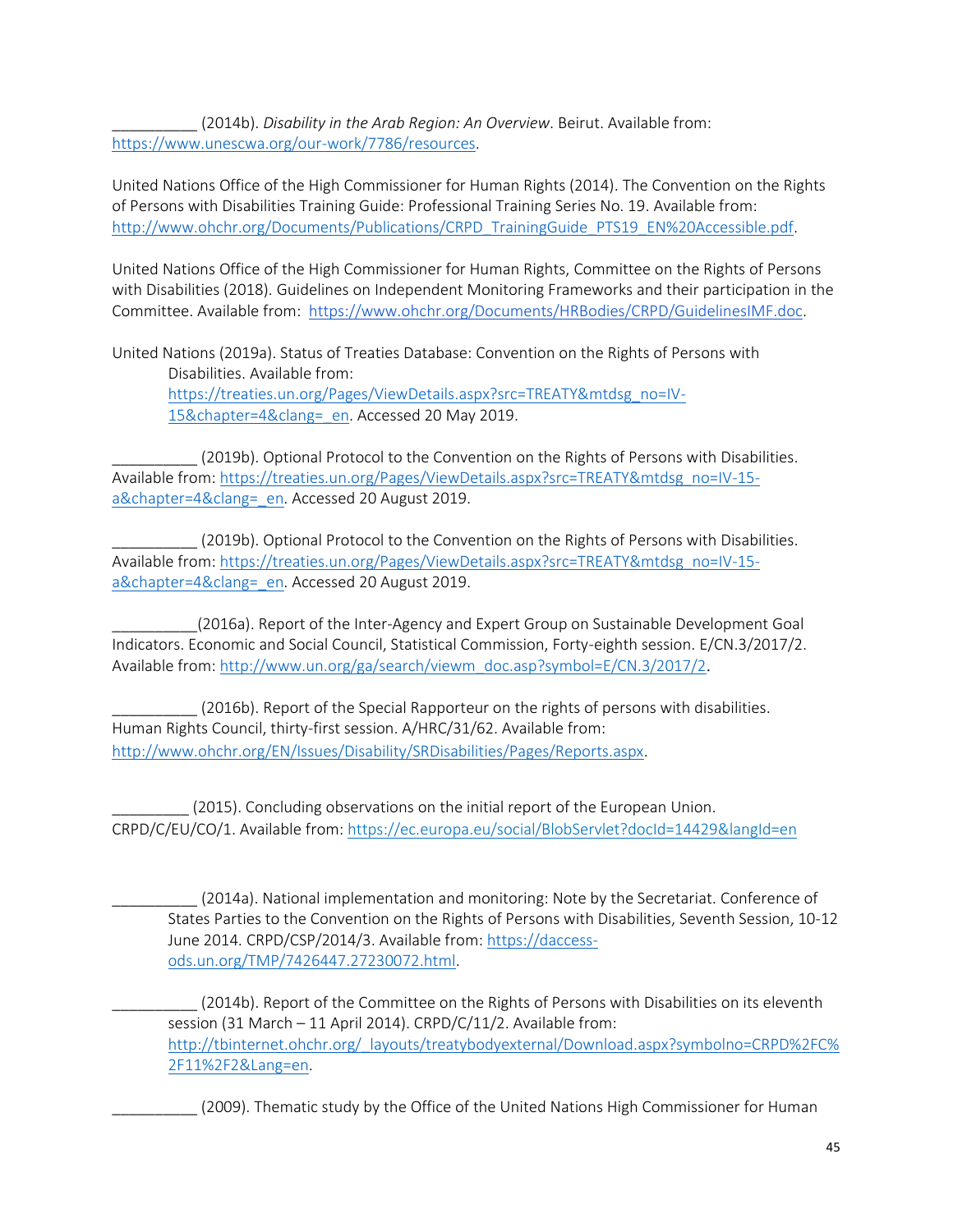Rights on the structure and role of national mechanisms for the implementation and monitoring of the Convention on the Rights of Persons with Disabilities. Human Rights Council, thirteenth session. A/HRC/13/29. Available from:

[http://www.ohchr.org/EN/Issues/Disability/Pages/ThematicStudies.aspx.](http://www.ohchr.org/EN/Issues/Disability/Pages/ThematicStudies.aspx)

#### Reports submitted by States Parties under Article 35 of the Convention to the CRPD Committee:

Initial Report of Australia on the Implementation of the CRPD (2011). CRPD/C/AUS/1. Available from: [http://tbinternet.ohchr.org/\\_layouts/treatybodyexternal/Download.aspx?symbolno=CRPD%2fC%2fAUS%](http://tbinternet.ohchr.org/_layouts/treatybodyexternal/Download.aspx?symbolno=CRPD%2fC%2fAUS%2f1&Lang=en) [2f1&Lang=en](http://tbinternet.ohchr.org/_layouts/treatybodyexternal/Download.aspx?symbolno=CRPD%2fC%2fAUS%2f1&Lang=en)

Initial Report of Austria on the Implementation of the CRPD (2011). CRPD/C/AUT/1. Available from: [http://tbinternet.ohchr.org/\\_layouts/treatybodyexternal/Download.aspx?symbolno=CRPD%2fC%2fAUT%](http://tbinternet.ohchr.org/_layouts/treatybodyexternal/Download.aspx?symbolno=CRPD%2fC%2fAUT%2f1&Lang=en) [2f1&Lang=en.](http://tbinternet.ohchr.org/_layouts/treatybodyexternal/Download.aspx?symbolno=CRPD%2fC%2fAUT%2f1&Lang=en)

Initial Report of Denmark on the Implementation of the CRPD (2013). CRPD/C/DNK/1. Available from[:http://tbinternet.ohchr.org/\\_layouts/treatybodyexternal/Download.aspx?symbolno=CRPD%2fC%2f](http://tbinternet.ohchr.org/_layouts/treatybodyexternal/Download.aspx?symbolno=CRPD%2fC%2fDNK%2f1&Lang=en) [DNK%2f1&Lang=en.](http://tbinternet.ohchr.org/_layouts/treatybodyexternal/Download.aspx?symbolno=CRPD%2fC%2fDNK%2f1&Lang=en)

Initial Report of Germany on the Implementation of the CRPD (2013). CRPD/C/DEU/1. Available from: [http://tbinternet.ohchr.org/\\_layouts/treatybodyexternal/Download.aspx?symbolno=CRPD%2fC%2fDEU%](http://tbinternet.ohchr.org/_layouts/treatybodyexternal/Download.aspx?symbolno=CRPD%2fC%2fDEU%2f1&Lang=en) [2f1&Lang=en.](http://tbinternet.ohchr.org/_layouts/treatybodyexternal/Download.aspx?symbolno=CRPD%2fC%2fDEU%2f1&Lang=en)

Initial Report of Kuwait on the Implementation of the CRPD (2015). CCRPD/C/KWT/1. Available from: .*Initial reports submitted by Kuwait under Article 35of the Convention, due in 2015.* Available from: [https://tbinternet.ohchr.org/\\_layouts/15/treatybodyexternal/Download.aspx?symbolno=CRPD%2fC%2f](https://tbinternet.ohchr.org/_layouts/15/treatybodyexternal/Download.aspx?symbolno=CRPD%2fC%2fKWT%2f1&Lang=en) [KWT%2f1&Lang=en](https://tbinternet.ohchr.org/_layouts/15/treatybodyexternal/Download.aspx?symbolno=CRPD%2fC%2fKWT%2f1&Lang=en)

Initial Report of Mauritius on the Implementation of the CRPD (2014). CRPD/C/MUS/1. Available from: [http://tbinternet.ohchr.org/\\_layouts/treatybodyexternal/Download.aspx?symbolno=CRPD%2fC%2fMUS%](http://tbinternet.ohchr.org/_layouts/treatybodyexternal/Download.aspx?symbolno=CRPD%2fC%2fMUS%2f1&Lang=en) [2f1&Lang=en.](http://tbinternet.ohchr.org/_layouts/treatybodyexternal/Download.aspx?symbolno=CRPD%2fC%2fMUS%2f1&Lang=en)

Initial Report of New Zealand on the Implementation of the CRPD (2013). CRPD/C/NZL/1. Available from: [http://tbinternet.ohchr.org/\\_layouts/treatybodyexternal/Download.aspx?symbolno=CRPD%2fC%2fNZL%](http://tbinternet.ohchr.org/_layouts/treatybodyexternal/Download.aspx?symbolno=CRPD%2fC%2fNZL%2f1&Lang=en) [2f1&Lang=en.](http://tbinternet.ohchr.org/_layouts/treatybodyexternal/Download.aspx?symbolno=CRPD%2fC%2fNZL%2f1&Lang=en)

Initial Report of Saudi Arabia on the implementation of the CRPD (2015). CRPD/C/SAU/1. Available from: <file:///C:/Users/10142134/Downloads/G1526191.pdf>

Initial Report of the United Kingdom of Great Britain and Northern Ireland on the Implementation of the CRPD (2012). CRPD/C/GBR/1.

Availablefrom[:http://tbinternet.ohchr.org/\\_layouts/treatybodyexternal/Download.aspx?symbolno=CRPD](http://tbinternet.ohchr.org/_layouts/treatybodyexternal/Download.aspx?symbolno=CRPD%2fC%2fGBR%2f1&Lang=en) [%2fC%2fGBR%2f1&Lang=en.](http://tbinternet.ohchr.org/_layouts/treatybodyexternal/Download.aspx?symbolno=CRPD%2fC%2fGBR%2f1&Lang=en)

Replies of Kuwait to the list of issues in relation to the initial report (submitted 2019). CRPD/C/KWT/Q/1/Add.1. Available from :